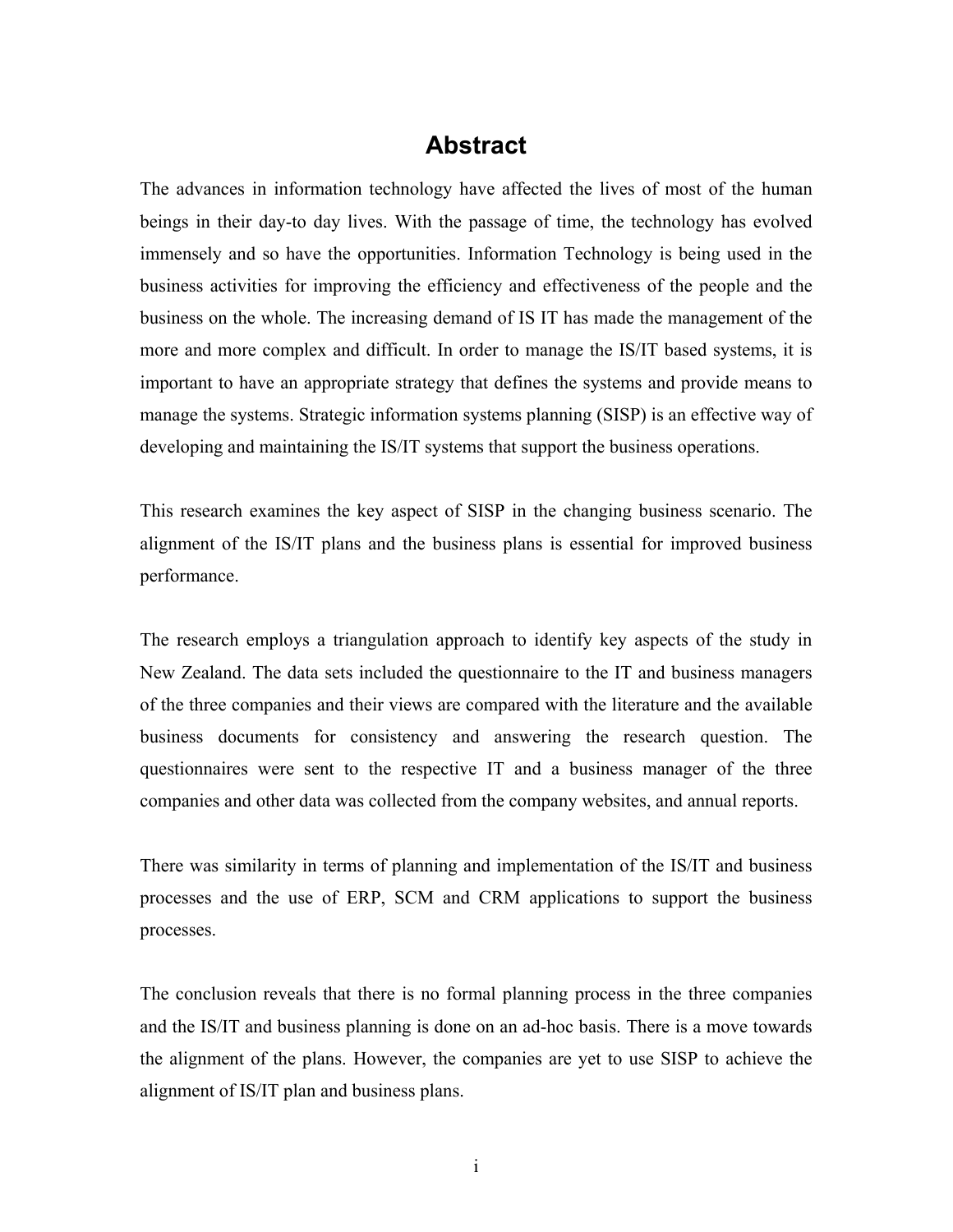# <span id="page-1-0"></span>**Table of Contents**

| 1.1 |  |
|-----|--|
|     |  |
|     |  |
|     |  |
|     |  |
|     |  |
|     |  |
|     |  |
|     |  |
|     |  |
|     |  |
|     |  |
|     |  |
|     |  |
|     |  |
|     |  |
|     |  |
|     |  |
|     |  |
|     |  |
|     |  |
|     |  |
|     |  |
|     |  |
|     |  |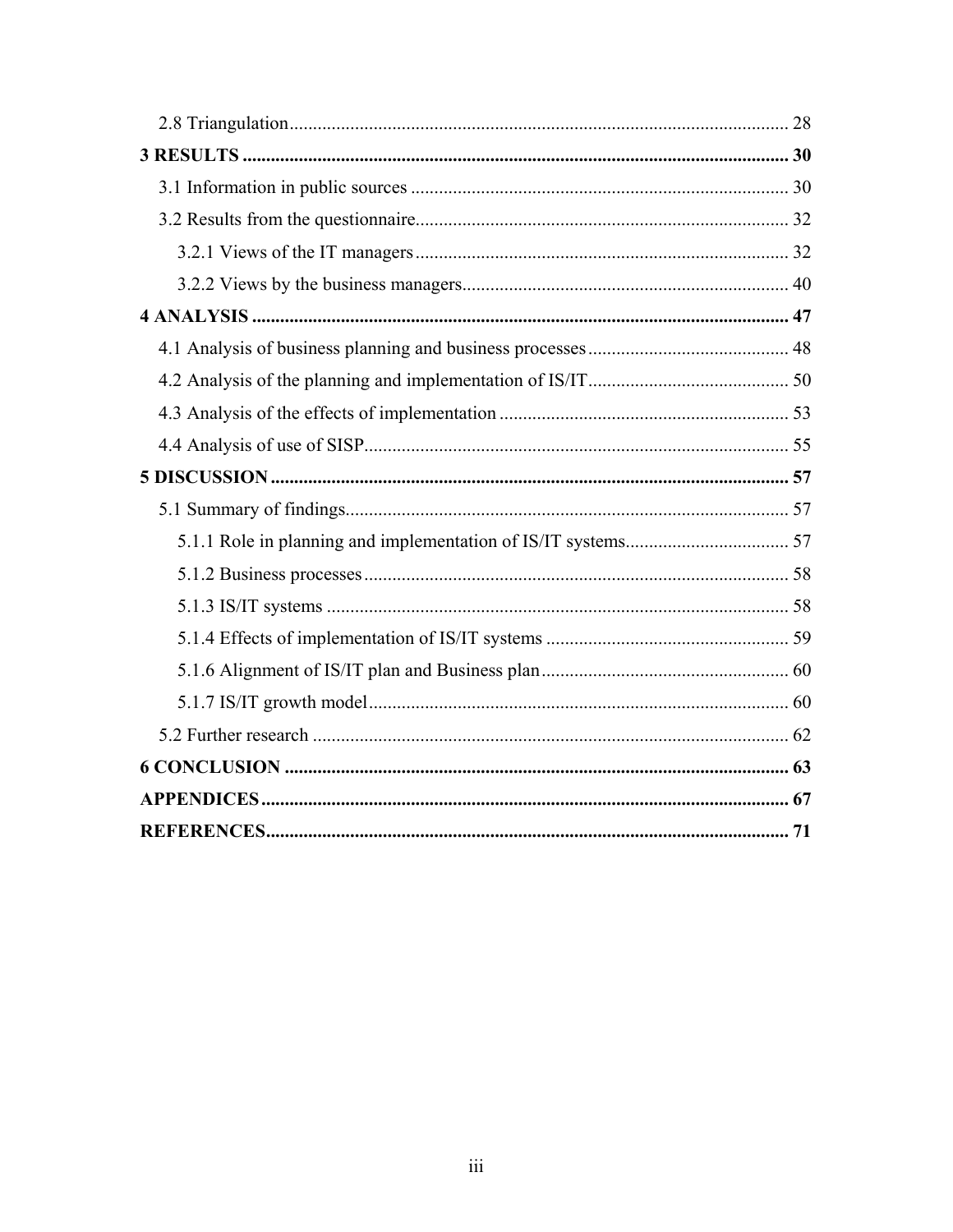# <span id="page-3-0"></span>**List of Figures**

| Figure 9: Evolution of Integrated systems and Position of companies on the use of |  |
|-----------------------------------------------------------------------------------|--|
|                                                                                   |  |
|                                                                                   |  |
|                                                                                   |  |

# **List of Tables**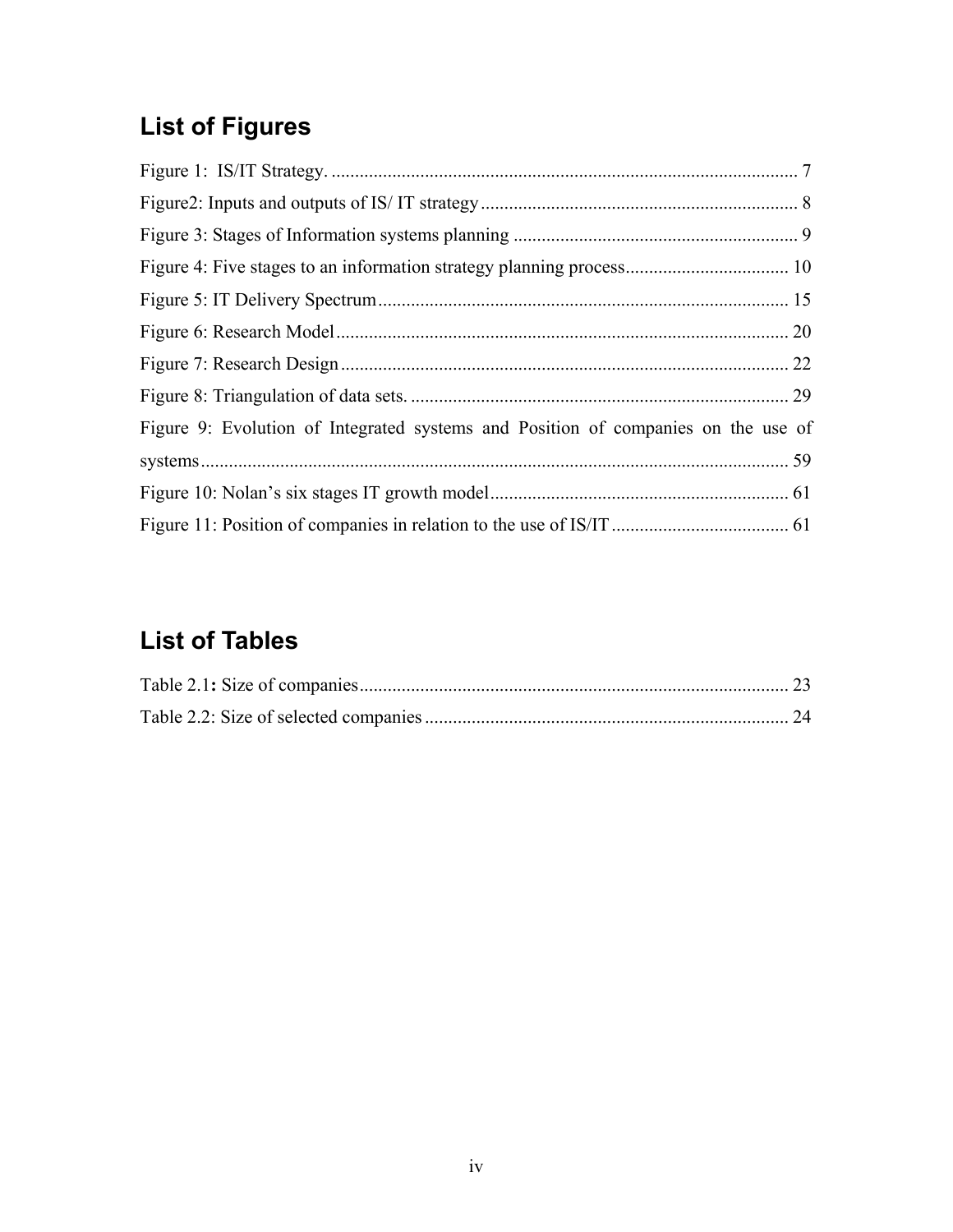# <span id="page-4-0"></span>**List of Abbreviations**

| <b>BP</b>   | <b>Business Planning</b>                      |  |
|-------------|-----------------------------------------------|--|
| <b>CIO</b>  | <b>Chief Information Officer</b>              |  |
| <b>CRM</b>  | <b>Customer Relationship Management</b>       |  |
| EC          | <b>Electronic Commerce</b>                    |  |
| <b>EDI</b>  | Electronic Data Interchange                   |  |
| ERP         | <b>Enterprise Resource Planning</b>           |  |
| <b>HR</b>   | Human Resource                                |  |
| <b>HRM</b>  | Human Resource Management                     |  |
| <b>IS</b>   | <b>Information Systems</b>                    |  |
| IT          | <b>Information Technology</b>                 |  |
| <b>SCM</b>  | <b>Supply Chain Management</b>                |  |
| <b>SISP</b> | <b>Strategic Information Systems Planning</b> |  |
| <b>SME</b>  | Small and Medium Enterprise                   |  |
| SQL         | Sequential Query language                     |  |
| <b>TPS</b>  | <b>Transaction Processing System</b>          |  |
| VoIP        | Voice Over Internet Protocol                  |  |
|             |                                               |  |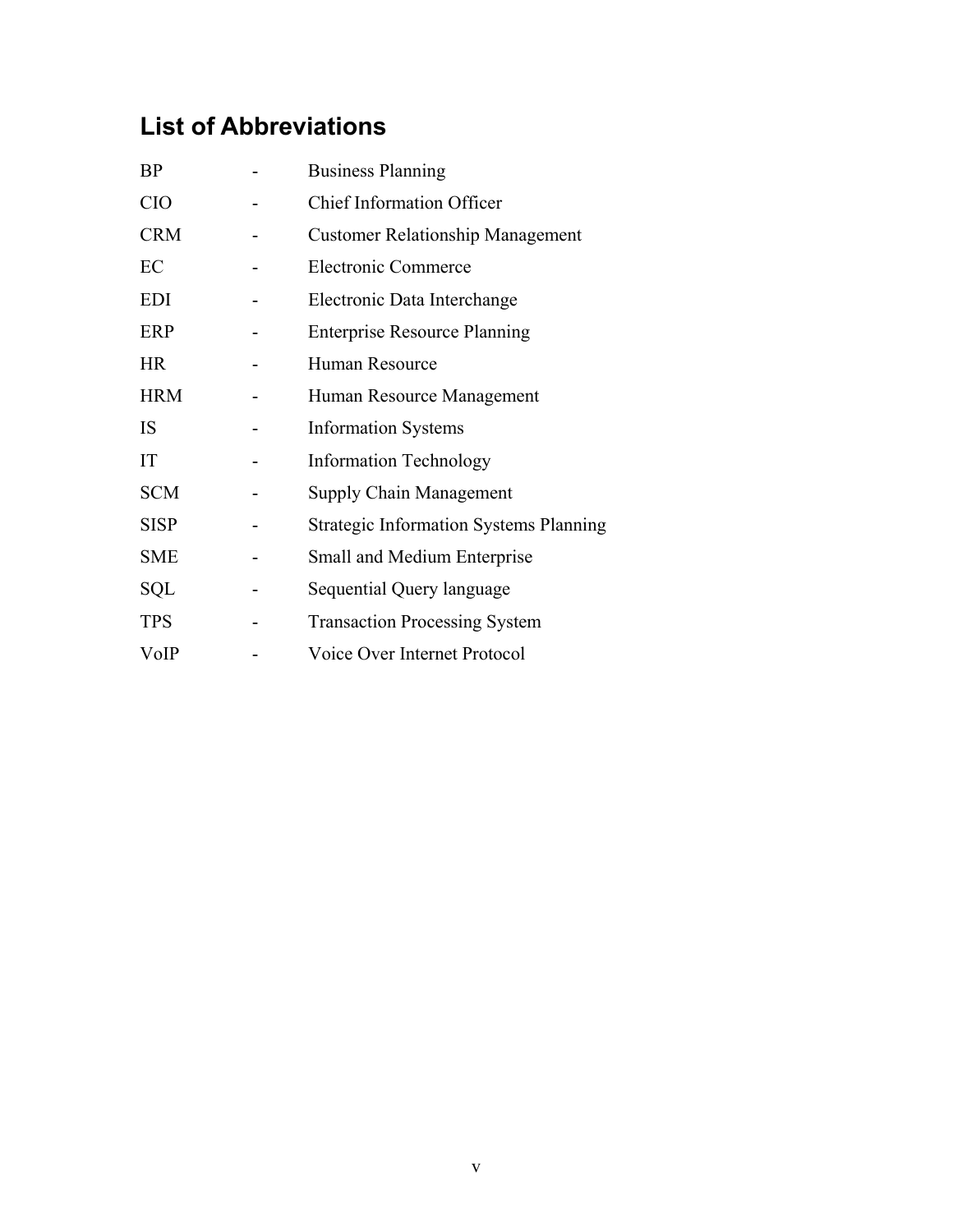# <span id="page-5-0"></span>**1 Introduction**

Over the years IT is increasingly becoming an integral part of everyone's working and personal life. According to Ward and Peppard (2002), IT provides a sense of connectivity that was hard to visualise ten to fifteen years ago. The technology has evolved swiftly over recent years providing major advances, providing organizations with various options and opportunities. The opportunities provided the businesses to integrate IT with the business activities.

In the present world, most organizations in all sectors of industry are dependant on the information systems (IS). Rockart (1988) thinks that, IT is becoming an "increasingly important part of the ongoing, integral operations of the business." The organizations are not only looking at the use of technology to support the existing business operations. They are also looking to create new opportunities that will provide a source of competitive advantage.

In past few years, the importance of the information systems and technology has changed and the need to manage IS/IT strategically has increased. Many organizations are looking at IS/IT and are concerned about obtaining acceptable rate of returns from the investments. They are concerned about meeting the current and future business requirements. These concerns require effective planning and management in the changing business environment.

The use of Strategic Information Systems Planning (SISP) process can address the concerns related with the implementation of IS/IT systems and provide communication between the IS/IT and the business function.

This research looks into the aspect of alignment of the IS/IT plans and the business plans to improve the business performance. The important aspect of the study is to identify the extent of alignment (if any) in the companies based on the use of IS/IT in the company.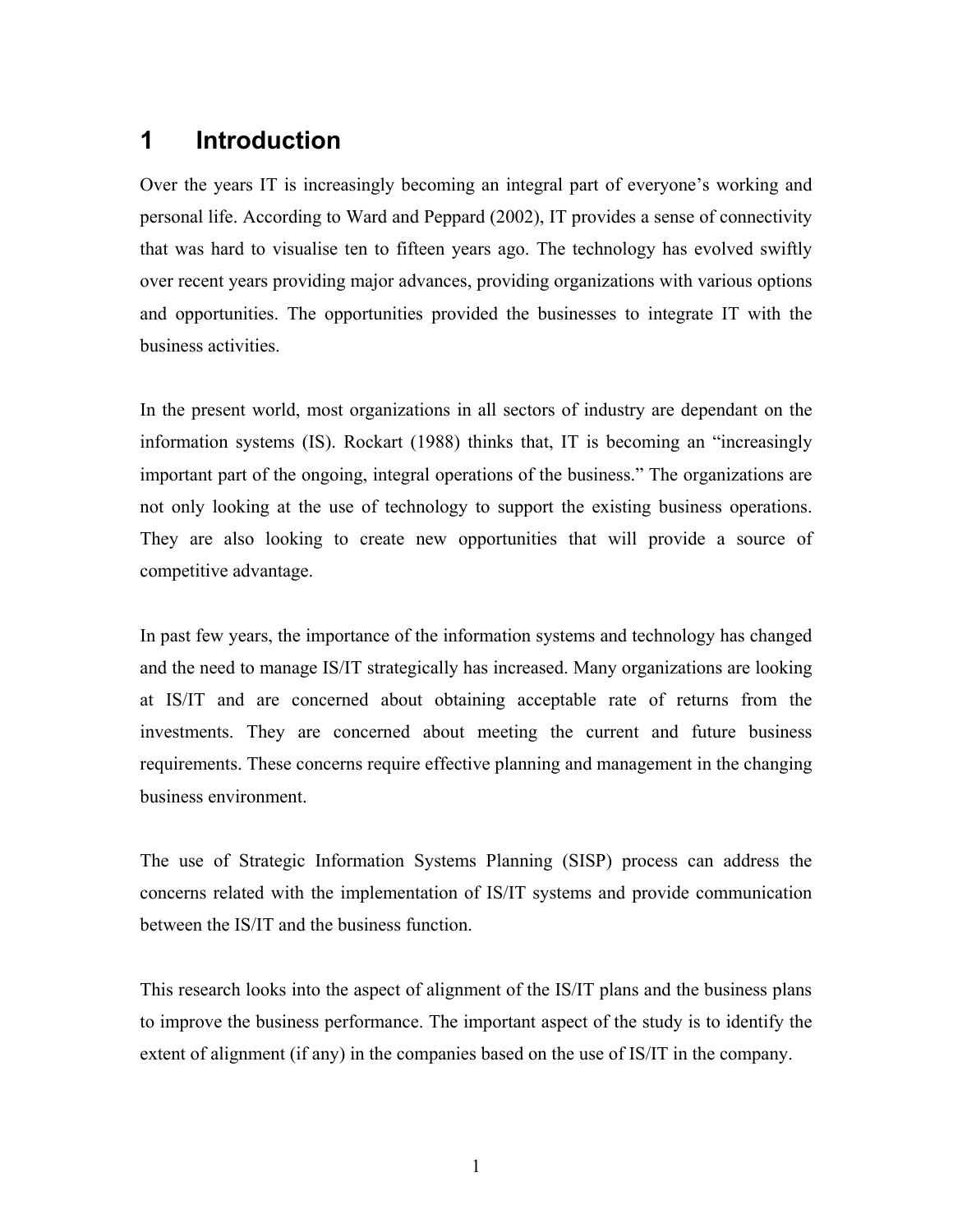<span id="page-6-0"></span>The research findings are used to answer the research questions, in order to understand the effective utilization of the planning and implementation of the IS/IT systems. A comparison of the results obtained from a detailed questionnaire to the three New Zealand companies with the available literature is presented as research findings.

This report is divided into five chapter's namely-Introduction, Method, Results, Analysis and Discussion. The answers to the research questions have been provided in the conclusion.

The first chapter of introduction includes the literature review, which presents the key terms and concepts in the field of information systems as they are applied in the business. In the literature review along with the outline of key terms, the importance of SISP and alignment of IS/IT and business planning and the use of applications to support the business objectives has been highlighted. The method describes the approach taken to conduct the study. It also discusses the means of data collection and analysis. The third chapter presents the results obtained from the questionnaire and the published information of the selected three companies as case studies. The questionnaire responses are presented as the concerned personnel answered them from the companies.

The following chapter provides the analysis of the results and relating it back to the literature and available company documents.

The fifth chapter of this paper provides a discussion about the summary of findings obtained from the analysis and suggestions for further research on the topic.

## *1.1 Literature Review*

The literature review reports on the need for alignment of IS/IT plans and business plans in the field of information systems from 1980's until recent times which marked the growth of IT in business operations. The following section provides a description of the terms and concepts related to the study as drawn from the literature.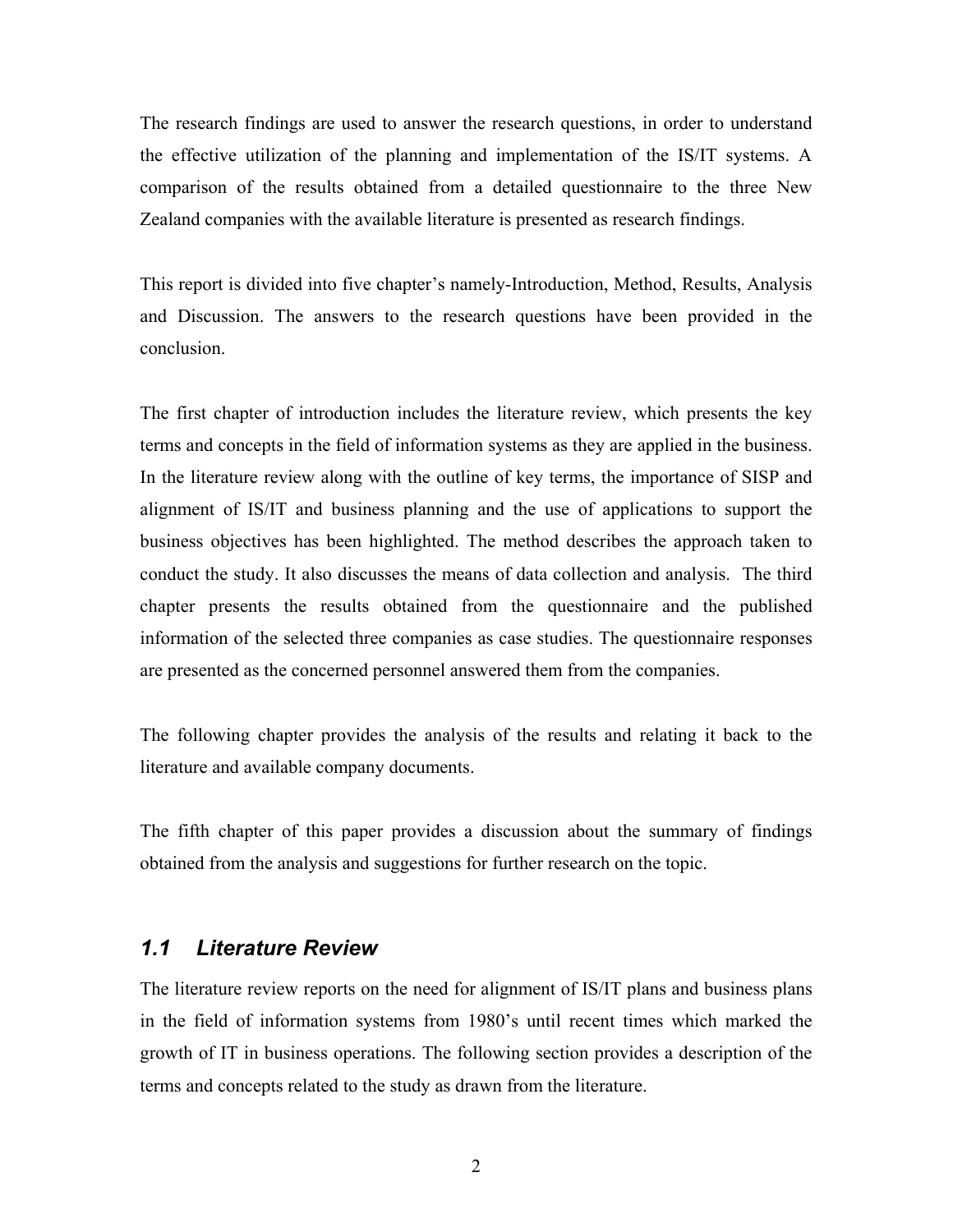# <span id="page-7-0"></span>**1.1.1 Defining basic terms**

### **1.1.1.1 Information Systems:**

"An information system (IS) collects, processes, stores, analyzes, and disseminates information for a specific purpose" (Turban, Mclean & Wetherbe, 2004). In order to give outputs, an information system uses technology to process the inputs. Like all other systems, IS operating within an environment require people, procedures and material facilities.

As cited by Cano (2003),

 (i) "An *IS* is a *system* composed of subsystems of hardware, programs, files and procedures to get a shared goal" (Senn, 1989, p. 23);

(ii) "An *IS* is a *system* composed of software application, support software, hardware, document and training materials, controls, job roles and people that use the software application (Hoffer, George, & Valacich, 1996, p. 8)".

Georgetown University (n.d.) has termed information systems as "A system for managing and processing information, usually computer-based". It is not necessary that all information systems are computerized; however, almost all of them are computer based. For the purpose of this study, the focus will be on the computer based information systems.

In this research, IS can be defined as a computer based system for managing and processing information to support a shared business goal.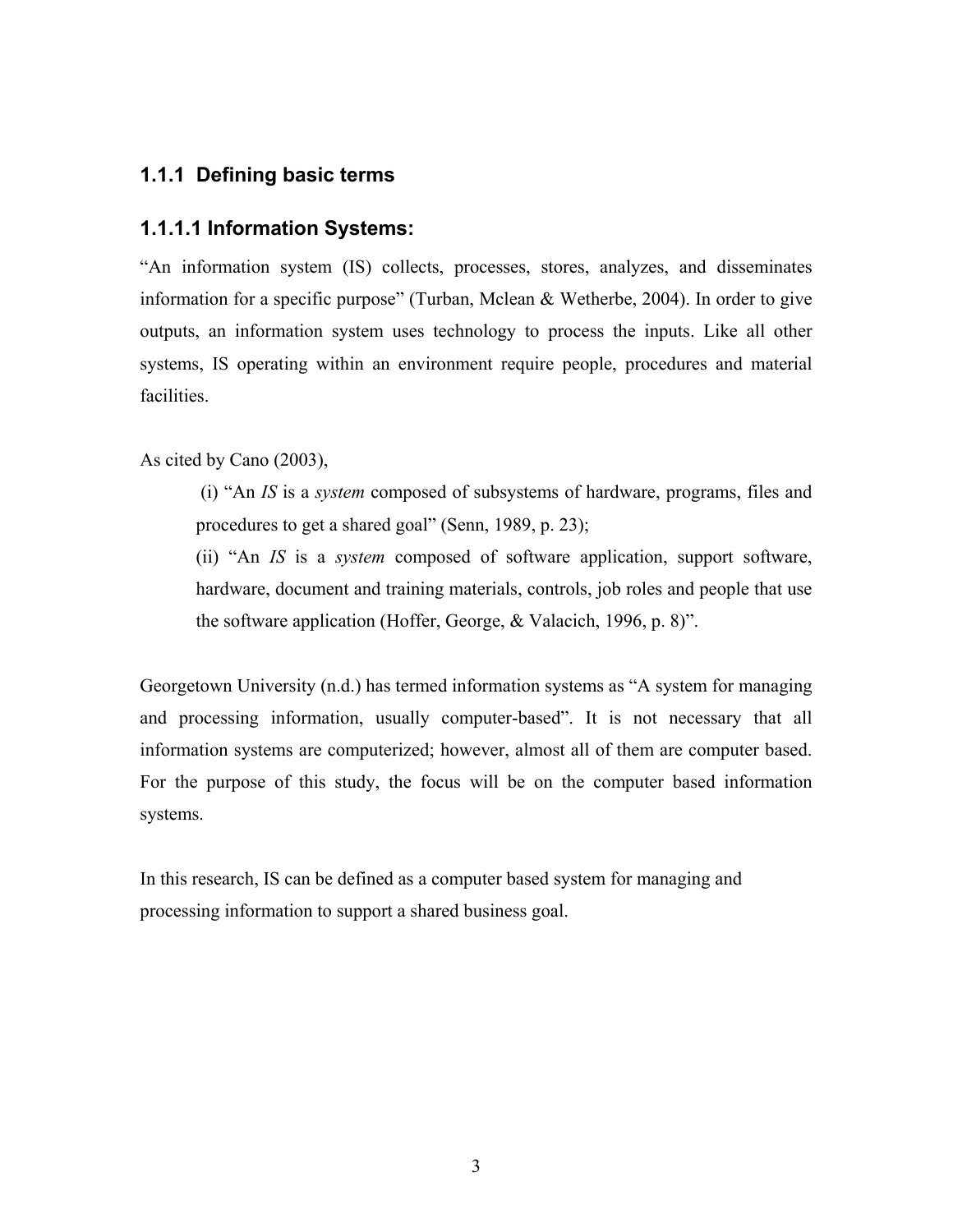#### <span id="page-8-0"></span>**1.1.1.2 Computer based Information system**

A business information system often uses a computer to perform its tasks. It may use a personal computer or a number of computers that function in conjunction with other devices such as printers over a network and uses databases and software.

The basic components of an information system are:

- *Hardware*
- *Software*
- *Database*
- *Network*
- *Procedures*
- *People*

(Turban, Mclean & Wetherbe, 2004)

As mentioned above, an information system has a specific purpose; it uses all of its components in a social context to provide a solution to the business problem. There is a social context involved, as the successful application of an IS requires an understanding of the business environment and the values and culture of the people involved.

### **1.1.1.3 Information Technology**

IT is generally referred to as the computer systems used within an organization. It can be defined as the technological part involved with the information systems. Information technology refers to the hardware, software, network, databases used in the information systems. Edwards, Ward and Bytheway (1991) think that, if information systems are the demand that identify the needs of the business, IT is the supply that satisfies the needs of the applications. Turban, Mclean and Wetherbe (2004) suggest IT as a sub-system of IS and suggest that IT and IS are often used interchangeably. Since IT is used to satisfy the needs, it may be termed a *facilitator* of the organizational activities and processes.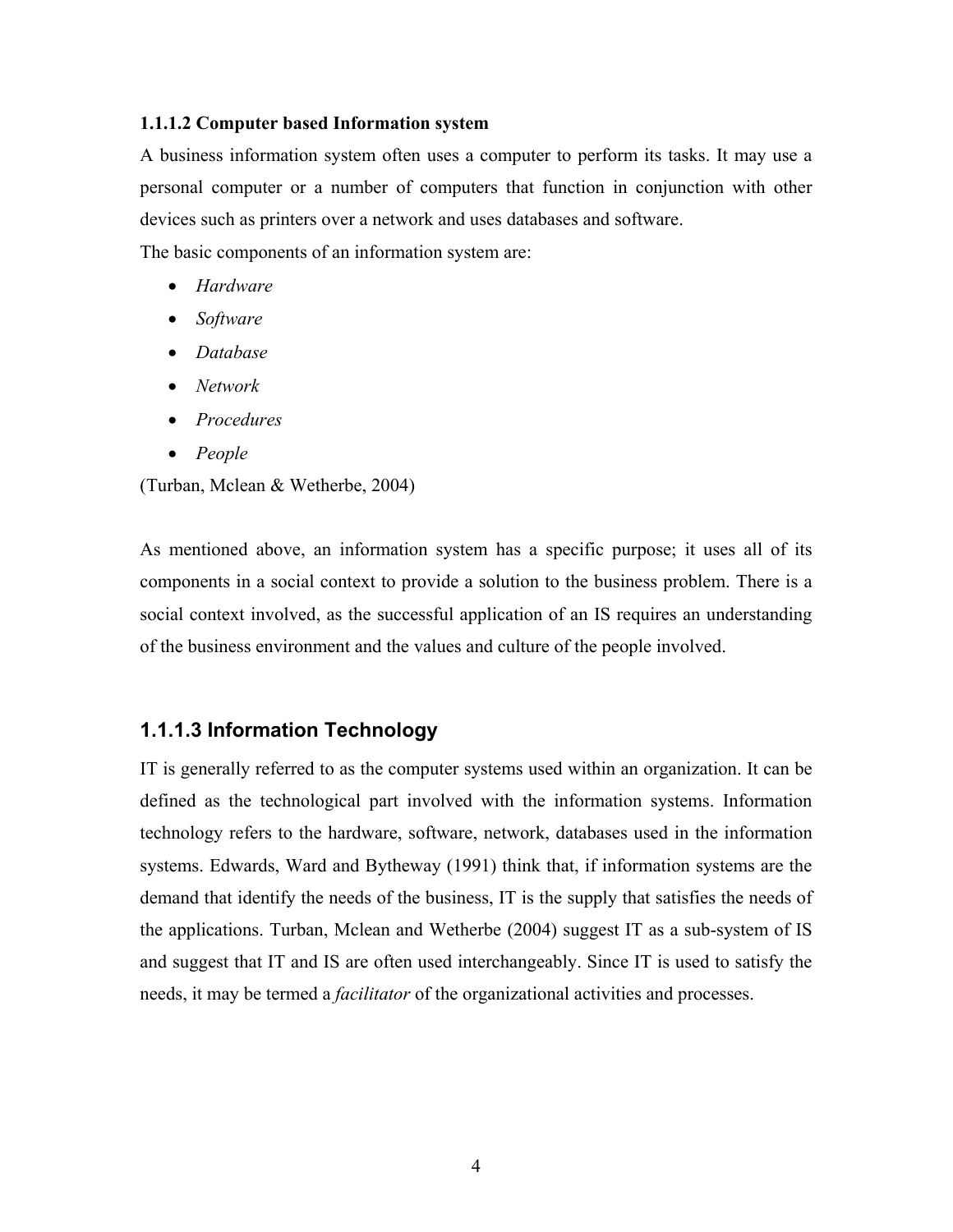# <span id="page-9-0"></span>**1.1.1.4 Strategy and Tactics**

Strategy relates to long-term issues that need to be addressed by the senior management. The word 'strategy' is derived from Greek, meaning "the art of the general." In the words of Edwards, Ward and Bytheway (1991), strategy can be defined as "an integrated set of actions aimed at increasing the long-term well being and strength of the enterprise". It involves creation of vision, and policies that allow organizations to reach the vision in future.

Tactics involve the operational issues that are addressed by the middle management on a regular short-term basis. Tactics involve application of rules and policies to reach to that vision or a goal.

### **1.1.1.5 Strategic Information Systems**

Clarke (2005) defines strategic information system (SIS) as "an information system which supports an organization in fulfilling its business goals". According to Ward and Peppard (2002), SIS functions in ways that are similar to data processing and management information systems, however, it is the impact it causes on the business due to the continual changes the enable or cause that makes the difference. SIS help improve business competitiveness by changing the way business is conducted.

### **1.1.1.6 Business Strategy**

As a strategy is a framework, Pearlson and Saunders (2004) define a business strategy as a "*well-articulated vision of where a business seeks to go and how it expects to get there. It is the form by which a business communicates its goals. Management constructs this plan in response to market forces, customer demands, and organizational capabilities*."

A business strategy can thus, be defined as the process that the organization takes to make decisions about the business direction.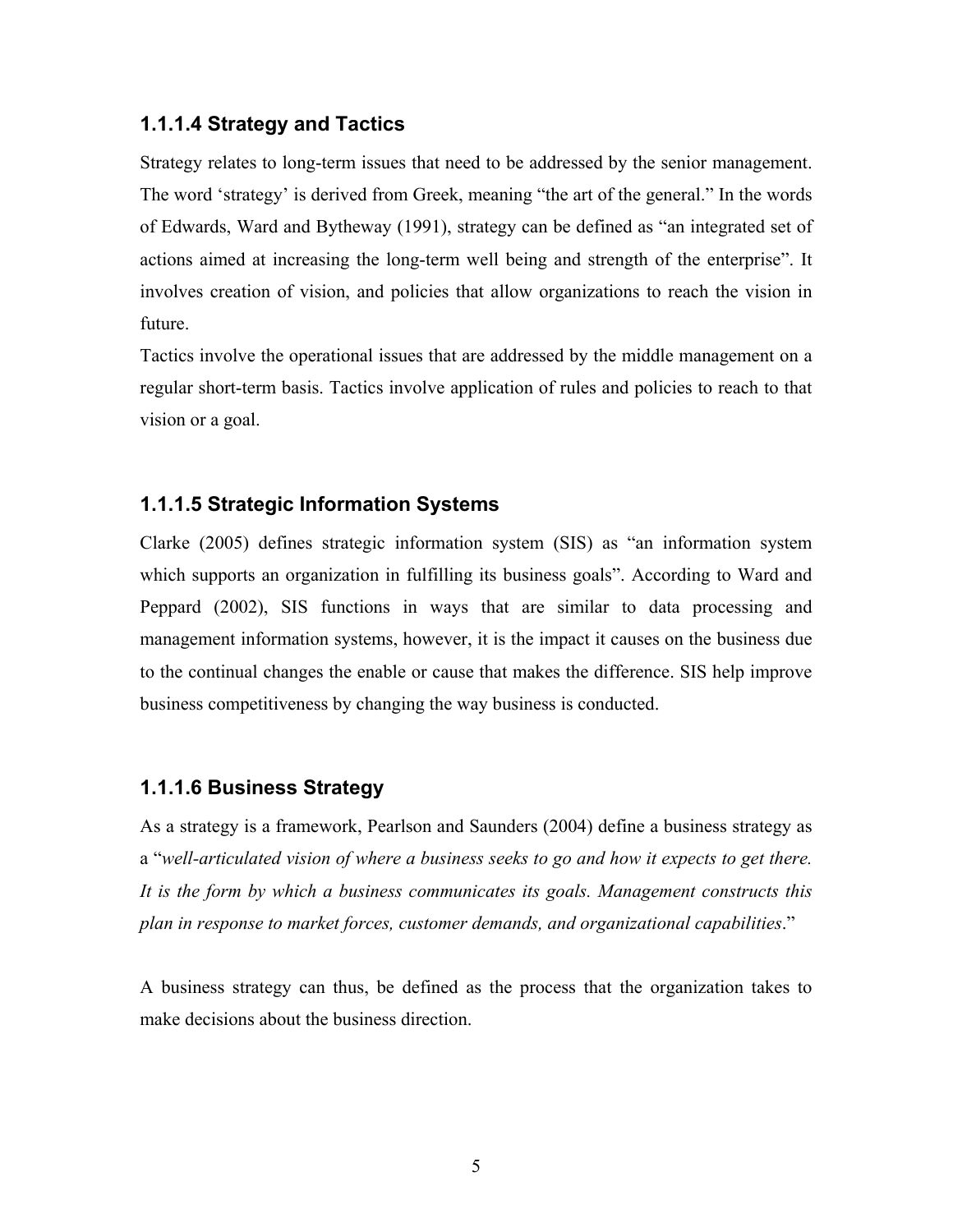### <span id="page-10-0"></span>**1.1.1.7 Business Plan**

According to SBA (n.d.), "A business plan precisely defines your business, identifies your goals, and serves as your firm's resume. It helps you allocate resources properly, handle unforeseen complications, and make good business decisions".

In the words of McNamara (1999), a business plan includes the following:

- *1. "Describe the venture (new or current organization, product or service), often including its primary features, advantages and benefits*
- *2. What the organization wants to do with it (buy it, expand it, etc.)*
- *3. Justification that the plans are credible (e.g., results of research that indicate the need for what the organization wants to do)*
- *4. Marketing plans, including research results about how the venture will be marketed (e.g., who the customers will be, any specific groups (or targets) of customers, why they need the venture (benefits they seek from the venture), how they will use the venture, what they will be willing to pay, how the venture will be advertised and promoted, etc.)*
- *5. Staffing plans, including what expertise will be needed to build (sometimes included in business plans) and provide the venture on an ongoing basis*
- *6. Management plans, including how the expertise will be organized, coordinated and led*
- *7. Financial plans, including costs to build the venture (sometimes included in business plans), costs to operate the venture, expected revenue, budgets for each of the first several years into the future, when the venture might breakeven (begin making more money overall than it has cost), etc.*
- *8. Appendices (there are a wide variety of materials included in appendices, e.g., description of the overall organization, its other products and/or services, its current staff, etc.)"*

Thus, before writing a business plan, it is important to consider:

- Type of service or product business provides
- Potential customers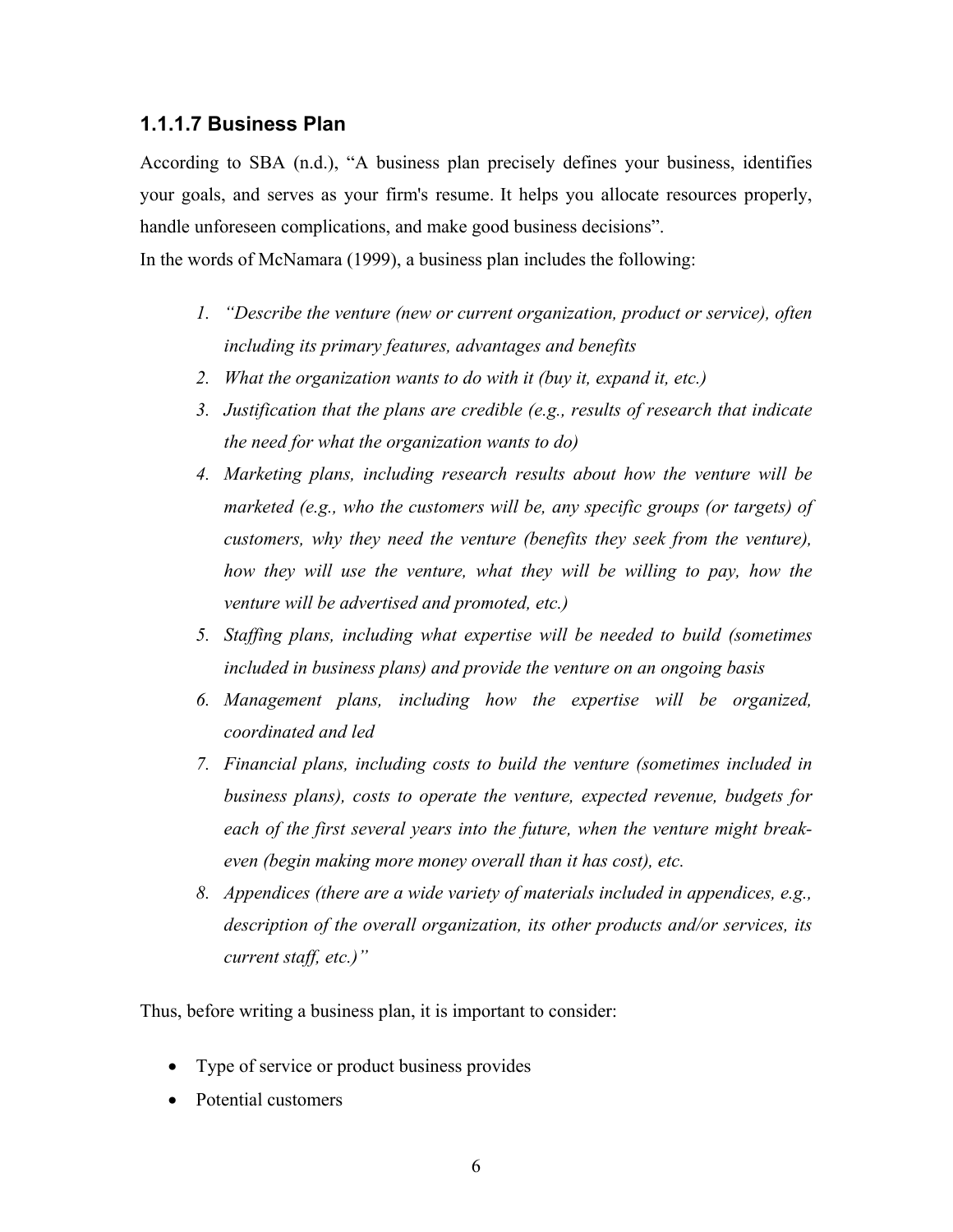- <span id="page-11-0"></span>• How to reach the customers
- Available financial resources.



### **1.1.1.8 What is IS/ IT Strategy?**

Figure 1: IS/IT Strategy. The figure describes the where, what and how of the planning Source: Edwards, Ward & Bytheway, 1991; Ward & Peppard, 2002, p.41

IS strategy is business based and application oriented. It provides support for the business directions and helps achieve the business goals and objectives. Whereas, IT strategy provides the infrastructure, services and is activity based and is more focused on the technology. If business strategy is the *Where*, then IS strategy is *What* and IT strategy is *How* (Earl, 1989 in Sabherwal & Chan, 2001).

IS strategy can be defined as a strategy to implement information systems that recognizes organizational requirements, in other words 'demand' for the information and systems to support the overall business strategy and its plan to gain or maintain the advantage (Rackoff, Wiseman & Ullrich, 1985; Ward & Peppard, 2002; Edwards, Ward & Bytheway, 1991). An IS strategy should include the business needs for the future aligned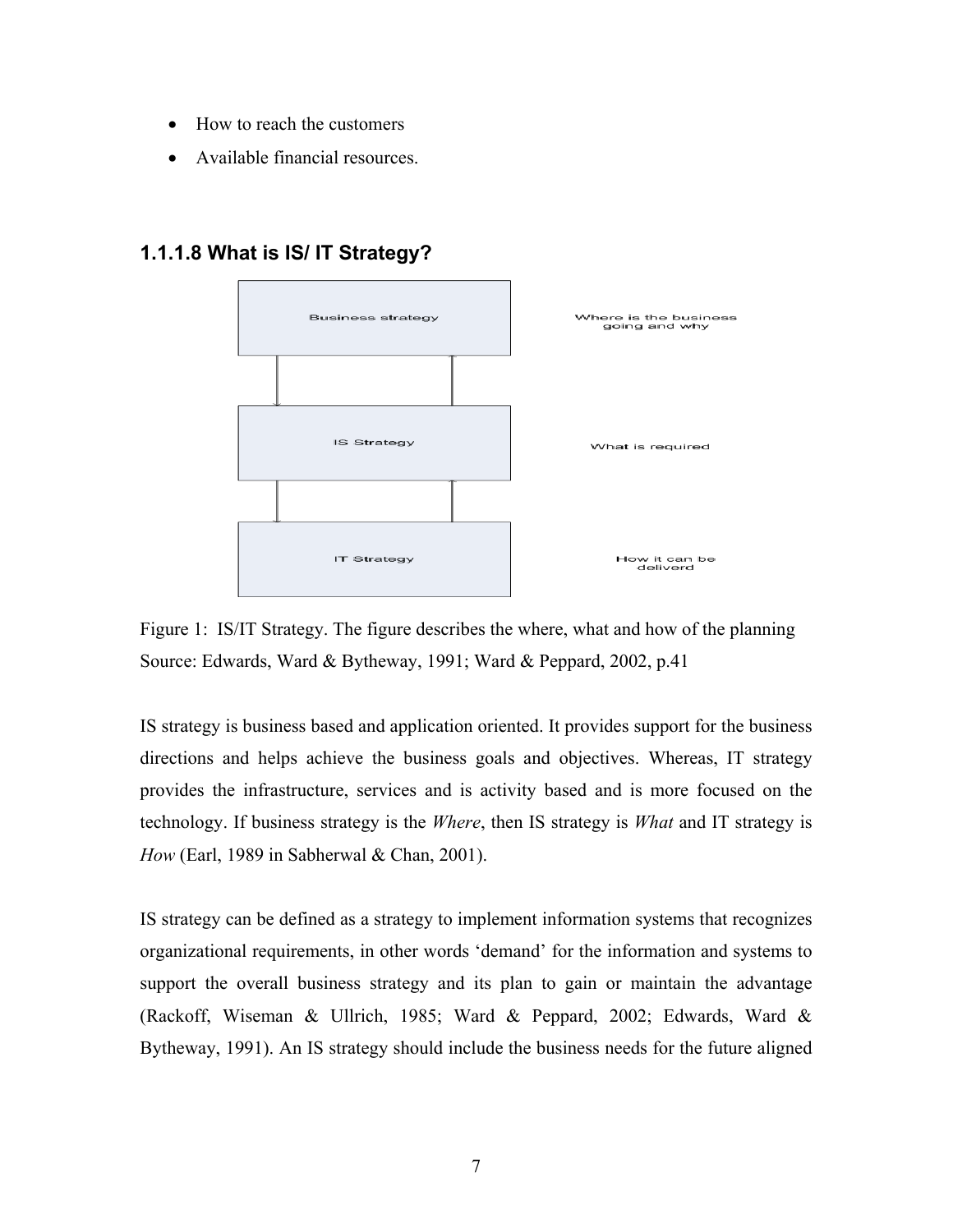<span id="page-12-0"></span>closely to the business strategy. It should also define and prioritize the investments needed to achieve the application portfolio.

As discussed before, IT strategy is the supply to the demand created by IS strategy. It "outlines the vision of how the organization's demand for information and systems will be supported by technology" (Ward & Peppard, 2002). They further suggest that the IT strategy is concerned with the IT capabilities and services like "IT operations, systems development and user support". Luftman (2003) refers to the IT strategy as "*a set of decisions made by IT and functional business managers that either enable or drive the business strategy. It leads to the deployment of technology infrastructure and applications, and human competencies that will assist the organization in becoming more competitive*."



Figure2: Inputs and outputs of IS/ IT strategy

Source: Edwards, Ward & Bytheway, 1991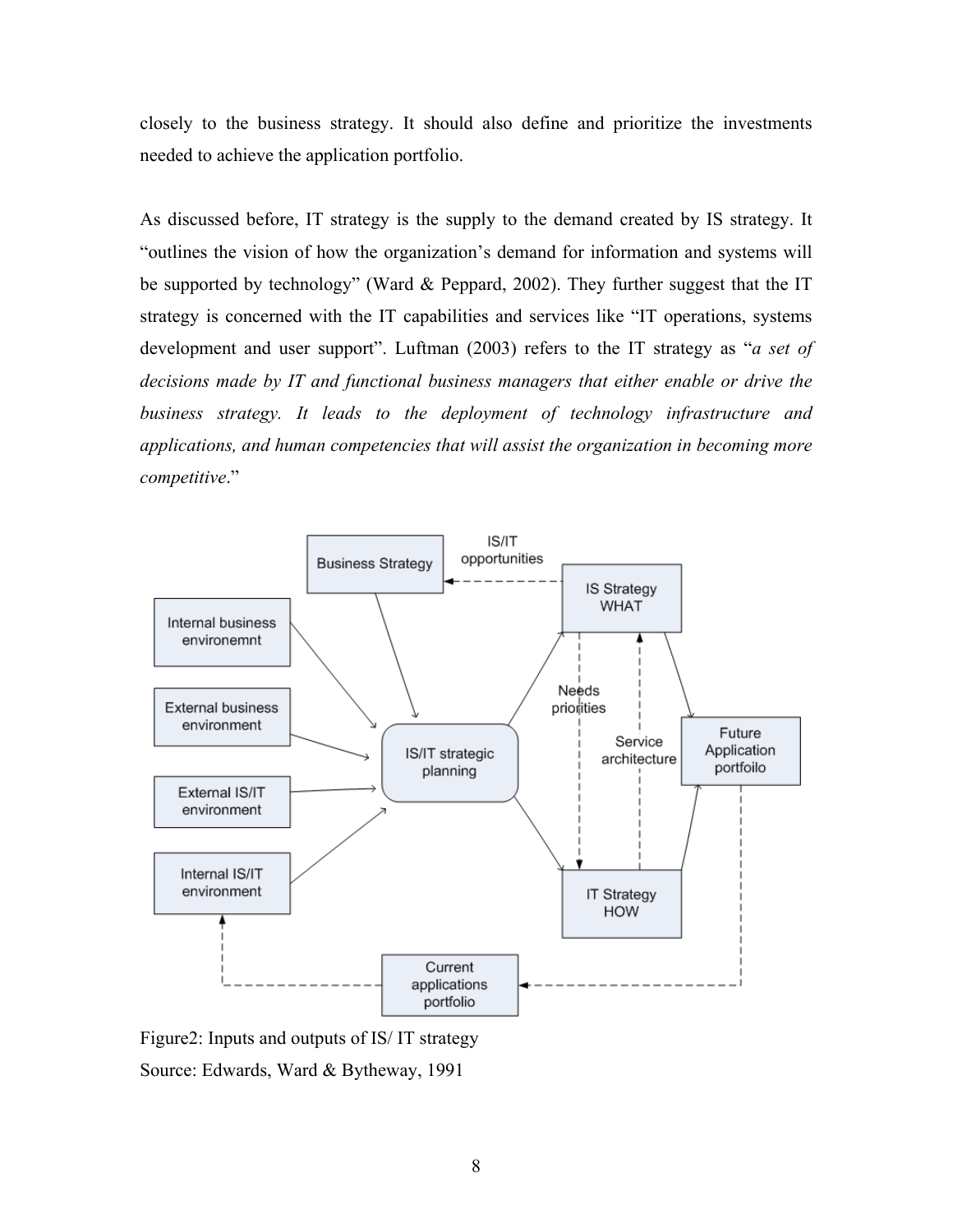<span id="page-13-0"></span>The above figure 2, outlines the inputs and outputs of the IS/ IT strategy, that clearly indicates a continuous cycle and with planning needed in order to get the outputs that will realize the business functions and objectives.

### **1.1.1.9 Strategic Information Systems Planning**

Strategic Information Systems Planning (SISP) has been defined as "a process of identifying the IS requirements of an organization at a high level" (McBride, 2004). Lederer and Gardiner (1992) describe SISP as "the process of identifying a portfolio of computer-based applications that will assist an organization of executing its business plans and realising its business goals."

Fidler and Rogerson (1996) and Wilson (1989) (as cited by McBride, 2004) suggest that SISP provides an understanding of the information needed to support the business aims and a framework to implement the systems. Construct-IT (n.d.) also suggests, "Information strategy planning also examines how the systems relate to the organization's general business environment".



Figure 3: Stages of Information systems planning Source: Lonsdale Systems (2002).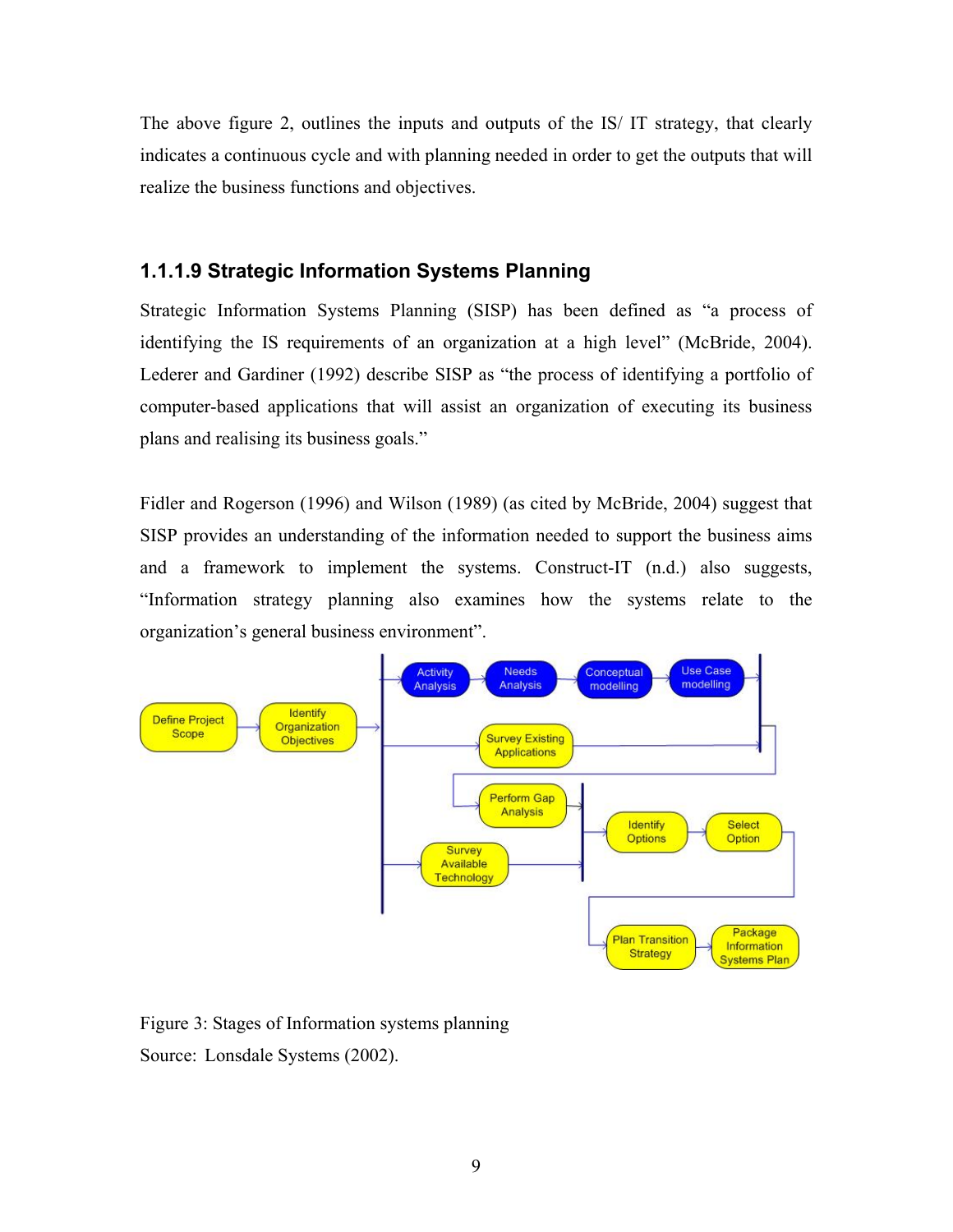<span id="page-14-0"></span>An information systems plan is usually made for an entire enterprise or a business unit within the enterprise. The plan has a wide scope and involves development of core products. Figure 3 outlines the different stages of developing an IS plan, starting from defining the project scope that involves description of the business requirements. Then analysis of the existing environment and applications is done, followed by identifying new options and then finally evolution of a strategy and an IS plan.



Figure 4: Five stages to an information strategy planning process Source: Construct-IT (n.d.)

These are the five key stages identified by Construct-IT to develop an information strategy. The course of the stages must be followed by the implementation. The emphasis on the phases may depend on the company sizes and working procedures. It is not necessary to give importance to all stages, and some may be beyond the scope of the companies. However, it is important to realise the importance of all stages.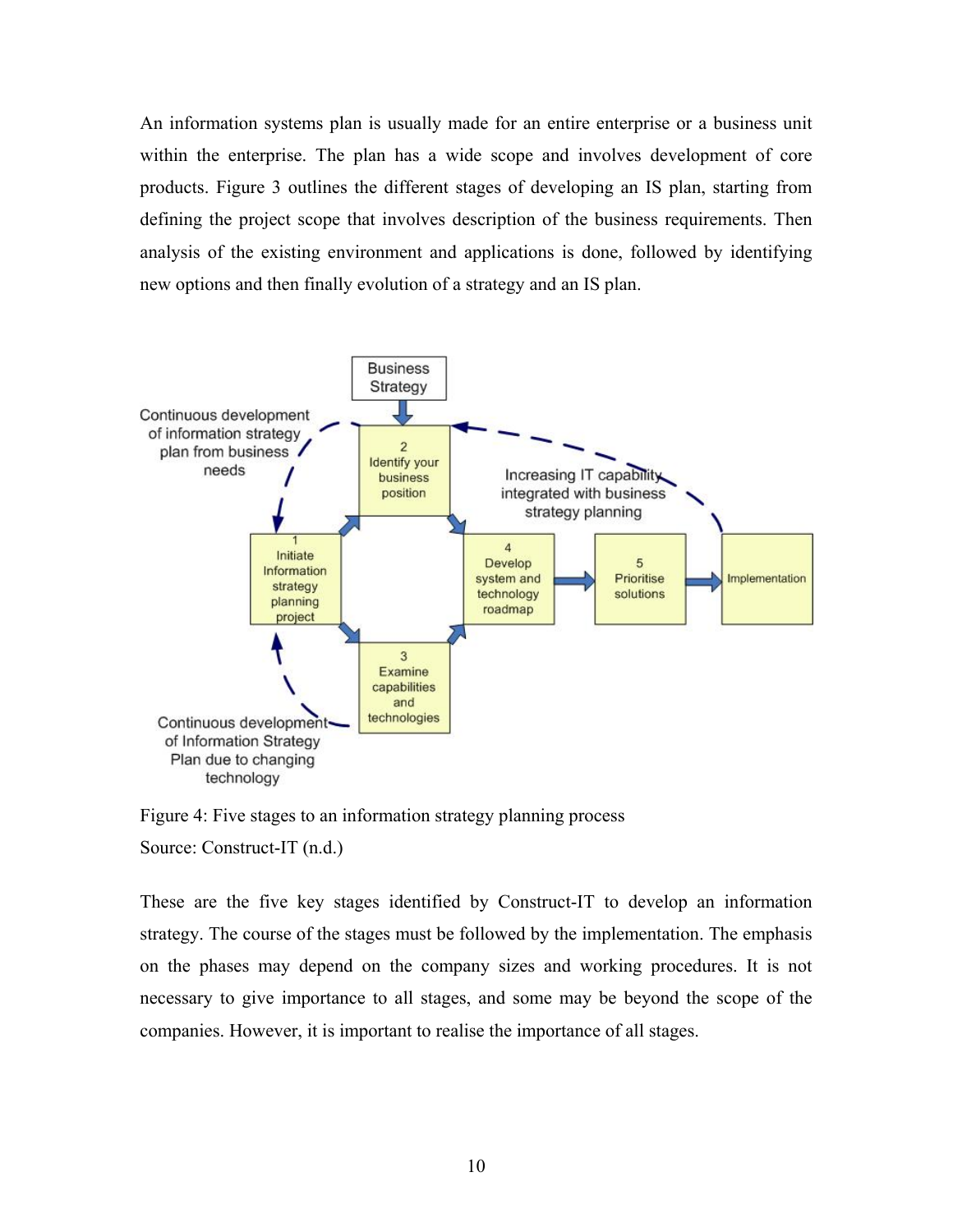### <span id="page-15-0"></span>**1.1.1.10 Competitive Advantage**

Kearns and Lederer (2000) have cited Boar (1994) defining competitive advantage as "competencies, capabilities, and resources that provide a distinct attraction to customers and create a superiority over competitors".

According to Johnston and Carrico (1988), "competitive advantage depends on the interaction between industry conditions and the internal capability to identify and exploit conditions."

After having defined the basic terms used in the field of use of IS/IT in business, the next part presents the case for SISP describing the importance of SISP and subsequently problems and issues related towards the use of SISP.

## *1.2 Use of SISP*

In view of Clarke (2005), "The role of Information Systems (IS) has developed during the years. The original conception was of automation of existing manual and precomputer mechanical processes. This (automation of existing manual processes) was quickly replaced by the rationalisation and integration of systems. In both of these forms, IS was regarded primarily as an operational support tool, and secondarily as a service to management"

Clarke (2005) further suggests, "Information Technology (IT) had been critical to the implementation of an organization's strategy. The dominant sense in which the term is used is that a strategic information system (SIS) is an information system which supports an organization in fulfilling its business goals".

Ward and Griffiths (1996, p1) say that it is essential for the organizations "to understand how the role of technology based information systems has evolved". With time, organizations have realised that there is a need to approach IS/IT more tactically by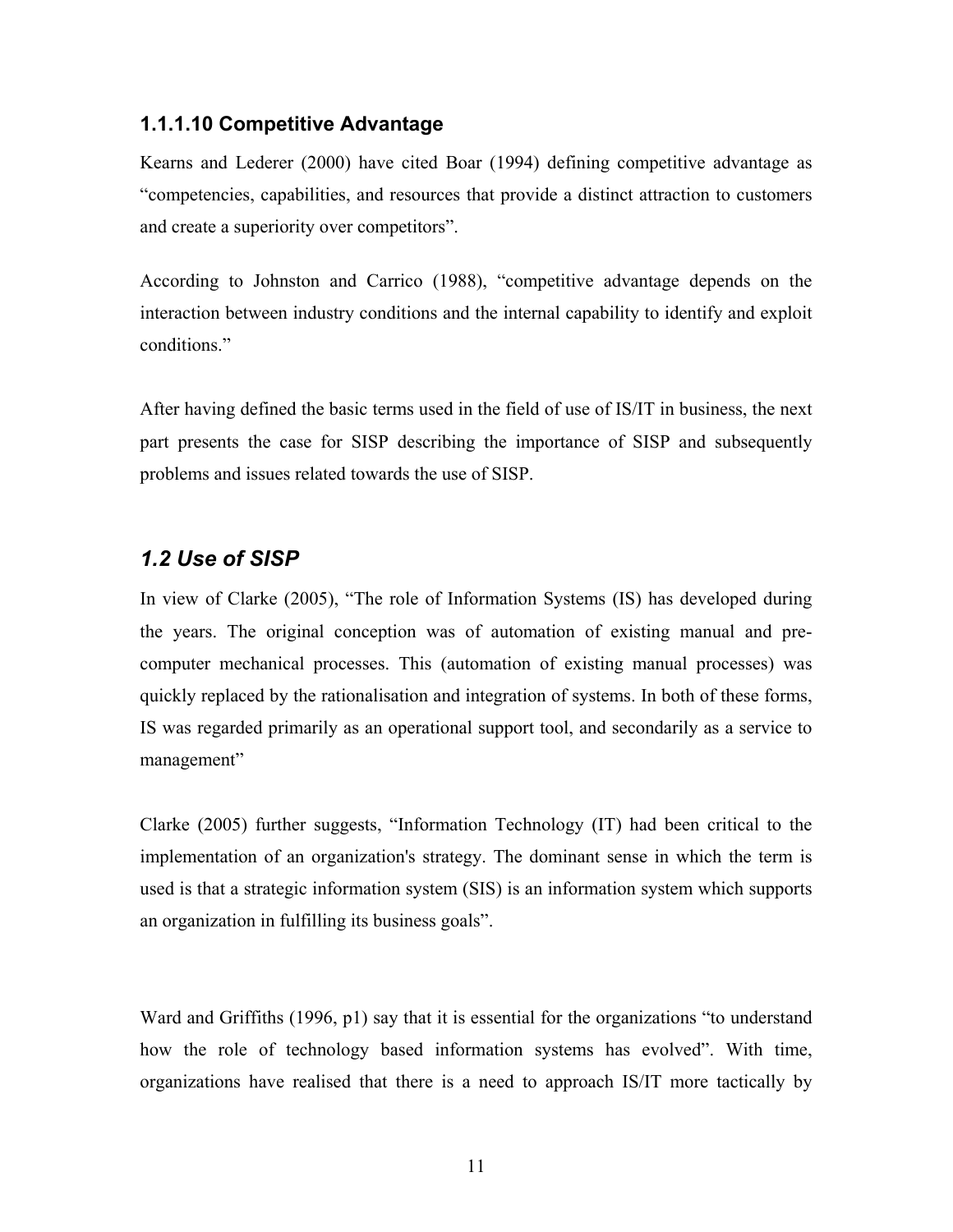understanding the role of IT in business, and making IT a part of business. As suggested by Ward and Peppard (2002, p1) the organizations are looking at the "application of technology not only to underpin existing business operations but also to create new opportunities that provide them with a source of competitive advantage" and propose a strategic approach for managing their systems. Kearns and Lederer (2003) have supported the critical and strategic role of IS/IT by stating that, "Recent surveys of CEOs (Chief Executive Officer) have shown that, despite numerous failed investments, information technology has assumed a critical and strategic role in their organization".

If IS/IT is to fulfil its role, the CIOs (Chief Information Officer) need to adopt Strategic Information Systems Planning. SISP began during 1970s and organizations began using IS/IT in ways that changed the functioning of their businesses. Bruns and McFarlan (1987) thought that, Information Technology has done more than just enhancing the existing processes within the organization. IT has provided the spark that caused the managers to rethink their business strategies. The organizations that have changed their control systems and structures have seen a transformation in the effectiveness of the business processes. Bruns and McFarlan (1987) further suggest that, "they have found ways to channel the power of information to the muscles of their corporations. As a result they have boosted their efficiency and overall competitive position". Ward and Griffiths (1996, p19) perceived that, the use of IS/IT "changed the balance of power in their industry with respect to competitors, customers and suppliers". Thus, IS/IT is being regarded as a strategic business weapon.

The purpose of SISP is to help implement information systems. It assists in transforming information into a usable form for coordinating the workflow within the organization, and helps in decision making and solving other problems (Laudon & Laudon, 1991).

According to Kearns and Lederer (2000), "IS based applications can create a competitive advantage based on the generic strategies of cost leadership, product differentiation and market focus".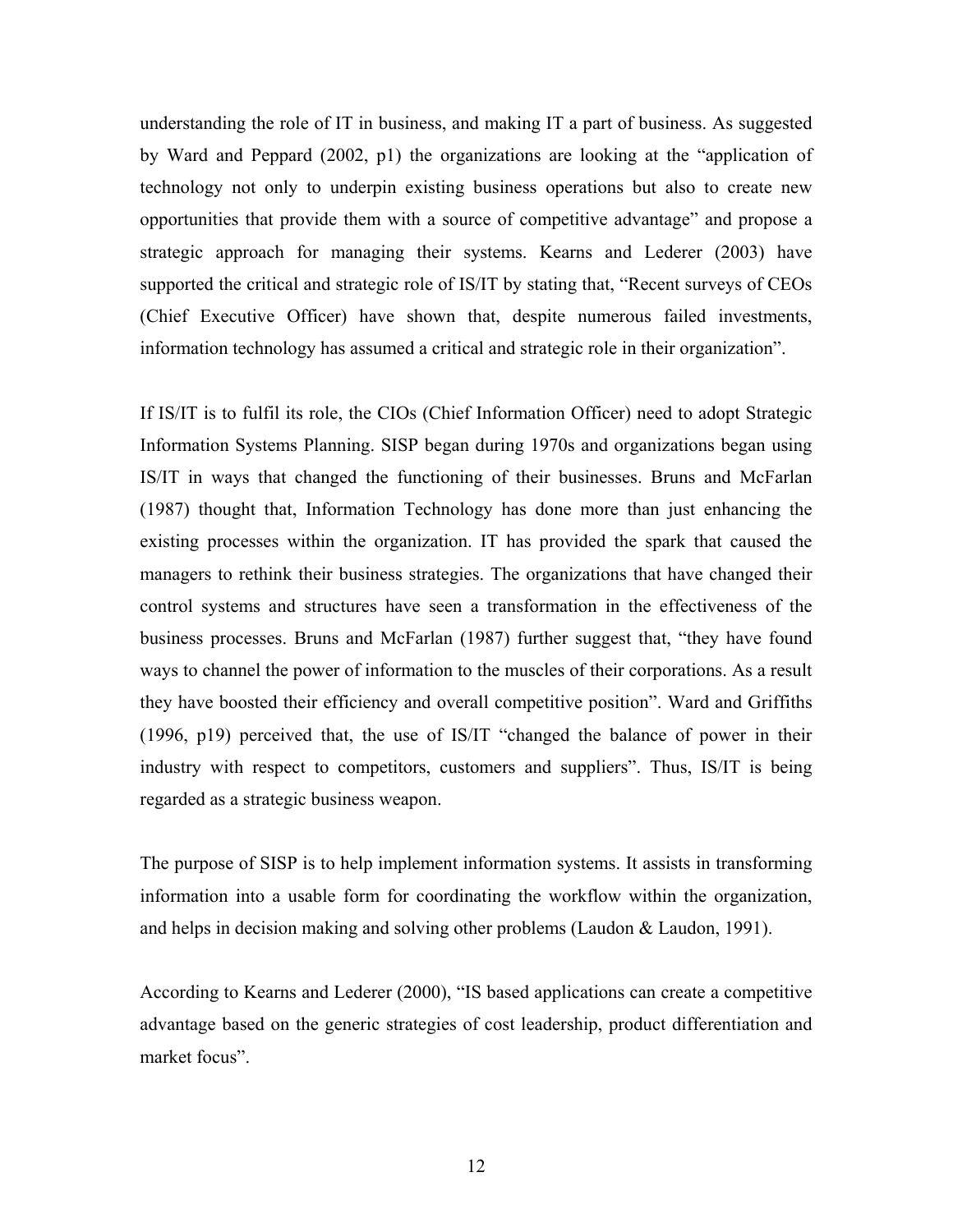There are different frameworks for developing strategic information systems plans such as the Zachman framework, FAST framework, Foundation by Arthur Anderson and Construct-IT. Porter's five forces is another model that can be used to formulate the strategies. There is a conflict over the use of methodologies applied by organizations using SISP. On the one hand, there is a certain division over the use of methodologies. Mintzberg and Waters (1985) have suggested that formal methodologies are not effective in changing market conditions; also, McBride (2004) has suggested a complete overhaul in the planning process and said the critical analysis of the classical theory suggests that it is inadequate for organizations subjected to continuous change. On the other hand, Kearns and Lederer (2004) citing the research conducted by Sabherwal and King (1992) suggest the formal or rational process "can be appropriate under such conditions".

However, the use of a framework depends on the approach taken towards the IS/IT strategy that in view of Ward and Peppard (2002) is business led, method driven, technological, administrative and organizational. The above-mentioned frameworks have been termed as classical strategies, require a formal approach that according to McBride (2004) requires a stable environment, and with the changing environment are not suitable in the present market conditions. He says that those strategies may be useful if the company is stable, but they do not take care of the complexities of the organization. McBride (2004) says, "The current SISP methods are out-of tune with trends in strategic management and with the practical problems and environmental changes facing organizations".

To improve business performance organizations, need to establish a relationship between the business and SISP practices.

Baker (1995) suggested that even though there has been much SISP research, the same kind of problems appear repeatedly. There is a mismatch in the process that separates the plans and expectations of IS strategists and the actual results obtained on implementation of the strategies (Hackney & McBride, 2002 in Hartono, Lederer, Sethi & Zhuang, 2003). The lack of effective implementation of the IS/IT plans aligned with the business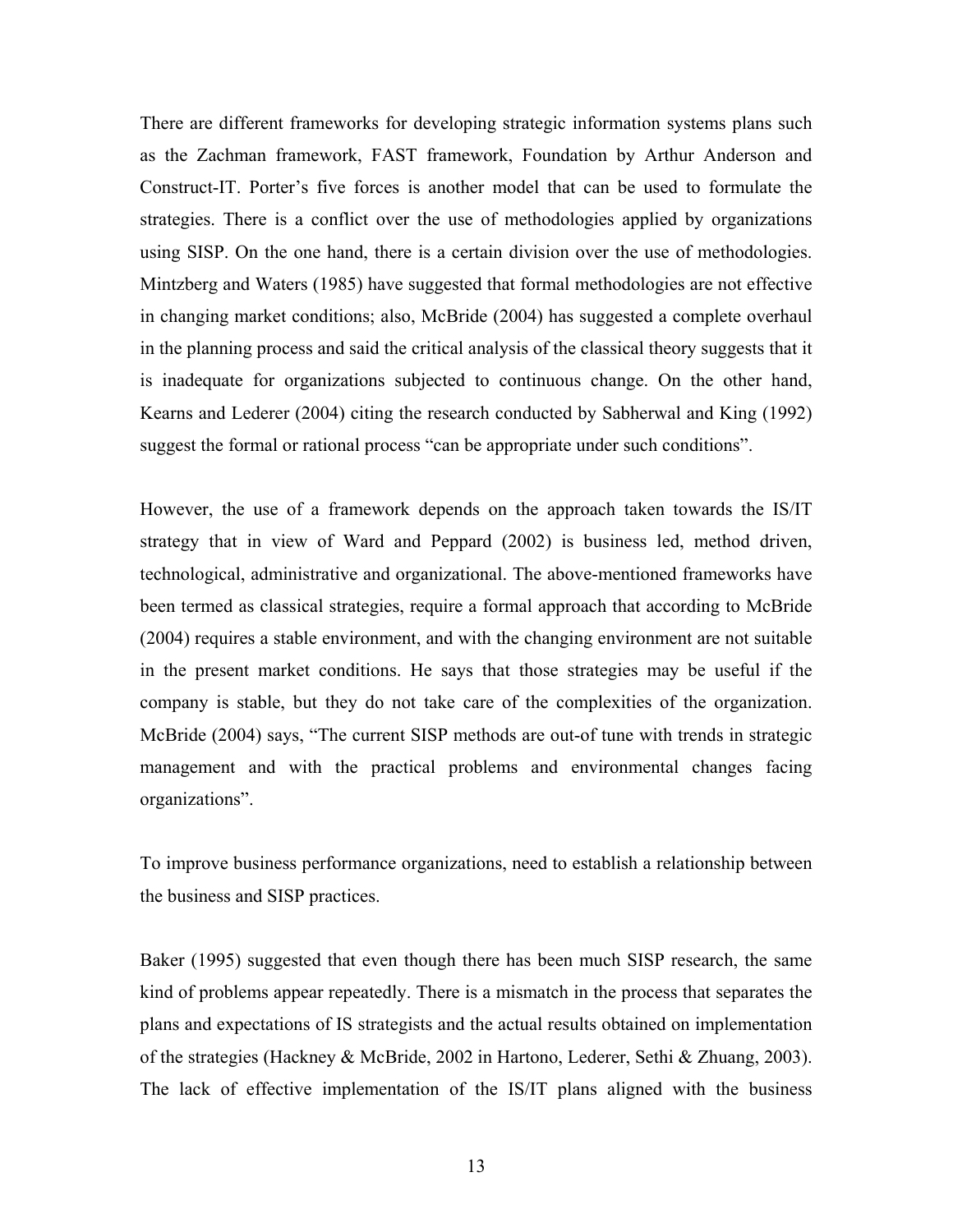<span id="page-18-0"></span>strategies leave the organizations with unsatisfactory SISP and generates problems for maintaining future SISP priorities.

Kearns and Lederer (2004) have also identified a contextual relationship between IT focus and using IT for competitive advantage. As IT investments are based on the recommendations of the IS/IT plan, they should be aligned with the business objectives laid in the business plan.

## *1.3 IS/ IT- Business Alignment*

For an organization to achieve competitive advantage it is important that the business use IS/IT to support the main business processes and become dependant on IS/IT. It is also important that there is IT participation in business planning (BP) and vice-versa. Chan and Huff (1993) say alignment of an IS plan and the business plan is very important and it leads to IS efficiency and value. A closer look at the aims for adopting a IS/IT strategy according to Ward and Peppard (2002) suggests that the SISP process is used for aligning IS/IT with business and gain competitive advantage from business opportunities created by using IS/IT.

Ingevaldson (2004) claims that alignment of IT with the company strategies is not easy, it requires the senior management to take a different approach towards IT and devote certain amount of time, understanding the usage of IS and IT in the business. It is important for them to understand that IT is not only important for the corporate strategy, at times it is the strategy. On the other side, Telesca (2001) suggest that, to improve the IS/IT –business alignment, it is important for IT to understand its business industry. The author further suggests, "sometimes, creating an understanding of the business means creating an atmosphere that reflects the business focus."

However, not all IT projects are implemented and many factors have been identified that contribute to IT failures. One of the main failures that have been highlighted is that the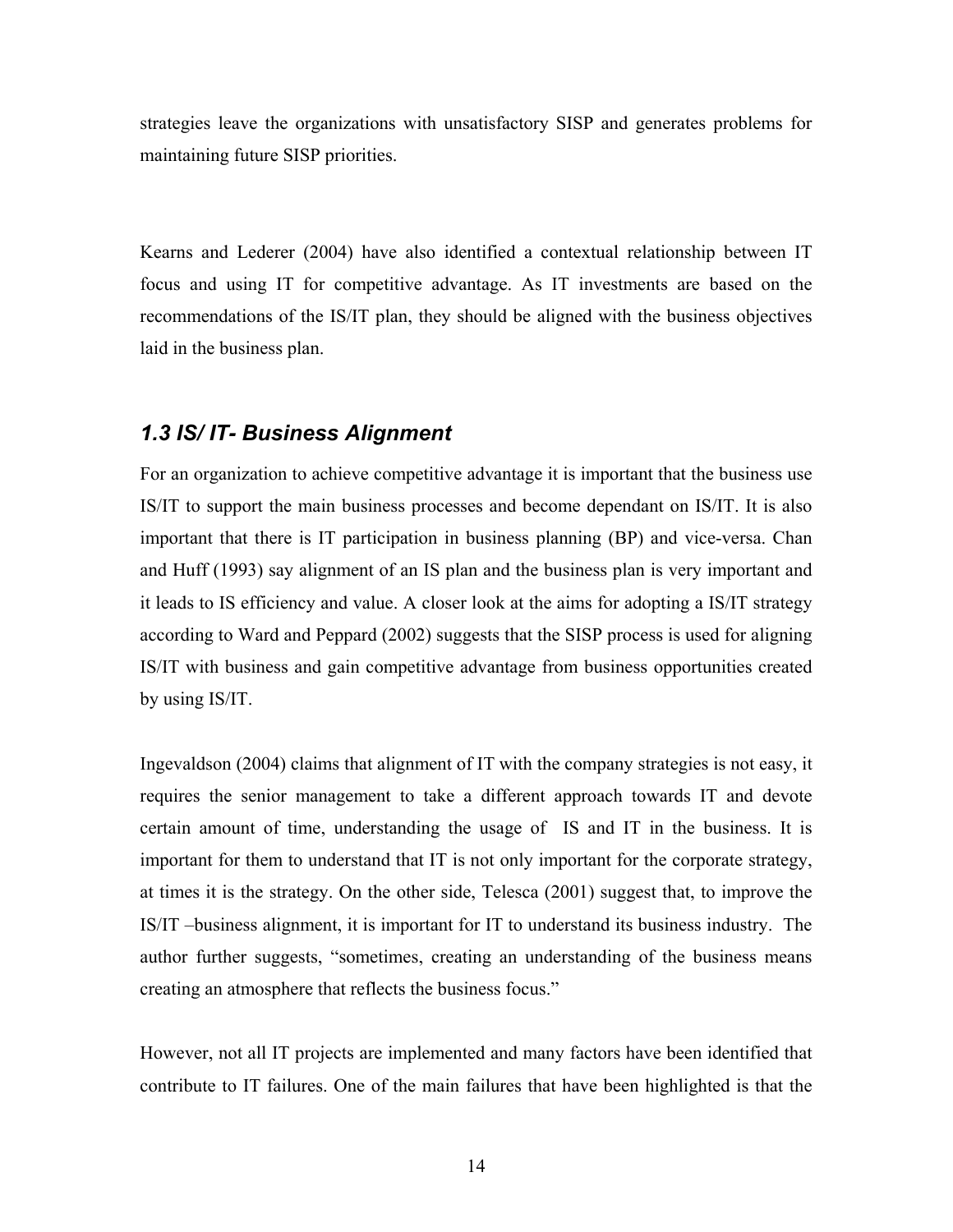<span id="page-19-0"></span>failure to implement is due to the planning process and its practices (Hartono et al., 2003). Another major problem that has been seen in SISP is "failure to translate goals and objectives into action plans" (Teo & Ang, 2001 in Hartono et al., 2003) and lack of support for IT architecture and also the duration of SISP have been viewed as factors contributing to low rate of implementation.

In the words of Lutchen (2004), "The main reason IT organizations and CIOs fail to deliver value to the business is their inability to focus sufficient attention and resources on the area in the middle—the *IT Delivery Gap.*"



As mentioned above both IS/IT and business executives should work closely to ensure strategic IT alignment, which according to Reich and Benbasant (1996) is a process. It is unique to each organization and uses both the IT and business knowledge to support business objectives. Thus, it is important to bring IT into the main business stream and let IT function as an entity in the business. For this to happen, the senior executives in the companies must work together and define the business needs and frame an IS/IT and business strategy to support the business goals and objectives.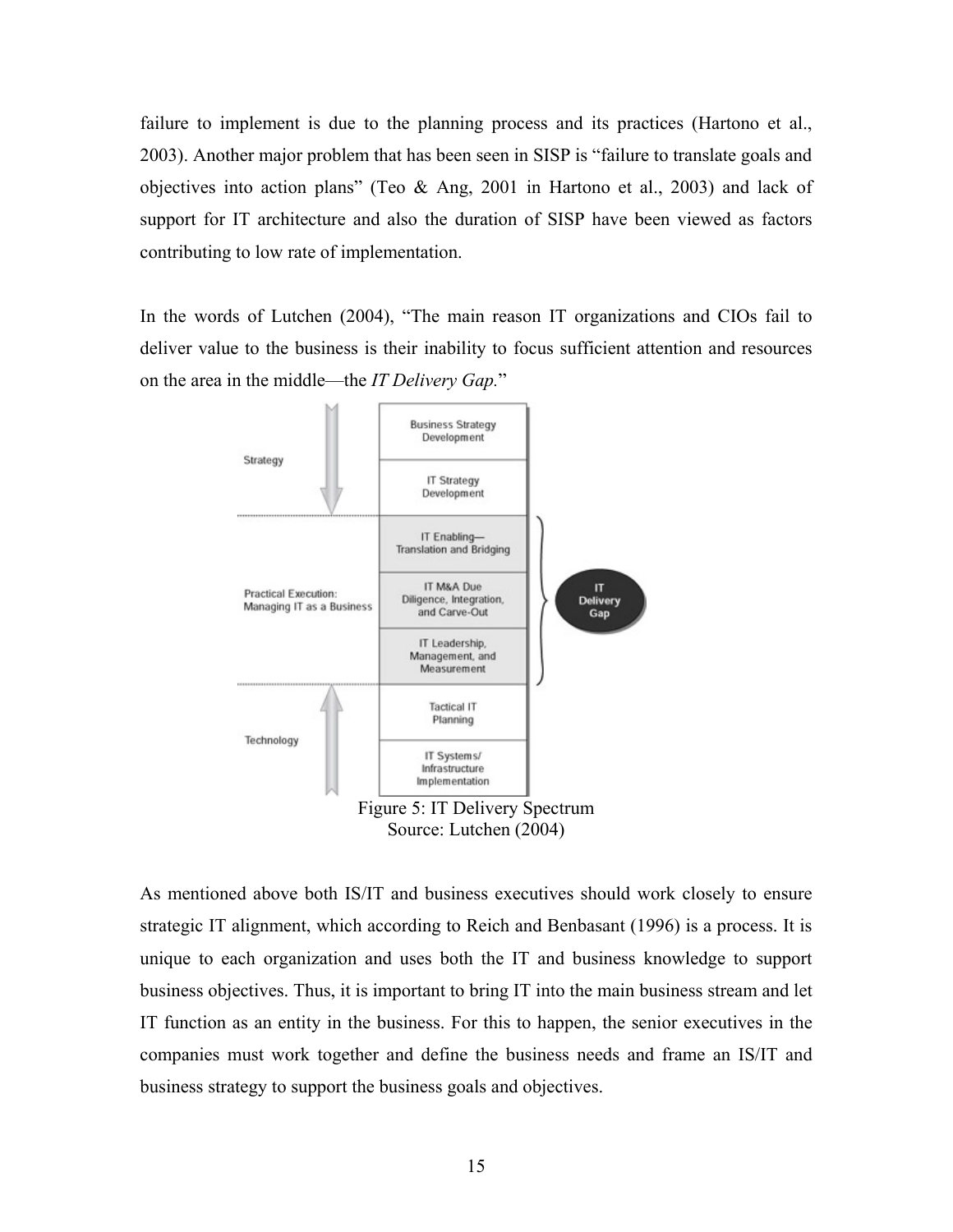<span id="page-20-0"></span>Thus, for an organization to achieve competitive advantage and improve business performance it is important to align its IS/IT plan with the business plan, and IS/IT systems should be used in accordance with the resources and the capabilities of the organization in times of environmental changes. SISP is a way to implement those IS/IT systems not only to achieve competitive advantage but also for proper functioning in the ever-changing business environment.

As Kearns and Lederer (2004) have suggested that there is a need to align the IT plans with the business plans to improve the organizational performance.

Powell (1993) suggests that the main aim of the information systems and the SISP is to influence the organization positively. Lederer and Salmela (1996) (citing King, 1988; Venkatraman, Henderson & Oldach, 1993; Chan, 1992) say, "indication of such favourable effect is that the implemented projects fit organization's objectives". This fit may be termed as an alignment.

The next section outlines the systems that can be used for satisfying the organizational requirements.

# *1.4 Organizational Applications*

With the improvement of computer-based solutions, many organizations are implementing IS/IT applications to improve the efficiency and effectiveness of the business operations. The implementation ranges from the use of small functional information systems to large enterprise-wide systems such as ERP and CRM.

ERP or Enterprise resource planning is "a process of planning and managing all resources and their use in the entire enterprise. The software is comprised of a set of applications that automate routine back-end operations, such as financial, inventory management and scheduling" (O'Leary, 2000 as cited by Turban, McLean & Wetherbe, 2004). Koch (2006) suggests that ERP has nothing to do with resource and planning. The most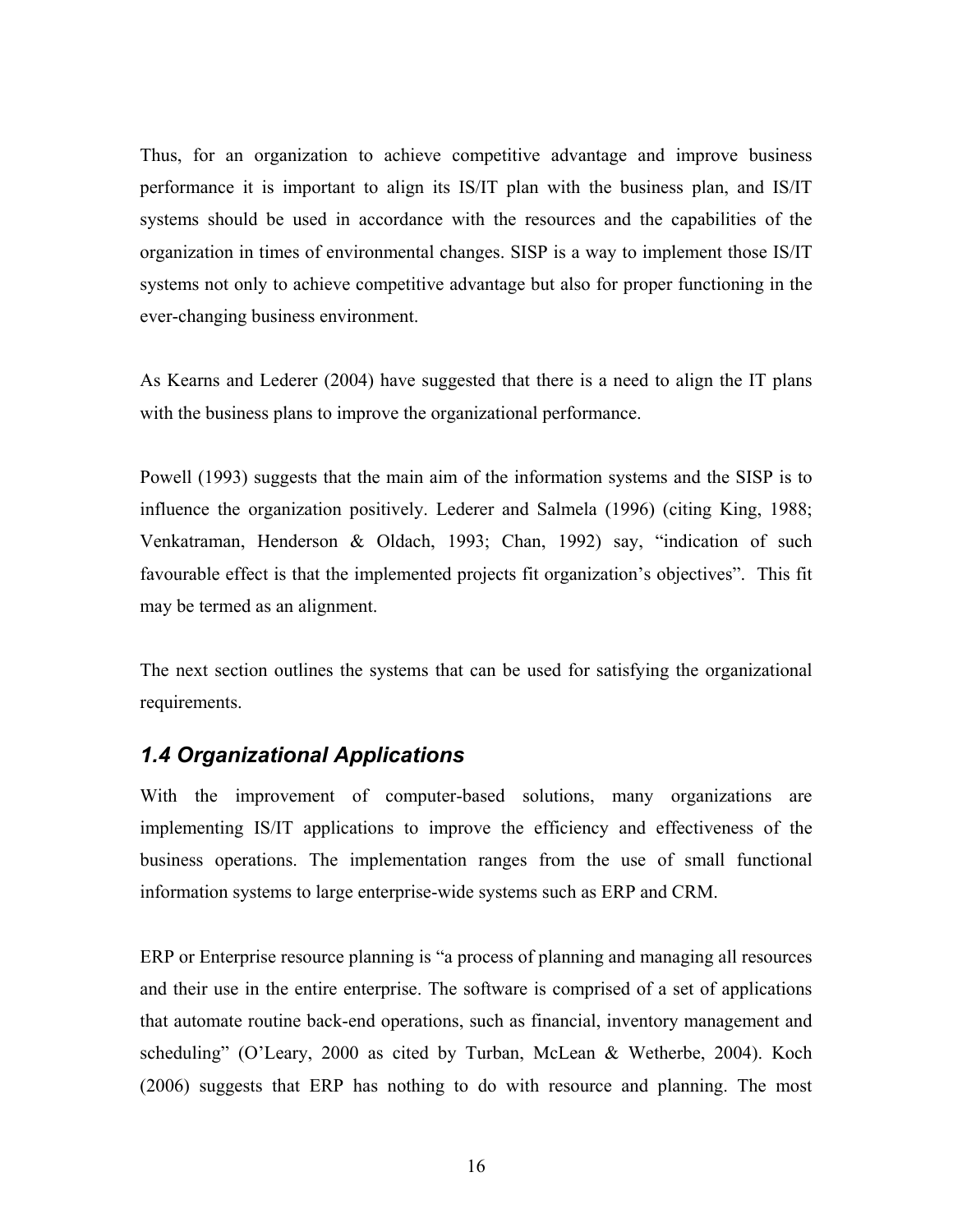important part is enterprise. "The software attempts to integrate all departments and functions across a company onto a single computer system that can serve all those departments' particular needs" (Koch, 2006). Turban Mclean and Wetherbe (2004) also imply that the "term *enterprise resource planning* is misleading because the software does not concentrate on either planning or resources". As Stratman and Roth (2002) say, the main objective of ERP is to "integrate all departments and functions across a company" on a single computer system to serve organizational needs.

The implementation of ERP allows organizations to work around business processes and thus, making the alignment of IT and business goals more likely.

Kansal (2006) argues that, the implementation of ERP is "usually large, complex projects, involving large groups of people and other". Thus, ERP's are suitable for large organizations.

Organizations also use another type of IS that helps in sufficing the business objectives. Customer relationship management is a "corporate wide approach to understanding customer behaviour, influencing it through continuous relevant communication and developing long-term relationships to enhance customer loyalty, acquisition, retention, and profitability" (Sharp, 2003). CRM identifies customers at the core of the business.

Ward and Peppard (2002) conclude, "the main operational processes of the business such as customer order entry and fulfilment should be well designed both in business process and technical terms". Transaction processing systems (TPS) provide support to the operational business processes. TPS "monitors, collects, stores, processes and disseminates information for all routine core business transactions" (Turban, McLean  $\&$ Wetherbe, 2004).

The concept of supply and demand was combined under a single name as supply chain. As the purpose of supply chain increased, the concept of adding value came into existence. Nowadays organizations use SCM to serve the business direction. Supply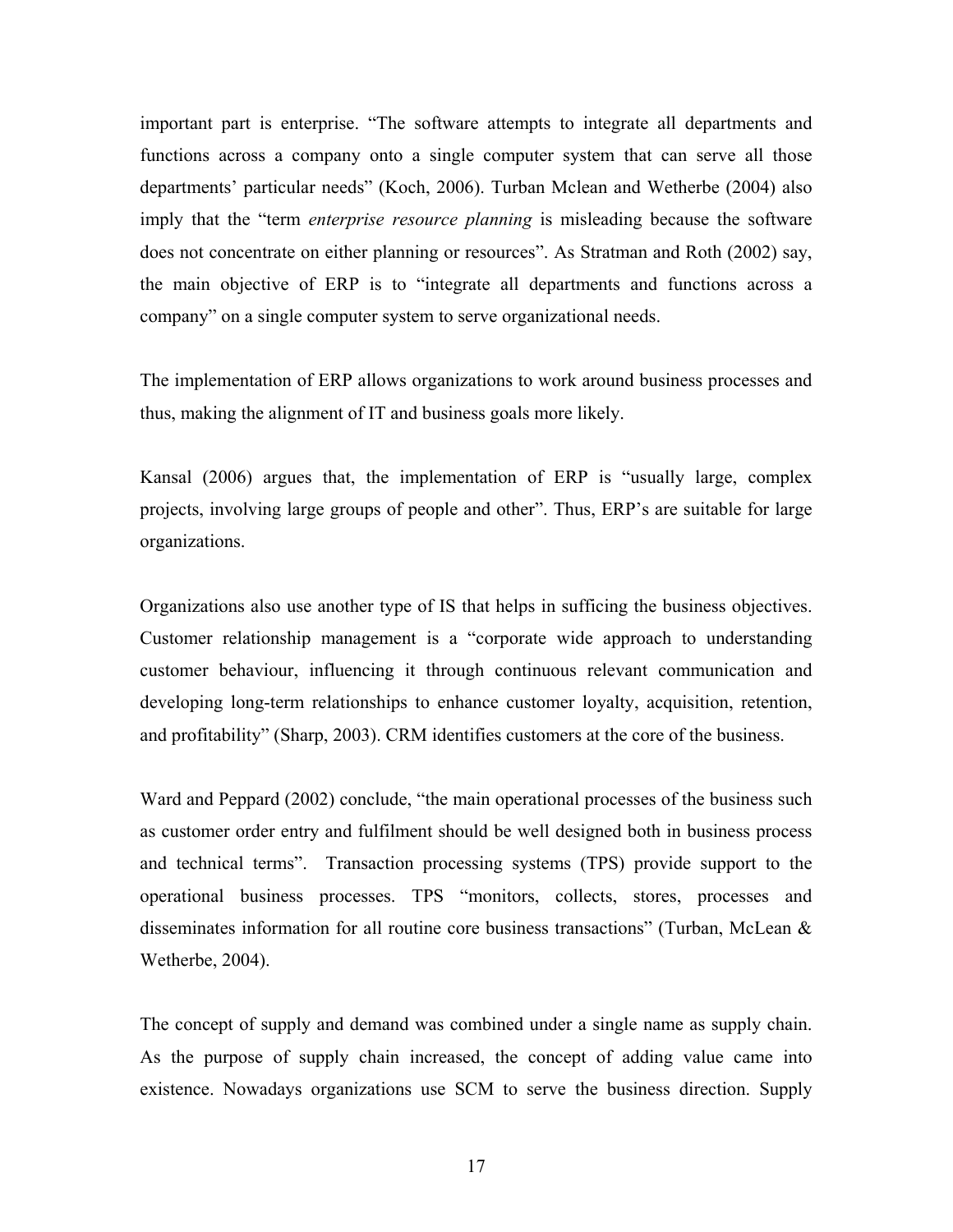<span id="page-22-0"></span>chain management (SCM) is the "design, maintenance, and operation of supply chain processes for satisfaction of end-user needs" (Ayers, 2002). SCM software supports specific segments of the supply chain. These segments include manufacturing, inventory control, scheduling and transportation. The main goal of implementing SCM software is to minimize the risks in the supply chain and maximising the value in the supply chain.

There is extensive use of high potential systems such as CRM, SCM and ERP. Most of these systems are being used across the industry. Nowadays, customer satisfaction is becoming the main goal for many organizations, thus CRM helps the organizations to view customers as the core of the business and company's success depends on the relationship with them (Brown, 2000 in Turban, McLean & Wetherbe, 2004).

### *1.5 Gap in the research*

 There is a need for an effective approach to SISP that matches the current position of the organizations. There is a gap in the research reporting about the alignment of the plans to increase business performance. There is a need for more literature about SISP in New Zealand and the way organizations integrate their IT/business strategies.

Tan (1999) explored the views of executives with respect to business-IT alignment. The study uses a repertory grid to explore the "nature of social dimension of alignment". Tan (1999) suggests that for business-IT alignment, relationship between the people is more important rather than the strategy. The main purpose of Tan's research was to introduce the method of repertory grid to IS researchers. The main purpose of this research is to focus on the strategy and the type of systems used to support the business objectives.

Norman and Scadden (2005) conducted the study on a suitable strategic model for small and medium enterprises in New Zealand. They developed an IT strategic plan for an electrical contract company to explore the application of theory in real-life. The study concluded that the Small and Medium Enterprise (SME) business operators do not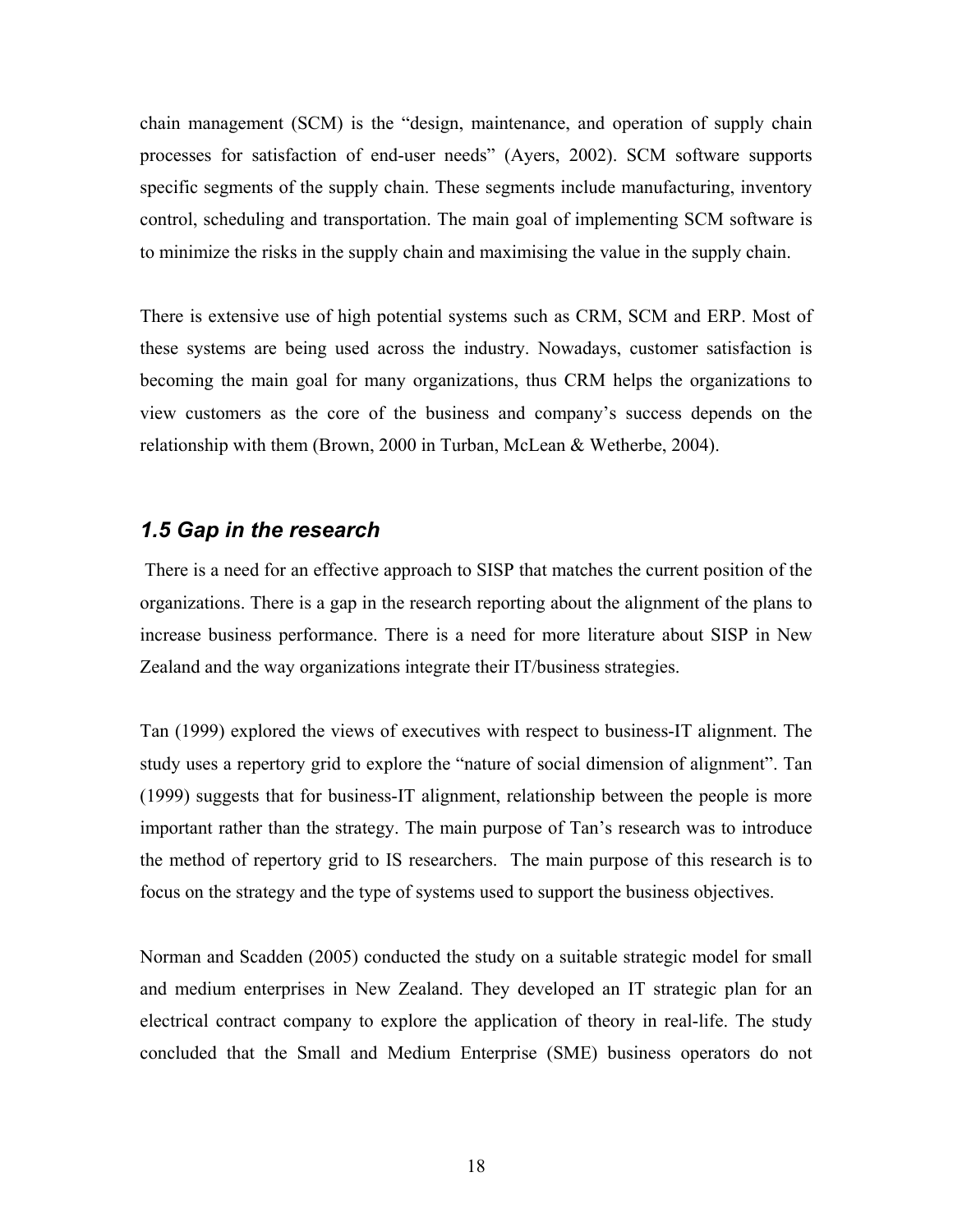recognize strategic planning as relevant to day-to day running of business activities. Very little research has been conducted for the development of planning in SMEs.

The NZ State Service Commission (SSC) provides the guidelines for managing and monitoring major IT projects. The guidelines lay an importance of alignment of major IT projects to the government direction and not providing an outline for the NZ business operators (State Service Commission, 2002).

The next section describes the method adopted to address the research question on the alignment of IS/IT plan and the business plans within New Zealand companies.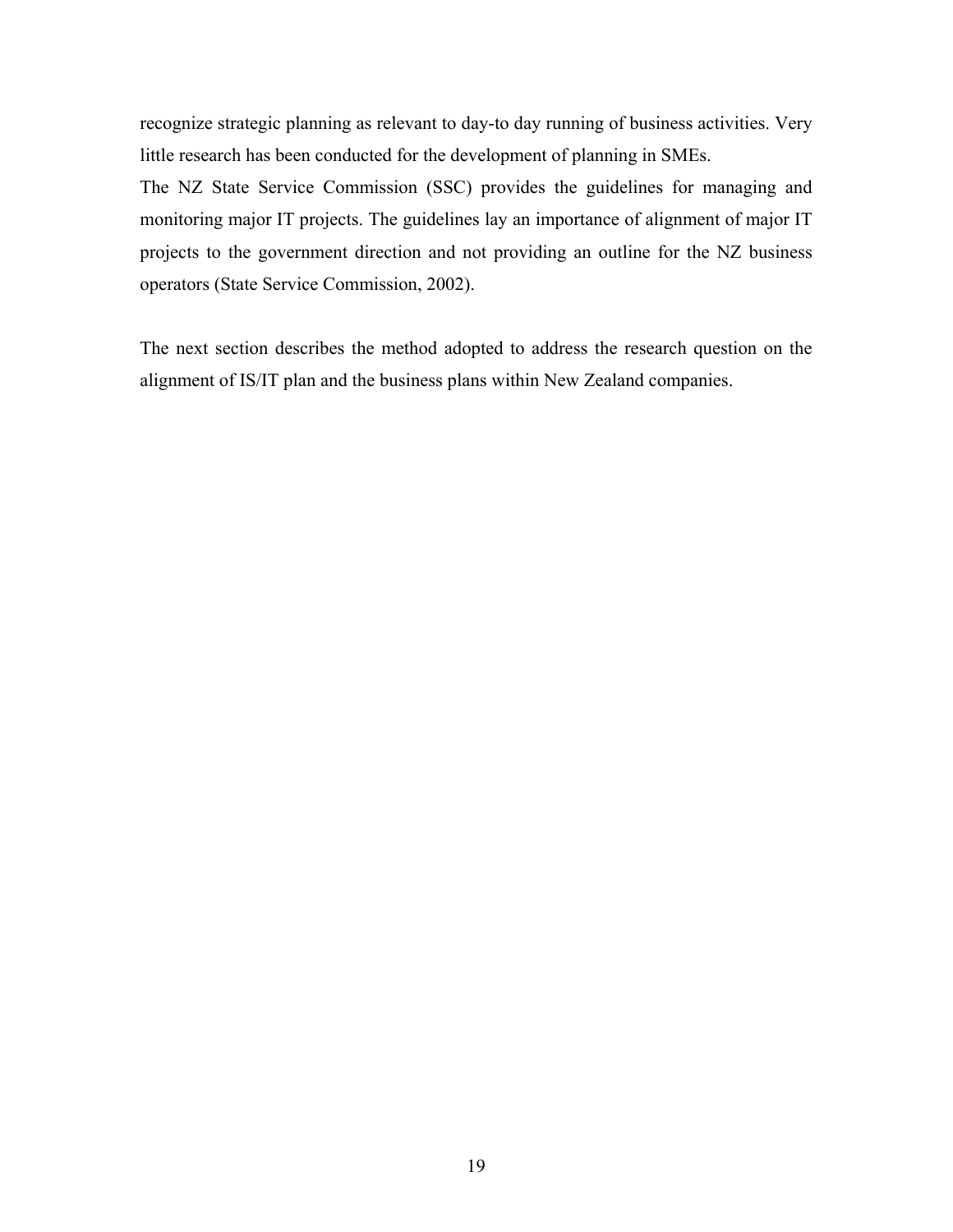# <span id="page-24-0"></span>**2 Method**

This chapter of the study starts with the initiation of the research leading to the research questions based on the research model that describes the purpose of SISP. This section describes the methodology and the research design adopted for the completion of the research.

# *2.1 Initiating the research*

The research started with the selection of the area of research leading to the problem of whether there is an alignment between business plan and IS/IT plan. The main research question evolved from a series of interesting research questions, followed by subquestions that laid the foundation of this study. There has been a lot of research in the area of SISP, relating to use of IS for competitive advantage, implementation problems, and importance of knowledge sharing. However, being unable to locate similar research related to the alignment of IS/IT and business plans in the past and the keen interest in this topic led to the research.

# *2.2 Research Model*



Figure 6: Research Model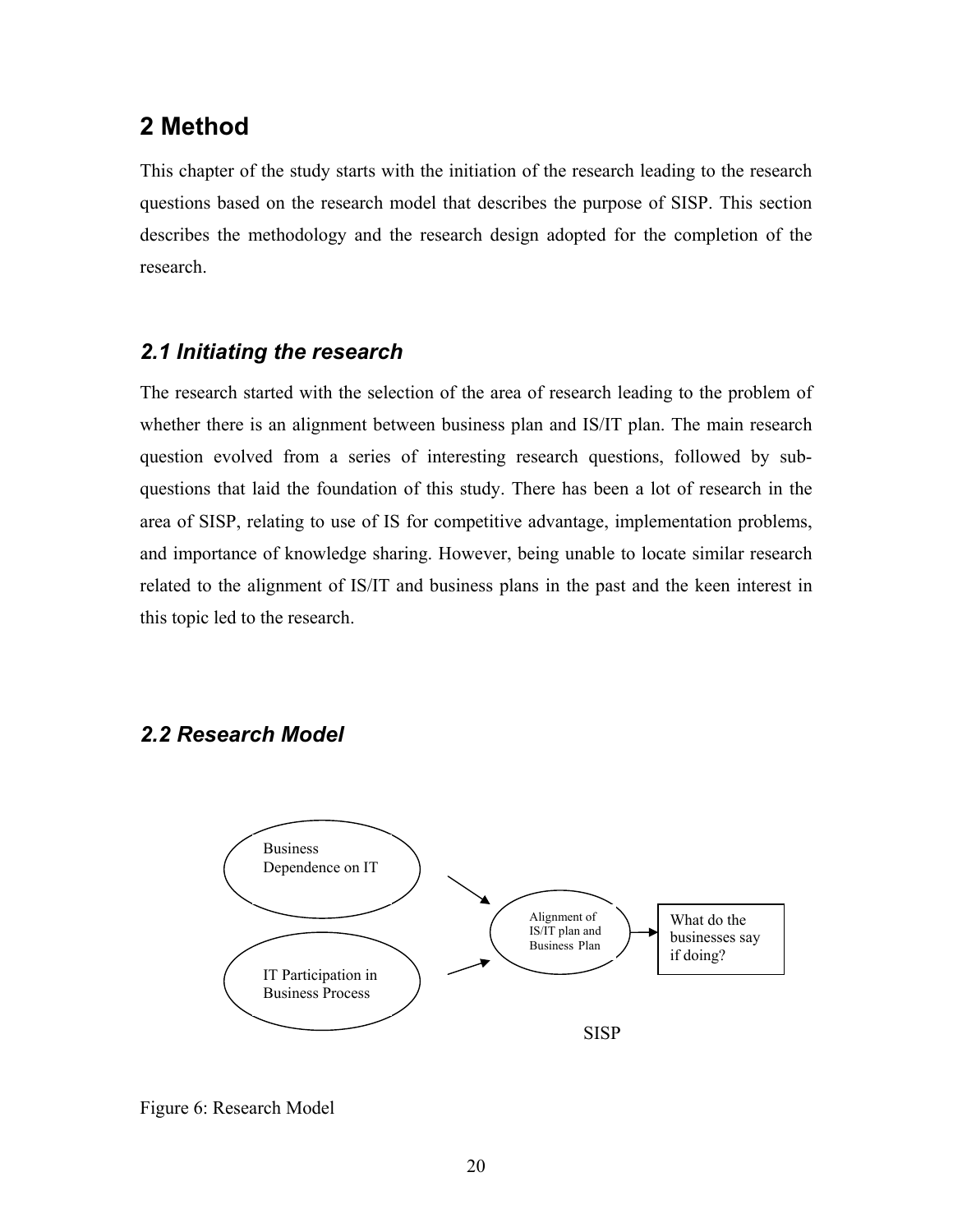<span id="page-25-0"></span>The research model describes the purpose of SISP, which is the alignment of IS/IT plan and the Business plan. The focus on alignment arises when businesses use IT in main processes and rely on them for survival, and the extent of participation of IT in company's planning process resulting in agreed goals, objectives and strategies.

The research questions in the next section of this chapter are an outcome of the research model.

# *2.3 Research Questions*

Given:

SISP "*is a process for developing a strategy and plans for aligning information systems with the business strategies for an organization"* (Strategic Business Planning, 2004)*.* 

The following questions laid the foundation of the research:

Main research question:

*What evidence is there that the IS/IT plan and business plan are aligned in three NZ companies?* 

In addition, the study will be focused on the following sub-questions as well.

- *I. How do the IT people report about current IS/IT planning within each business?*
- 2. How do business planners report about the current business planning within *each business?*
- 3. How do IT people report about IS/IT systems?
- *. How do business planners report about current business processes? 4*
- *5. What is the effect of the implementation of IS/IT systems on the business?*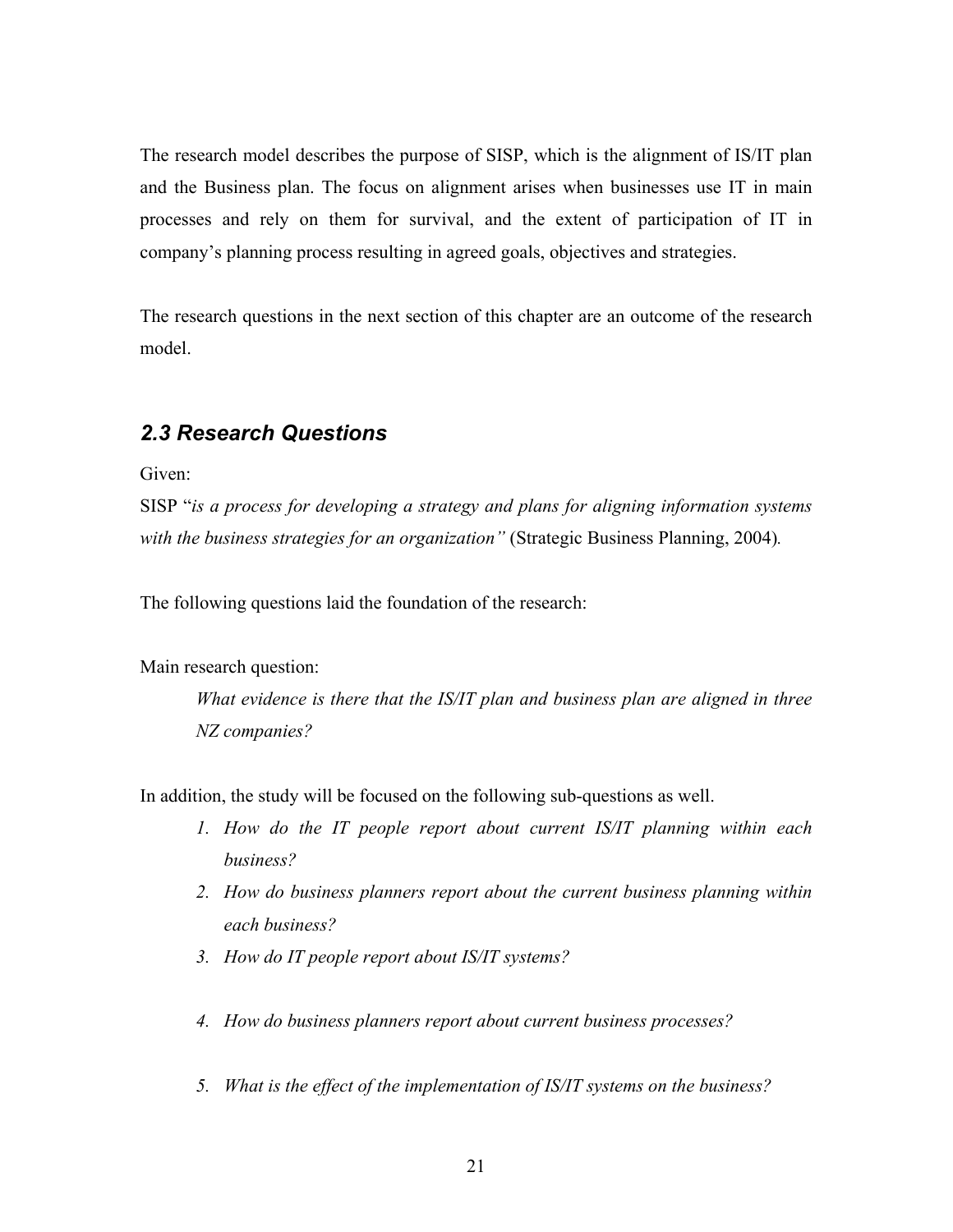<span id="page-26-0"></span>Once the research questions have been defined, the next step was to describe the methodology and the research design. The following sections describe the research design and the data collection process.

# *2.4 Research design*

In this study selected stakeholder's views (people involved in the SISP) from the company are the focus of interest. The study will be based on what is known about Strategic Information Systems planning, related to the need for alignment between IS/IT plan and business plan.



Figure 7: Research Design

Research design involves collecting and analyzing the data and then reporting it accordingly. An exploratory study will be done using a questionnaire to collect data to answer the research question about the alignment of IS/IT plans and business plans.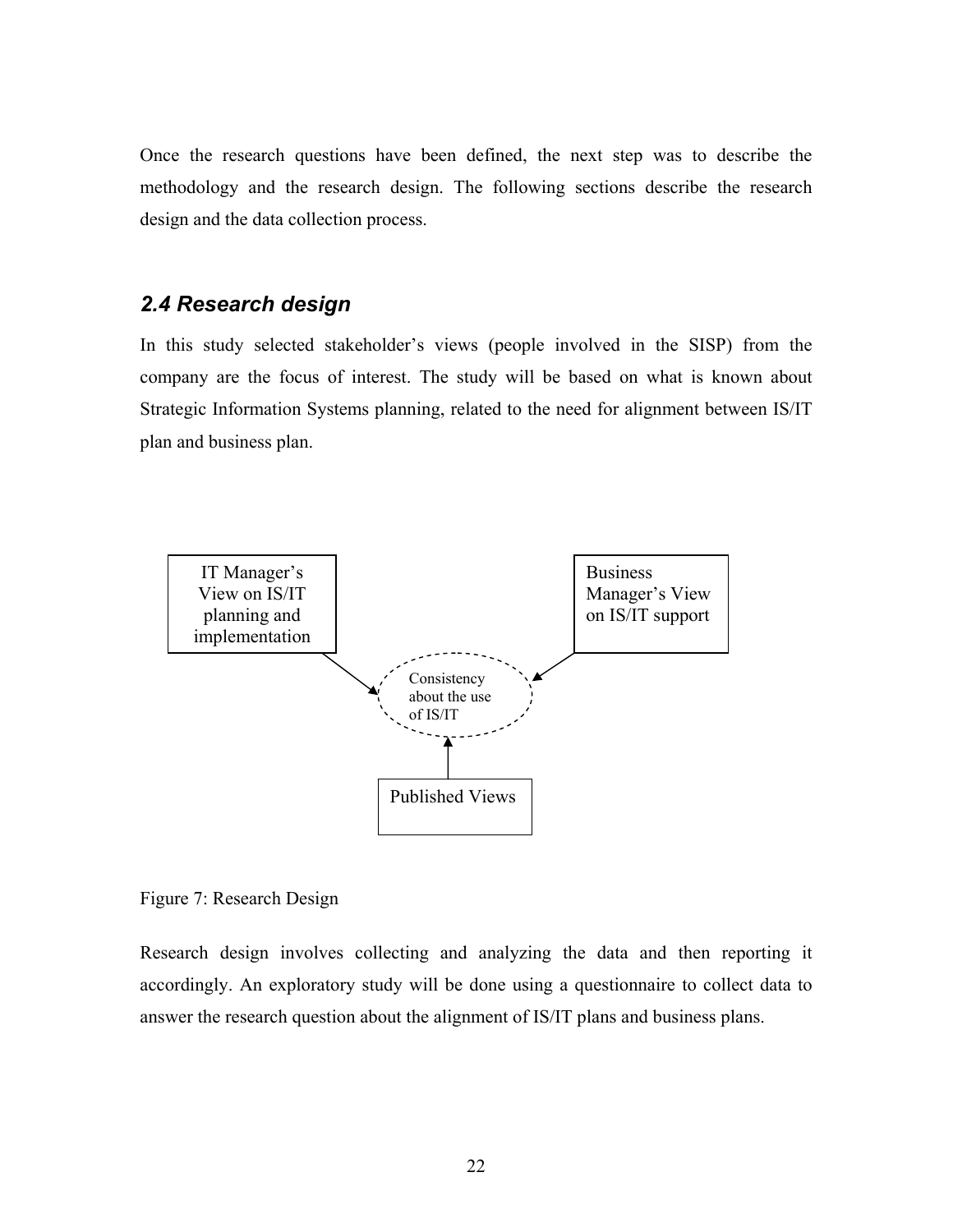# <span id="page-27-0"></span>*2.5 Data Collection*

According to Creswell (1994), "the data collection steps involve (a) setting the boundaries for the study, (b) collecting information through observations, interviews, documents, and visual materials, and (c) establishing the protocol for recording information."

The research investigated the use of SISP and the extent of alignment between the IT and business planning on business processes in three NZ companies. As mentioned above, the study is based on what is known about SISP, related to the alignment and stakeholder's view from the company are the focus of interest.

Thus, for the research, two main data collection methods have been used. The first method used to record the secondary data was from the existing literature and that has been summarized and presented in the previous chapter, indicating, "what is already known". The primary data was collected by using questionnaires and from the company websites.

# **2.5.1 Participants**

An invitation was sent to 20 New Zealand companies selected during a random search on the Internet. Out of twenty, three companies agreed to take part in the research. The companies represent different sectors of the business community. The selection of companies was based on the use of computer technology in the business activities. New Zealand companies can be categorized on the basis of the number of employees.

| <b>Enterprise</b> | <b>Number of employees</b> |
|-------------------|----------------------------|
| Micro             | Less than 5                |
| Small             | Less than 50               |
| Medium            | Less than 100              |
| Large             | More than 100              |

The classification can be made on the following basis:

(Massey, 2004)

Table 2.1**:** Size of companies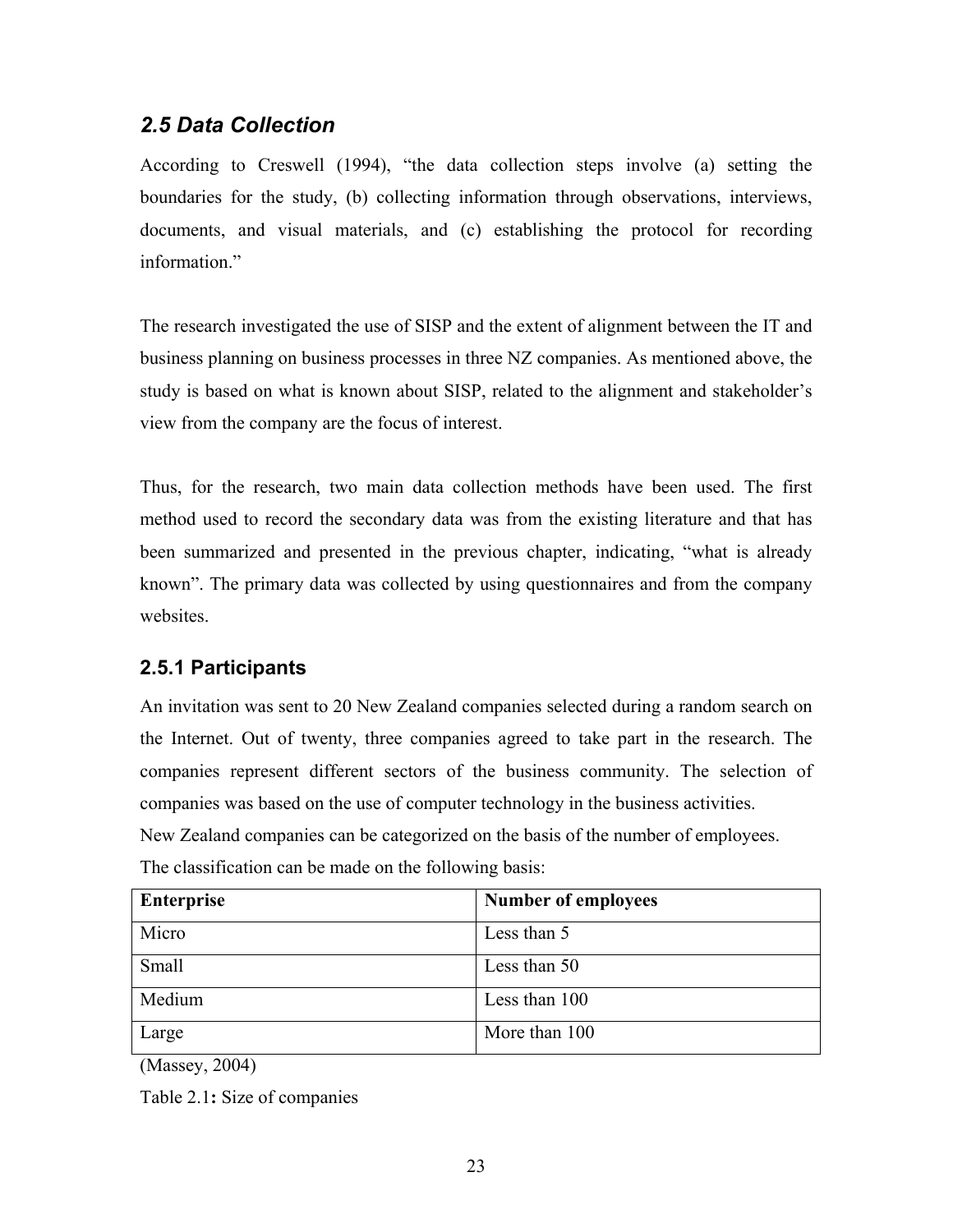<span id="page-28-0"></span>The following table classifies the three companies selected in this research:

| Company | <b>Enterprise</b> | <b>Number of employees</b> |
|---------|-------------------|----------------------------|
|         | Large             | Around 420                 |
|         | Small             | 50                         |
|         | Large             | Around 6000                |

Table 2.2: Size of selected companies

# *2.6 Gathering existing literature*

Gathering existing literature is an important and major part of the data collection process. The summarization and analysis of the existing literature forms the basis of the research and provided the reader of the known facts about the research. The literature provides different views and aspects in the field of SISP and aligning IT and business strategies. The source of collecting the literature was through the libraries, books, journal articles, and the Internet.

The literature available provided concepts evolved over the years in the area of research and the views on what needs to be done to improve the collaboration of IT and business. However, there was limited research found that see how the companies were using IS/IT to support the business processes.

After examining the existing literature, the primary data needs to be collected. The following section details the primary data collection process.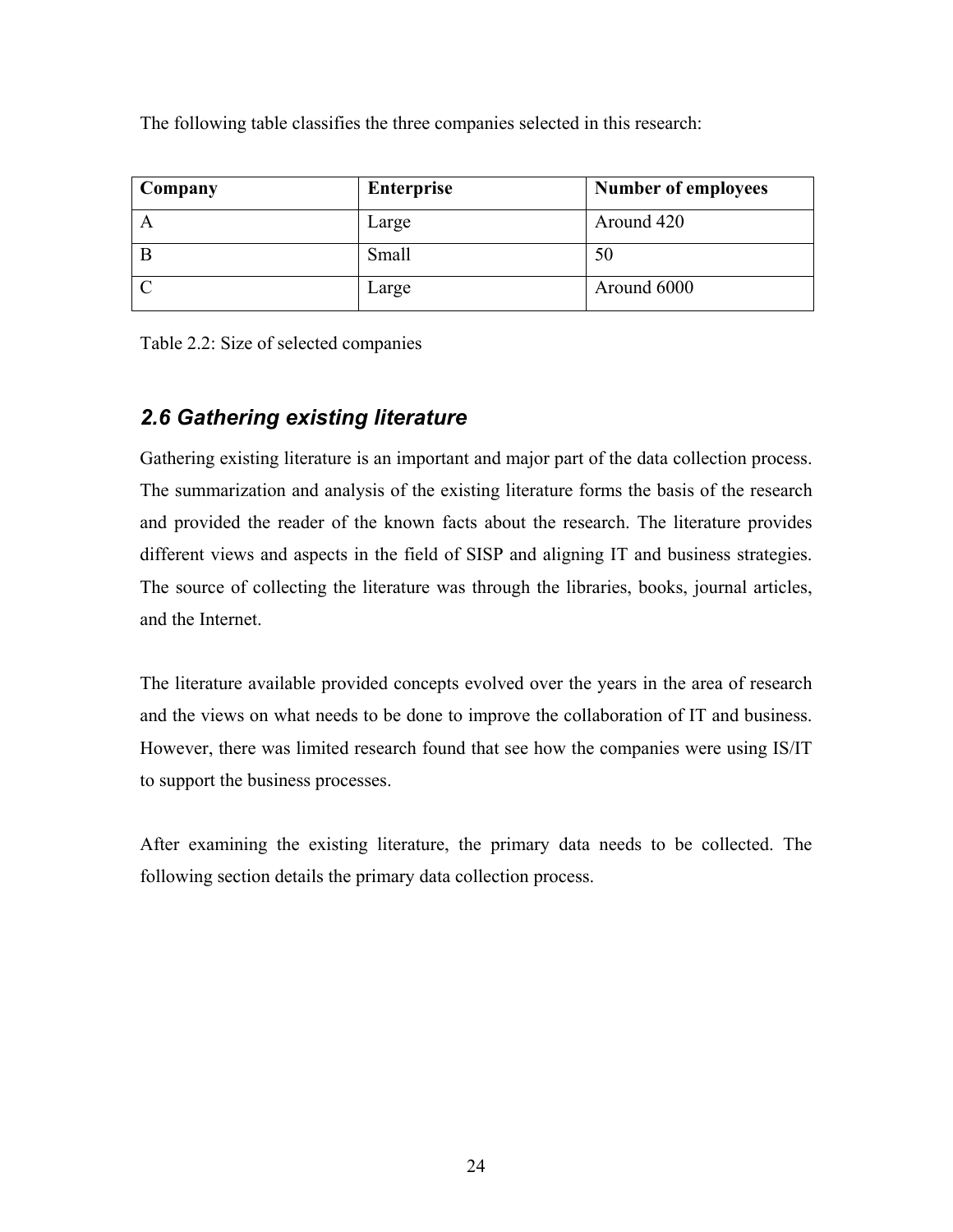# <span id="page-29-0"></span>*2.7 Primary data collection*

The main data sources for the research are the questionnaire, company websites and the annual reports.

The data collected from the company websites and the annual reports were descriptive in nature and provided company information. Most of the data collected found on the websites were statements. These included the mission statements, goals and objectives. The questions guiding the document search were:

- 1. Number of employees in the organization.
- 2. Type of business
- 3. What are the products and services provided?
- 4. What is the business goal and objective?
- 5. What is the gross spend on IT and business processes?
- 6. What is the number and type of projects planned and implemented?
- 7. Benefits from IT expenditure.

As stated in the research design, the study requires views from the people involved in the planning process, two sets of questionnaires was used to gather data representing both sectors involved in the study-IT and business. In all, there are six respondents to the questionnaires.

The questions sent to the IT people in the companies were based on the following categories:

- 1. Role in the planning and implementation of IS/IT systems.
- 2. Planning and strategy used to implement the systems.
- 3. Type of systems being used for the business processes
- 4. Inter relation of IS/IT and business plan
- 5. Effects of implementing the systems
- 6. The perception of alignment
- 7. Future implementations.

The questionnaire template is attached in appendix 1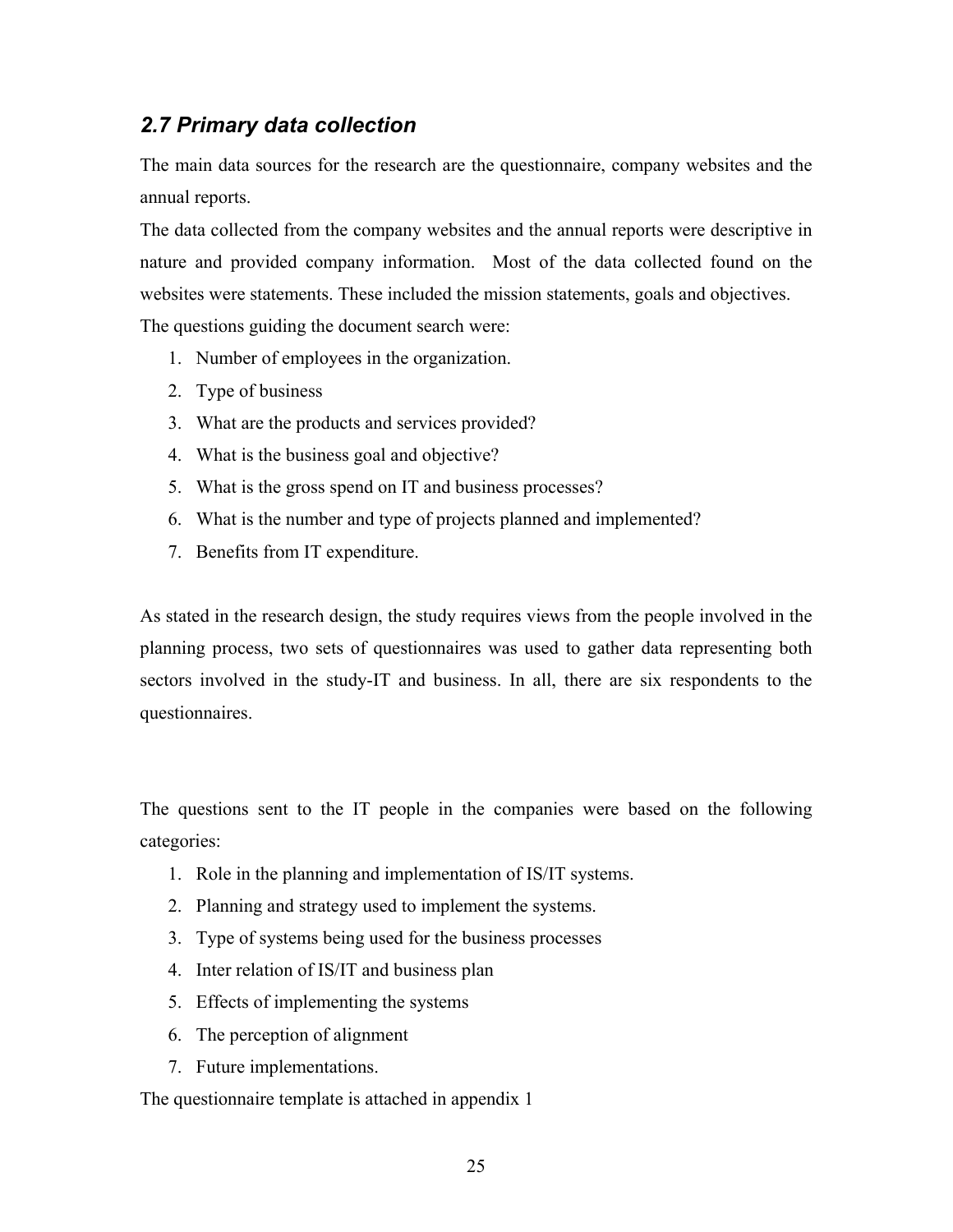<span id="page-30-0"></span>The questions sent to the Business managers in the selected companies were based on the following categories:

- 1. Role in the planning and implementation of IS/ IT systems.
- 2. Planning of the business processes
- 3. Role of Business planning in implementing IS/IT systems.
- 4. Inter relation of IS/IT and business plan
- 5. Effect on business.
- 6. The perception of alignment
- 7. Current and future expectations from IS/IT.

The questionnaire template is attached in appendix 2

### **2.7.1 Data Collection issues**

It became evident early in this research that gaining data about SISP was likely to be difficult. Fully developed SISP goes to the heart of business activities and competitiveness. Attempts to gain interviews were unsuccessful. Hence, pre-prepared questionnaire was adopted as a less intrusive data-gathering tool. From this tool, responses were gained from two people in each of the three companies.

#### **Main research question:**

*What evidence is there that the IS/IT plan and business plan are aligned in three NZ companies?* 

In order to answer this question, it is important that planning is done by the company and IS/IT play a role in the company. For the purpose of this question both the IS/IT and business plans must be made in accordance to each other and thus it is important to know the content of the plans. If the plans are inter-related and implemented satisfactorily, then it can be suggested that there is an alignment between IS/IT and business. The content of the plan and the views of the IT and business managers in respect to the alignment also provided data to answer the question. To answer the main question, it is important to answer the sub research questions.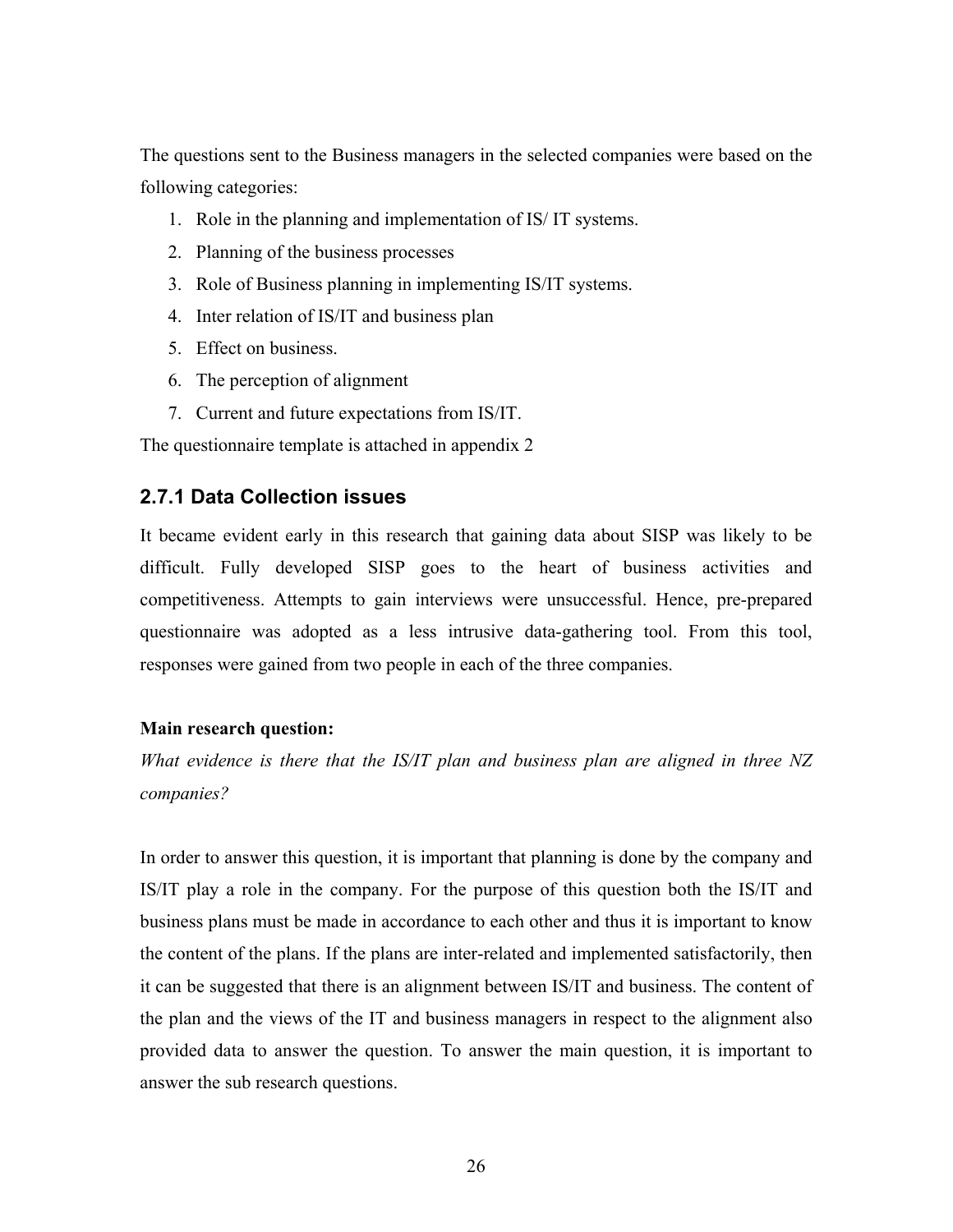#### **Sub-question 1:**

*How do IT people report about current IS/IT planning within each business?* 

The first step to be able to have IS/IT and business alignment it is necessary to have a planning process. To start the process there is a need to understand the business direction and requirements that drive the information systems and architecture.

This question was answered from the data collected from the first part of the questionnaire to the IT manager of the companies. The data required to answer this question will be the type of planning done, strategy or model used for planning, and the procedure for implementing the IS/IT systems. Additional data will be collected from the IS/IT plan.

#### **Sub-question 2.**

 *How do business planners report about current business planning within each business?* This question will be answered from the questions related to the planning and implementation of the business planning to support IS/IT.

#### **Sub-question 3.**

#### *How do IT people report about IS/IT systems?*

To be able to answer this question, responses to the questions related to the type of IS/IT systems being used to support the business processes from both the IT and business managers will be used.

### **Sub-question 4.**

### *How do business planners report about current business processes?*

The responses from the business managers to the questions relating to planning and design of business processes, type of business processes being used in the companies will answer this question.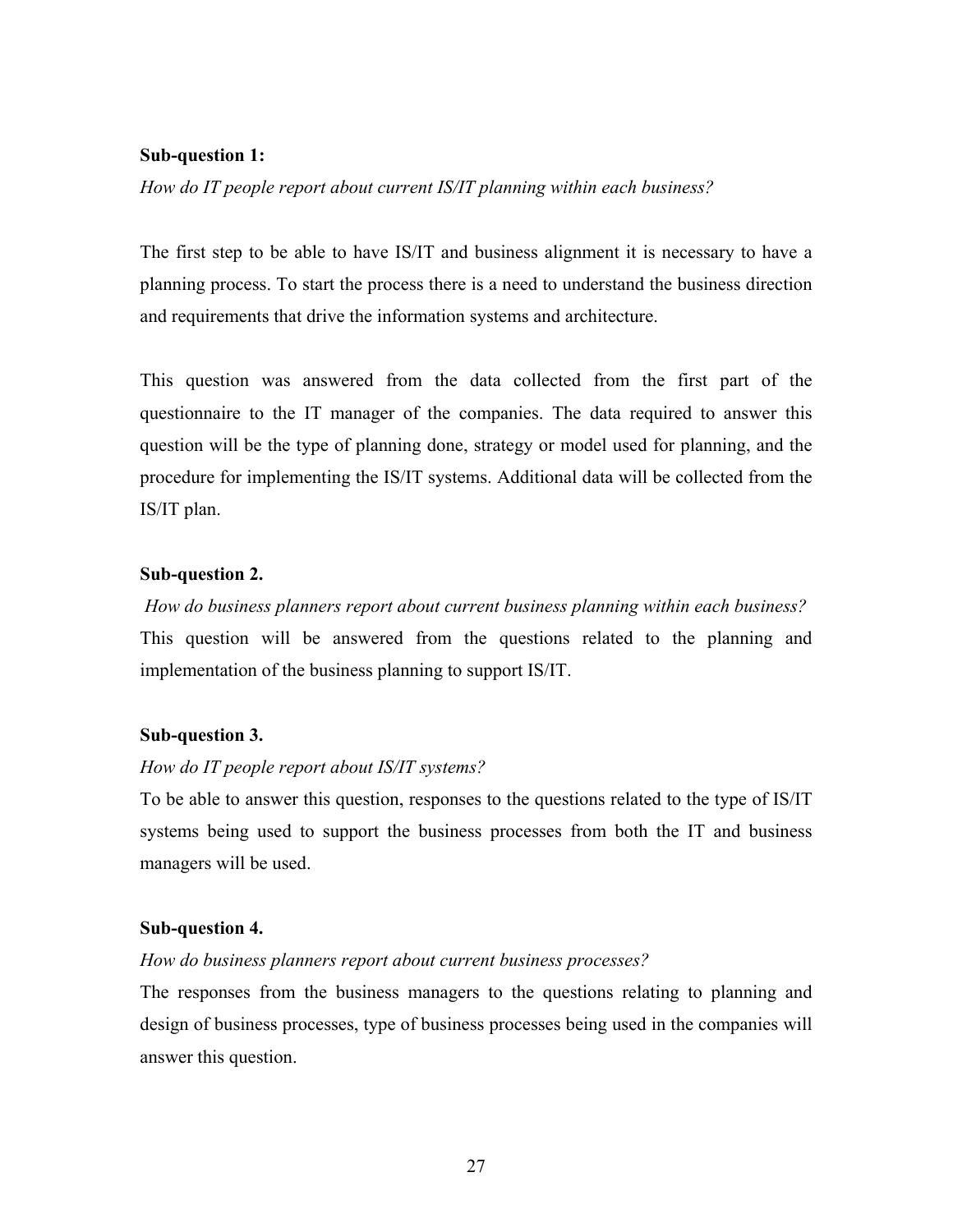#### <span id="page-32-0"></span>**Sub-question 5.**

#### *What is the effect of the implementation of IS/IT systems on the business?*

The implementation of IS/IT does impact the business activities. There is a certain effect on the business processes and the overall business. To answer this sub-question, the responses from the IT and business managers will be considered. Their views on the effects of the implementation of the systems on the business processes and the overall business will be compared.

### *2.8 Triangulation*

As the main source of the data is the questionnaire, there is a possibility of vested interest in the study as the respondents could be biased. Thus, it is necessary to validate all data. To serve the purpose the process of triangulation will be used to reduce the bias by checking for consistency of questionnaire responses with published documents.

"Triangulation is the application and combination of several research methodologies in the study of the same phenomenon" (Crane, n.d.).

Although triangulation is combination of several research methodologies however, as suggested by Crane (n.d.), "Often the purpose of triangulation in specific contexts is to obtain confirmation of findings through convergence of different perspectives. The point at which the perspectives converge is seen to represent reality".

In this research, the triangulation process included data sets from IT and business mangers' perspective and the published documents.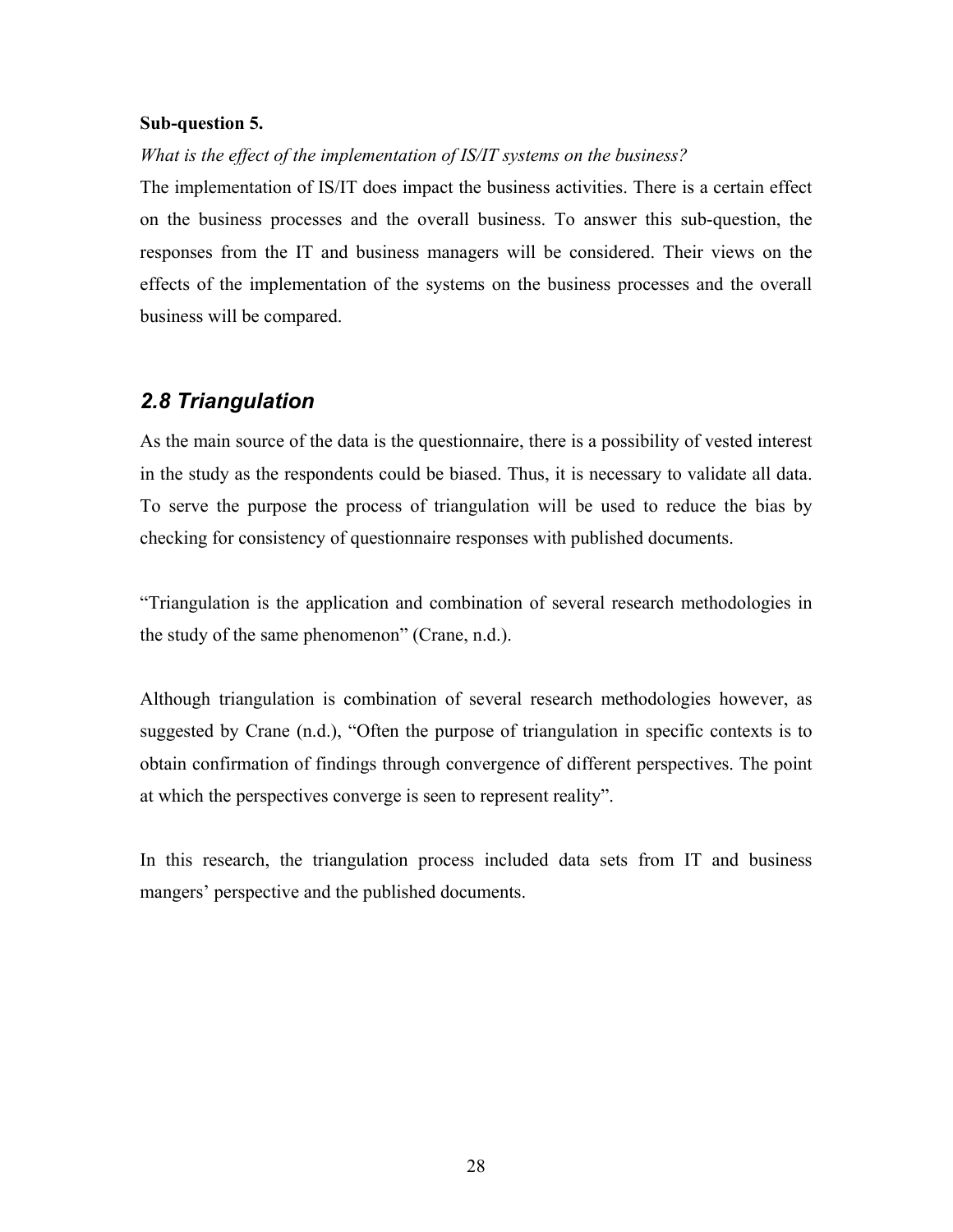<span id="page-33-0"></span>

Figure 8: Triangulation of data sets. It shows the relationship amongst the data sets and shows the comparison between the data sets.

After describing the method for data collection by using literature review, company published documents and the questionnaire; the next chapter will present the results of using different tools.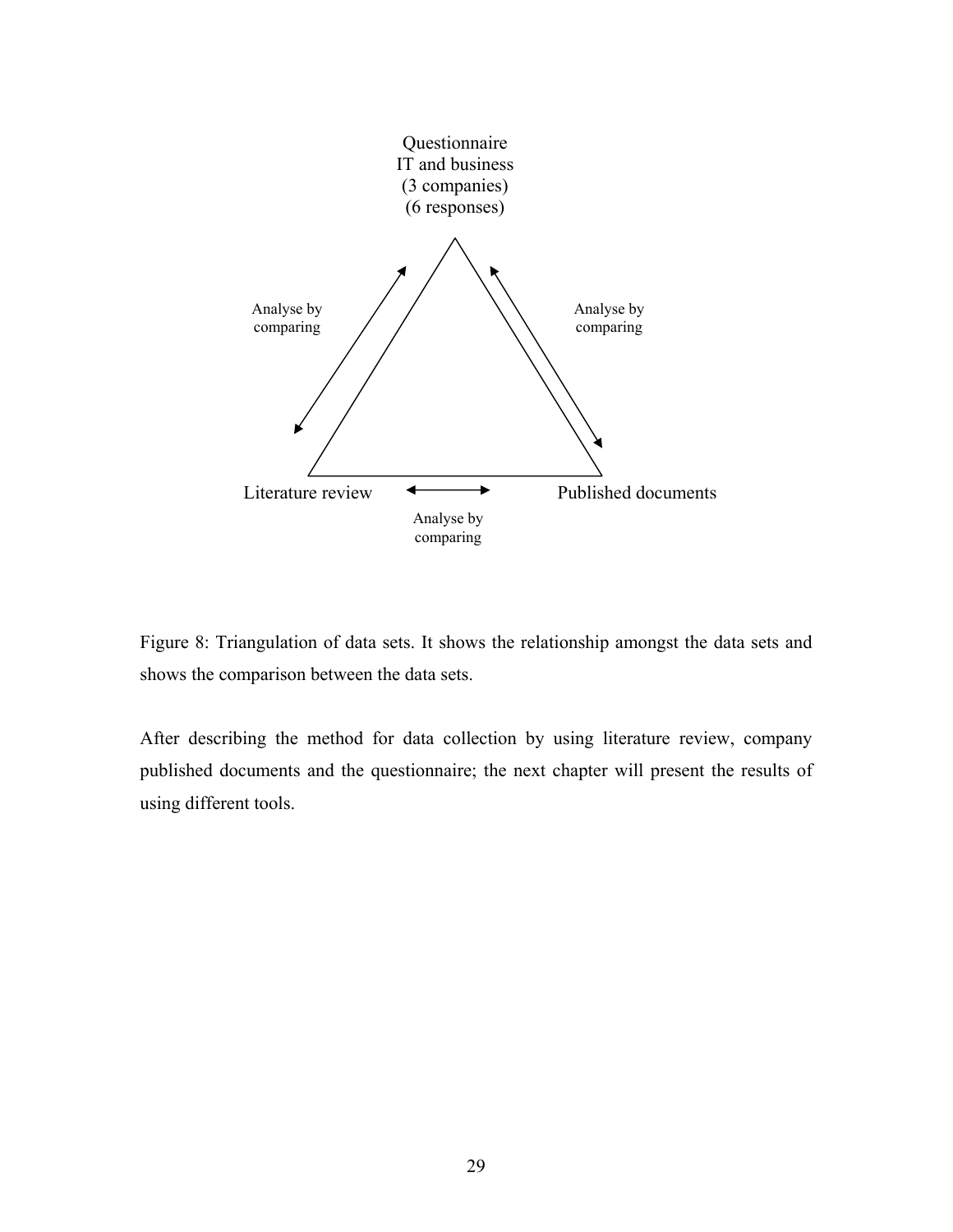# <span id="page-34-0"></span>**3 Results**

The previous chapter provided details of how the data has been collected to answer the research questions. This chapter presents the published company information and the responses by the IT and business managers from the three companies to the questionnaire in relation with the main research question:

*What evidence is there that the IS/IT plan and business plans are aligned in the three New Zealand companies?* 

This chapter has been divided in three parts- Information in public sources, Views of the IT personals and finally views of the business managers. All the three parts are subdivided company wise.

# *3.1 Information in public sources*

This section outlines, for each company, its profile and strategy. The strategy includes the company's main goal, vision and objective.

### **Company A**

### **Profile**

The company is a leading manufacturer, distributor and marketer in both Australia and New Zealand. It delivers fashionable surface solutions. The company is in business over 70 years. However, it opened its first plant in New Zealand in 1959. Since then the company has grown immensely and now has 5 plants across New Zealand. The company employs over 400 people in New Zealand, thus it can be categorized as a large company.

### **Company Strategy**

The company's vision is to be an innovative organization in delivering surface solutions. The main aim is to be cost effective and innovative along with building customer relationship. Company strategy includes improving their earnings, ensuring the reliability of earnings and also achieving value, thus creating growth. Performance improvement is also a part of the company strategy.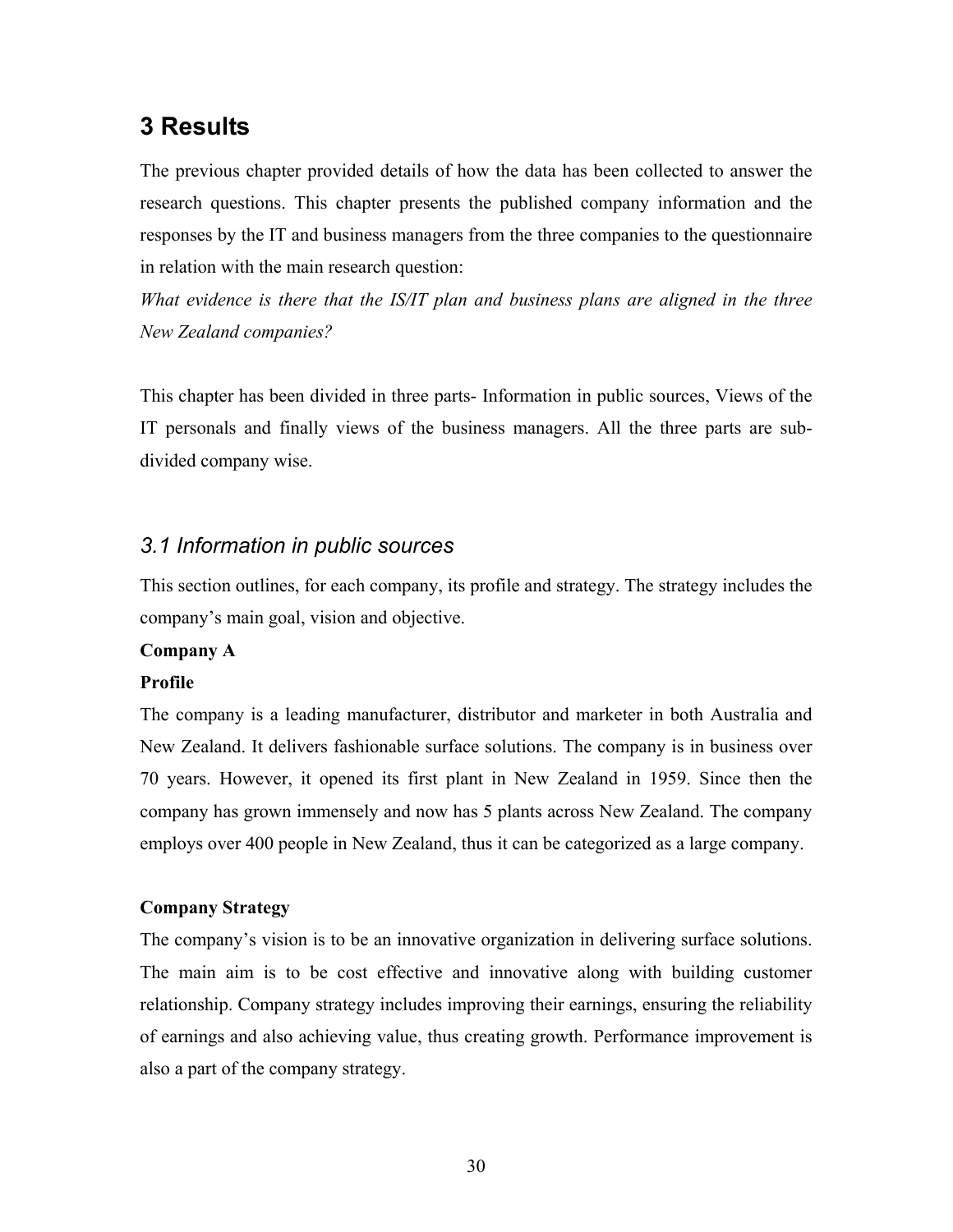### **Company B**

### **Company Profile**

The company is a Small enterprise and employs 50 employees. It has been in the business of manufacturing and design of electronic assemblies for past 6 years. The company provides its customers a complete range of electronic manufacturing service. In addition to these services, the company also allows engineers to test the prototypes and cater for fast service to its customers by stipulating the time frame according to customer requirements. The company provides its services in the area of microprocessor design, PCB layouts and compliance and Certification. Company's main goal and objective is to be New Zealand's leading electronic contract manufacturer.

### **Company Strategy**

The company has a simple strategy to provide quality and gain exponential growth. They continue to provide custom manufacturing of electronic assemblies to a wide range of its clients. In order to provide quality they form a synergy of committed people and state-of the art equipment and technology.

#### **Company C**

### **Company Profile**

It is one of the leading fast food service retailers in the world. It is amongst the world's leading brands. The company began its NZ operations in the year 1976 and has grown ever since. The company on the whole employs around 6000 employees both part-time and full-time. Considering the number of employees, it can easily be termed amongst the largest employers in New Zealand. It has 136 stores all around the New Zealand, however, most being in Auckland. The company operations are managed from Auckland. The company's prime objective is to satisfy its customers.

#### **Company strategy**

The company's sole mission is to be its customer's favourite place and way to eat. The company aims to provide fast, accurate and courteous service to its customers. To serve its aim and objective, the company opts for innovation and use of technology. The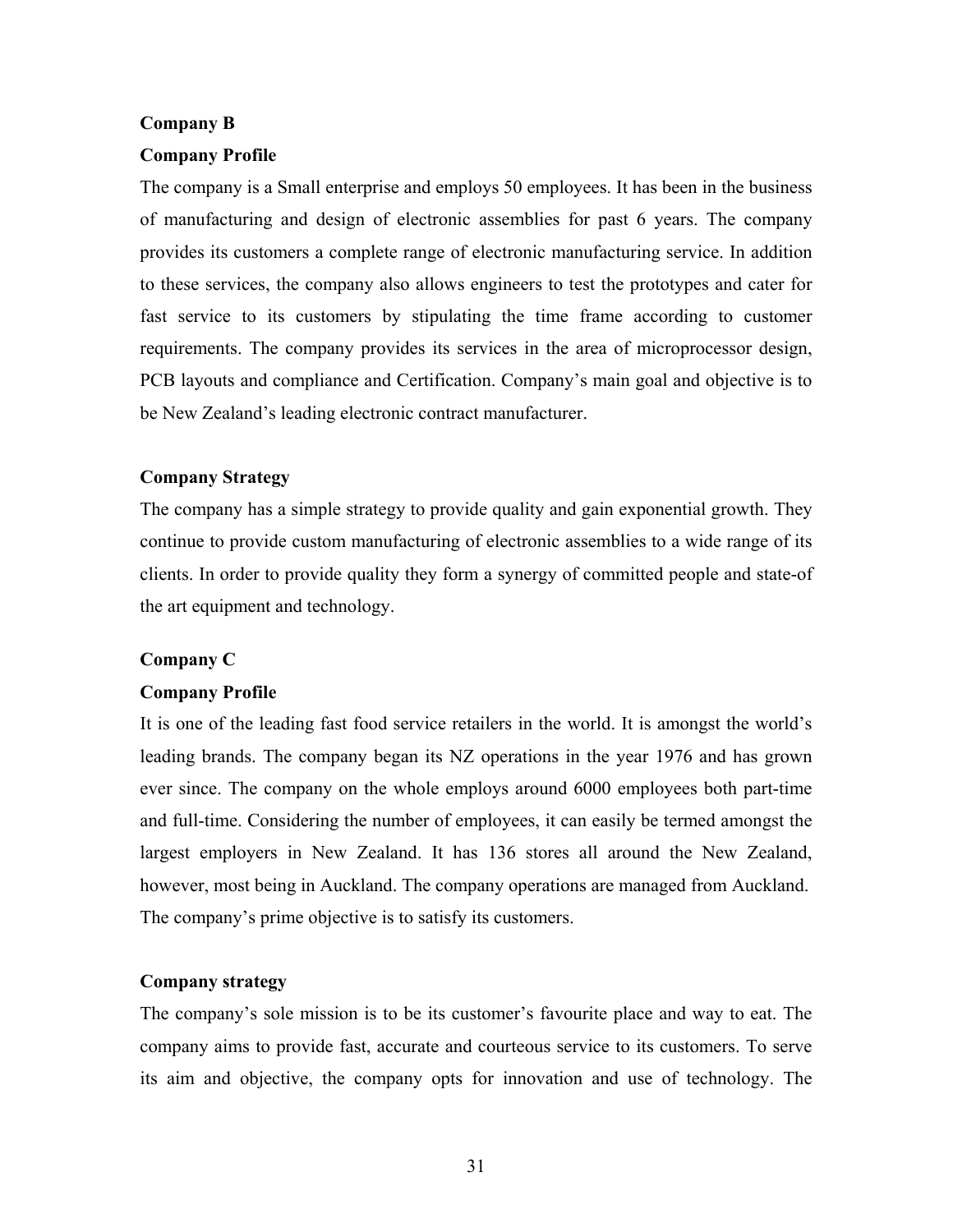company strategy is to streamline its SCM and bring together its partners. The company strives to provide 100% customer satisfaction, increase market share and profitability.

# *3.2 Results from the questionnaire*

This section has been sub-divided in two parts, the first presenting the responses from the IT managers of the three companies and the second presents the responses from the business managers.

#### 3.2.1 Views of the IT managers

The questionnaire included 16 questions, which would give the views of the manager on the planning and implementation of IS/IT.

### **Company A**

**1. What is your role in the planning and implementation of the IT systems?**  IT Manager for NZ, reporting to Group IS Manager in Australia. Responsible for IT planning and implementation of systems in NZ, through an infrastructure team and an applications team.

Main strategic IT choices (e.g. ERP's) are made by Australia, but we are also part of a parent company based in NZ (i.e. Our business division-> Australian business group -> NZ parent company). Consequently some strategic direction also come from the NZ parent company, especially network infrastructure.

#### **2. What planning is done for implementing IT systems?**

Major project planning is done in Australia

Local implementations are planned 3-6 months in advance, or longer depending on the scale of the project.

Where appropriate (e.g. applications projects), people from the business are consulted or co-opted into the project team.

Approvals go through a strict process depending on project value. Over \$500K, all IT projects are subject to a "peer review" by the parent company CIO and two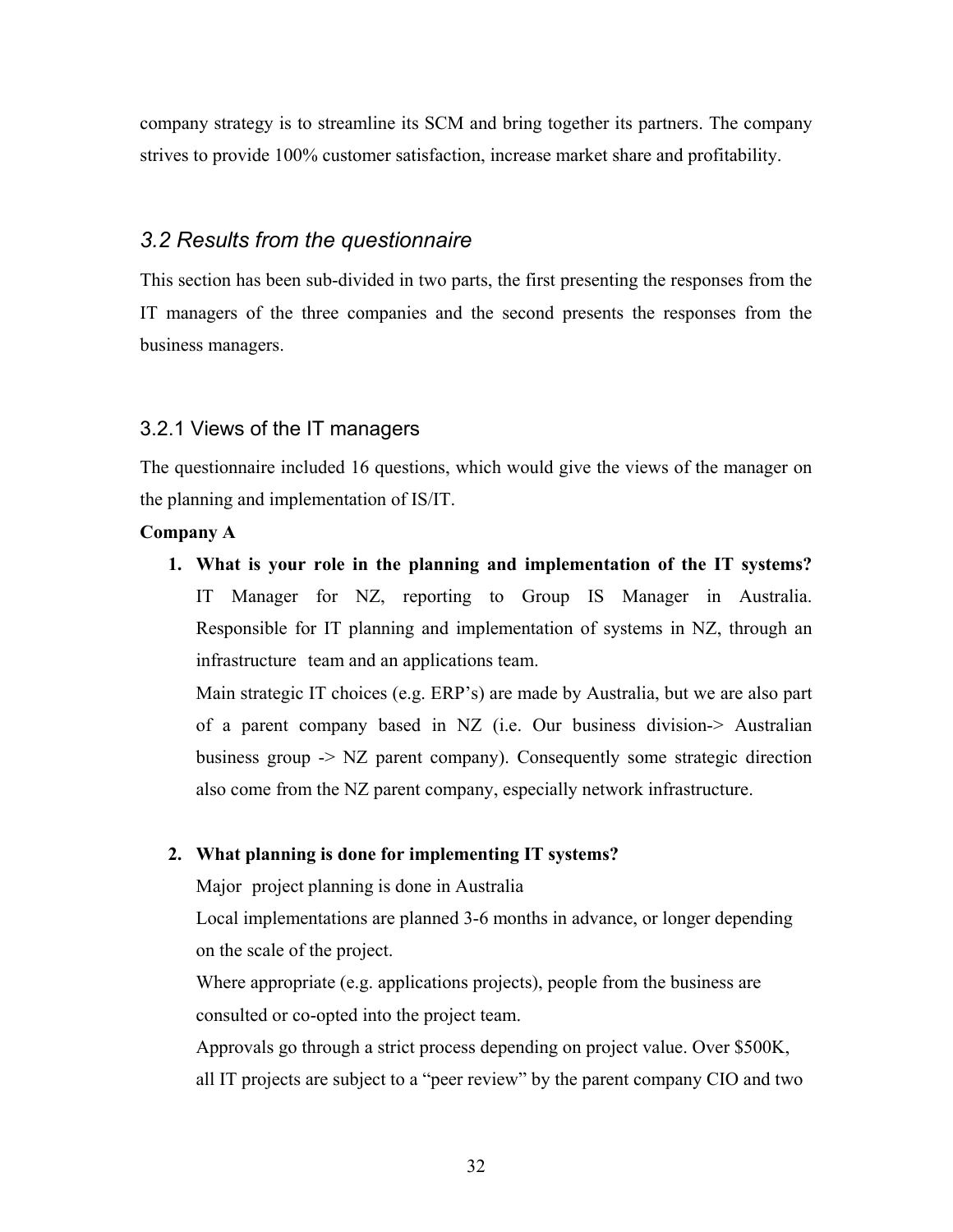other company IT managers. Over \$1M, all project are also subject to a "Major Investment Project" review to cover risk and return.

### **3. What strategy model or theory is used for developing a IS plan?**

No particular theory or model.

We consult the business managers to talk about specific and/or general business direction, and translate this into possible IT application development. We also look at infrastructure technology and the age of our own systems and develop ideas of directions which get firmed up into capital budget items and then into projects.

### **4. What is the procedure for implementing IT systems?**

We don't always follow the process in order!

Business Case and Project Scope develop side-by-side

Following approval, a project plan, and identification of resources, especially for applications projects.

For infrastructure projects, acquisition of equipment and bench-build, pilot, rollout.

For applications projects, gap analysis, specification, standard SDLC. Post implementation review.

# **5. Which business processes are automated using IT systems?**

- (i) Standard desktop e.g. email, meeting planning, resources
- (ii) Manufacturing (process flow and MRP2)
- (iii) Order Fulfilment and Logistics, including Electronic Commerce via EDI (larger business partners) and Web (smaller business partners)
- (iv) Financials integrated with manufacturing and order fulfilment Others: Reporting – data warehouses and automated reporting.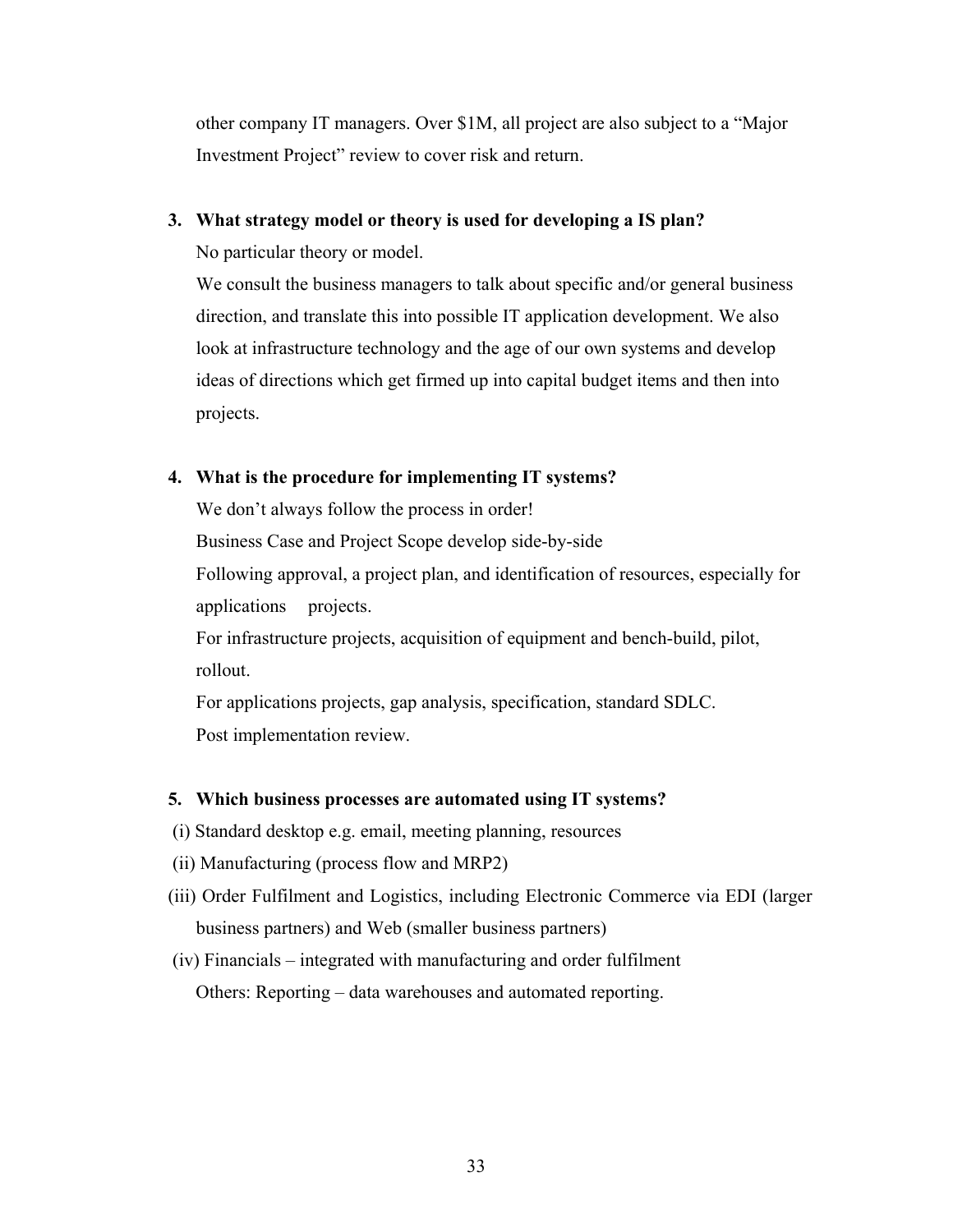#### **6. What kinds of IT systems are being used currently?**

- (i) ERP systems
- (ii) Order Fulfilment systems including Electronic commerce
- (iii) Maintenance systems

Others: Reporting and ad-hoc systems (Access and SQL)

#### **7. How long have they been used?**

Oldest since 1990. Other systems installed in 1993, 1997, 2004. New ERP scheduled for 2006

#### **8. Were the systems implementation in-house or outsourced?**

Normal pattern has been to use a vendor for system design and coding, with a business/IT project team to do functional specification, testing and implementation.

#### **9. Are the implemented systems upgradeable?**

The older systems are heavily modified and are not upgradeable. The recent systems are lightly modified, with a view to future upgradeability.

#### **10. What of the business plan are reflected in the IS/IT plan?**

Major projects must follow business plans in order to justify themselves (i.e. produce business benefits). Infrastructure plans tend to be driven by availability of new technology (e.g. Citrix, Exchange 2003, MPLS).

#### **11. What are the effects by implementing a new IT system?**

- (i) Business process changes
- (ii) Redeployment of people
- (iii) Resistance to change, or inability to manage the change process

(iv) Skilled resource shortages during the project as people have to be divided between keeping the business going and ensuring the success of the project.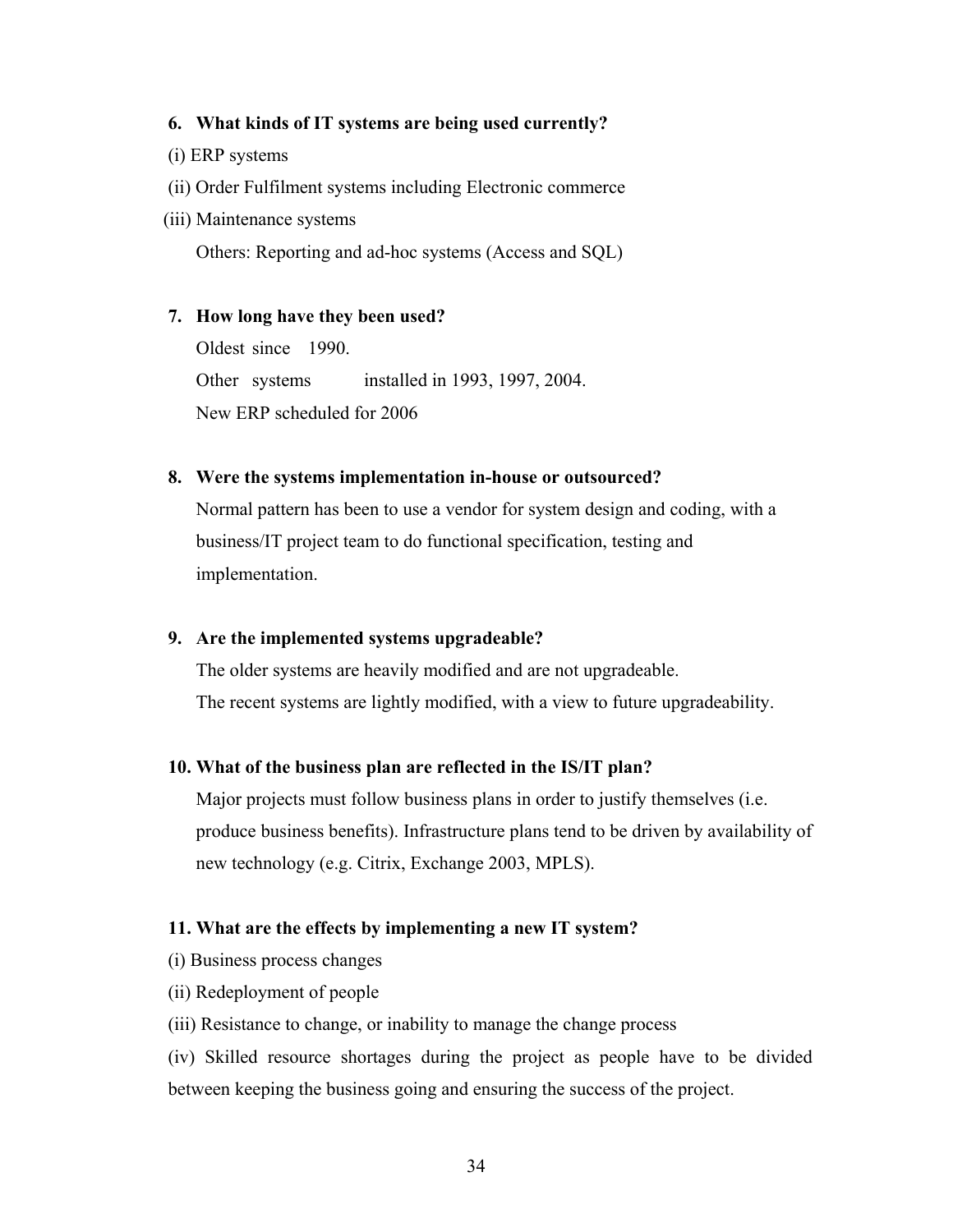Others: Opportunities for those who get in at the beginning to become masters of the new systems and processes.

#### **12. How do you adjust for these effects?**

Communication, documentation, training, redeployment, replacement, backfilling, customer and supplier liaison etc.

#### **13. How does the alignment affect the business?**

Generally productive, but resource shortages and different expectations of delivery time can cause friction.

#### **14. Do the IT staff realise the expectations of the business?**

Yes, through direct communication, both for infrastructure and applications.

#### **15. Describe the overall effect of IT systems implementation in the business?**

The purpose of IT implementations is to improve company performance and profitability, so that is the objective.

The business generally expects IT to deliver perfectly. Experience, skill and good planning can make this happen most of the time. We are lucky and the business is generous with positive feedback. Sometimes this is not possible, but again we are lucky and the business is pretty reasonable when there are problems. We try not to hide things, give communication and help people, sometimes going the extra mile for them. Over a period of years, good communication and goodwill builds up, which makes it more likely to get good outcomes and more acceptance when things go wrong.

#### **16. What other business processes could be improved by IT proposals?**

- (i) Supply Chain, but needs the trust of business partners
- (ii) Telephony
- (iii) Planning and Forecasting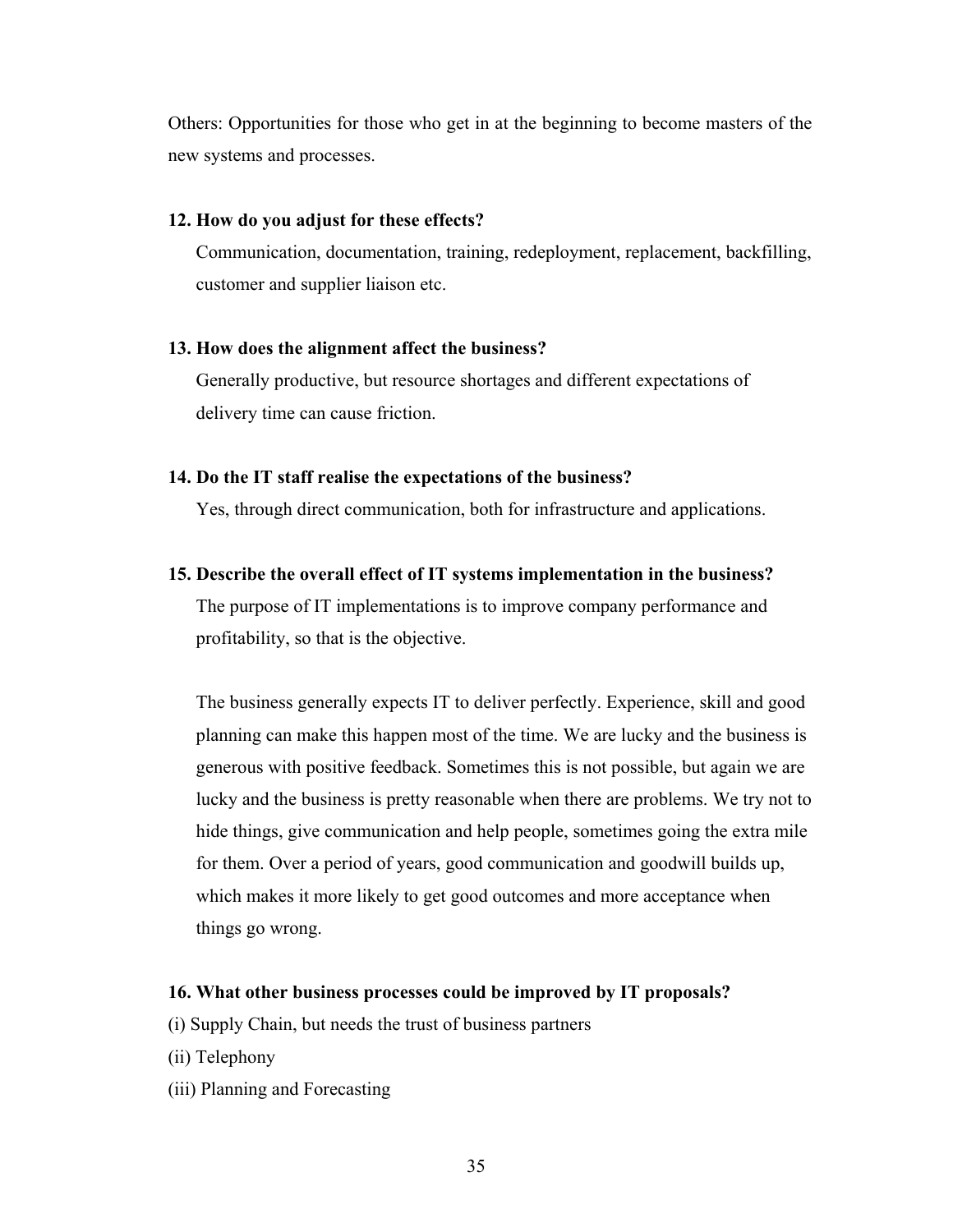# **Company B**

- **1. What is your role in the planning and implementation of the IT systems?**  IT manager-responsible for all IT planning and implementation.
- **2. What planning is done for implementing IT systems?**  Requirements and capacity planning
- **3. What strategy model or theory is used for developing a IS plan?**  No particular strategy-just attempt to meet business needs.

# **4. What is the procedure for implementing IT systems?**

Requirements specification

Development plan

Implementation/roll out

# **5. Which business processes are automated using IT systems?**

- (i) Order entry
- (ii) Production
- (iii) Inventory
- (iv) Factory data acquisition

Others: Accounts etc.

# **6. What kinds of IT systems are being used currently?**

- (i) Database solution-SQL
- (ii) Office automation software
- (iii) Custom in-house production management system

# **7. How long have they been used?**

4 years

**8. Were the systems implementation in-house or outsourced?**  In-house

# **9. Are the implemented systems upgradeable?**

Yes-with continued up gradation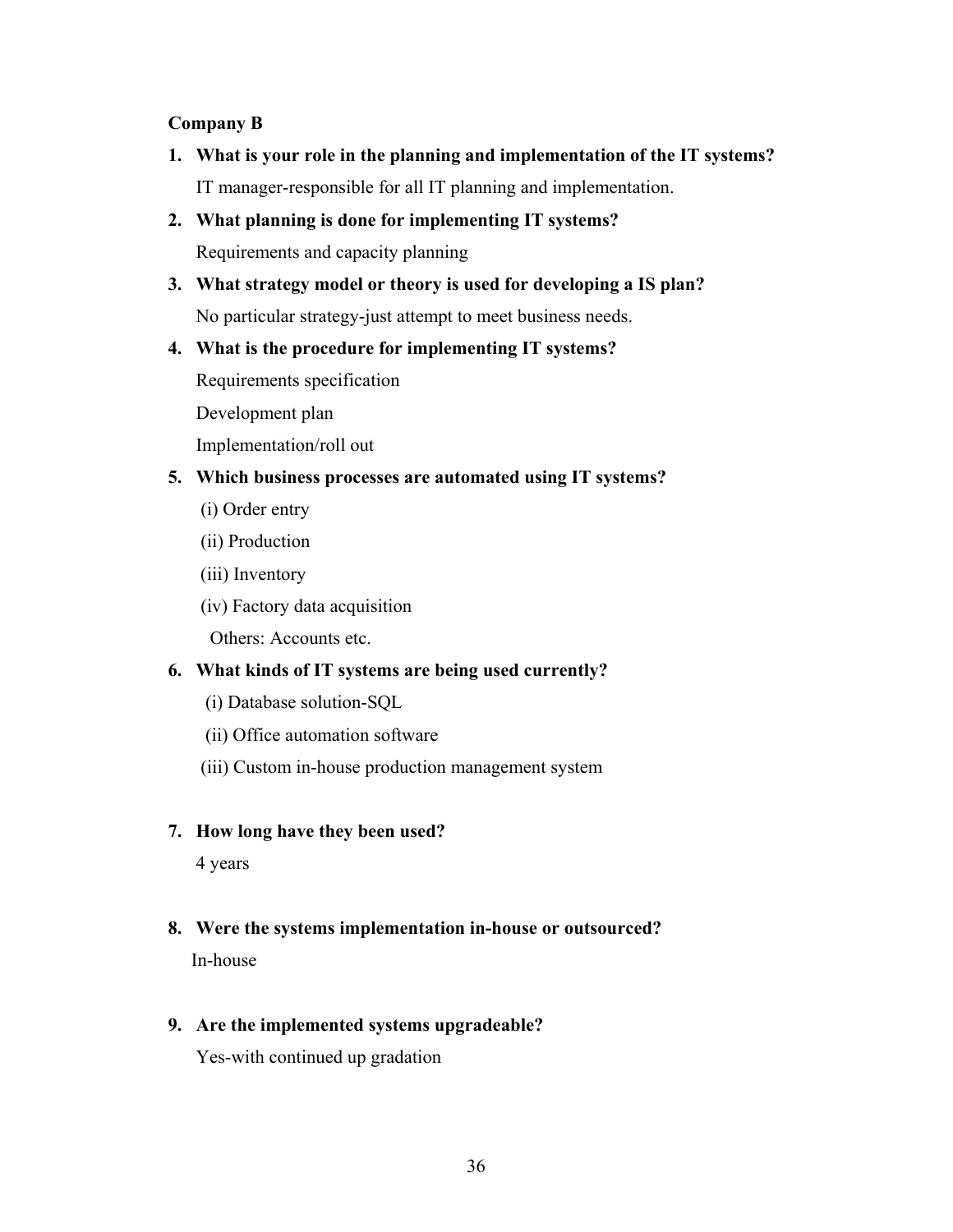#### **10. What of the business plan are reflected in the IS/IT plan?**

Support requirements for business processes

#### **11. What are the effects by implementing a new IT system?**

- (i) Unified system- consistency of working
- (ii) Visibility of what is happening in production
- (iii) Accurate order tracking
- (iv) Accurate inventory control

Others: better customer relations management.

New Support requirements.

#### **12. How do you adjust for these effects?**

Employ staff to support the system. Staff spend more time on other aspects of business

#### **13. How does the alignment affect the business?**

Well-aligned systems improve business operations by supporting business processes in manufacturing and administration.

#### **14. Do the IT staff realise the expectations of the business?**

Yes- IT all in-house and integral part of the business.

#### **15. Describe the overall effect of IT systems implementation in the business?**

Improved efficiency- better service to customers through better control and visibility of business processes.

#### **16. What other business processes could be improved by IT proposals?**

- (i) Documentation control
- (ii) CRM
- (iii) EDI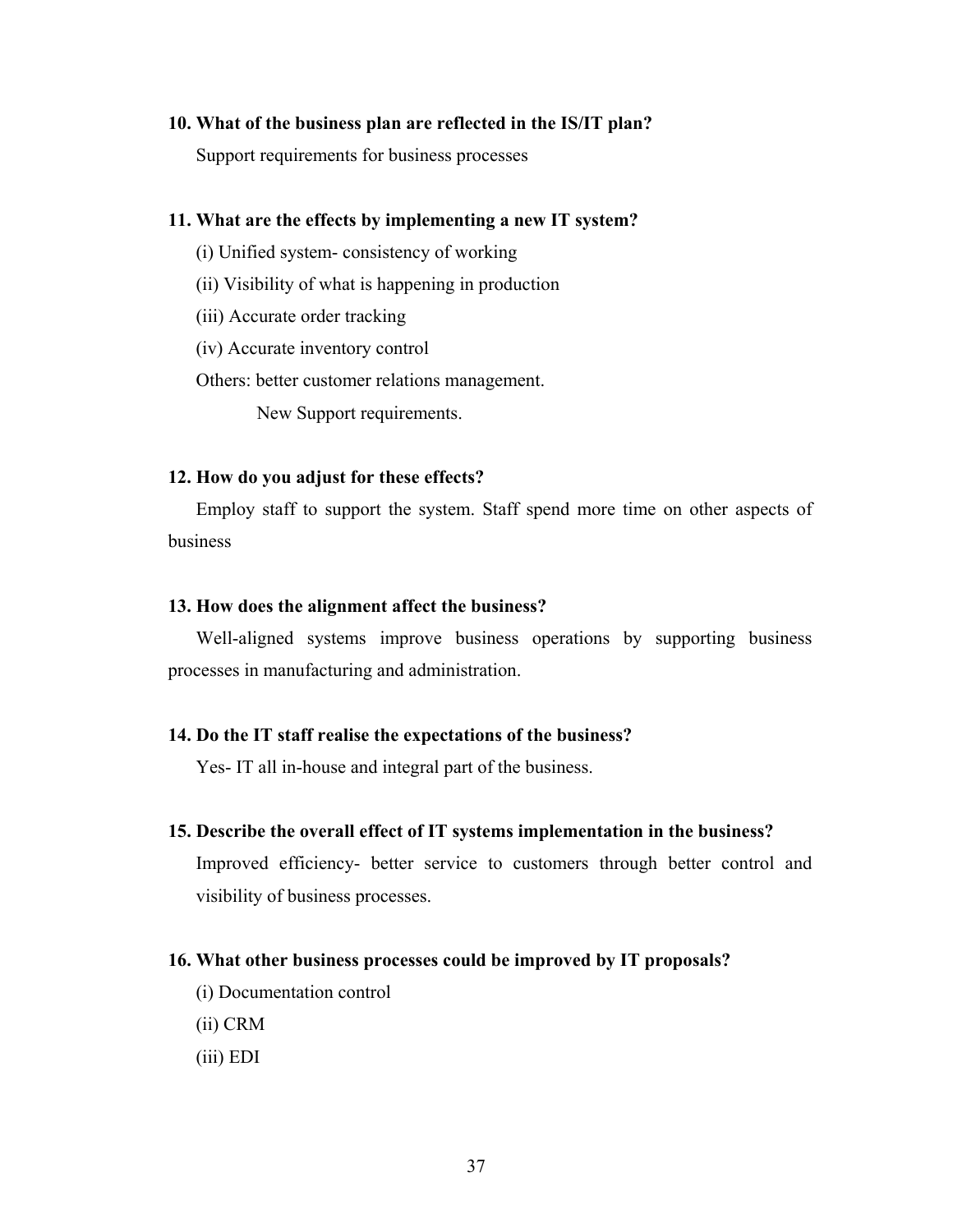# **Company C**

**1. What is your role in the planning and implementation of the IT systems?** 

IT analyst, part of the technology team. Identify key requirements and plan and implement the appropriate technology solution.

# **2. What planning is done for implementing IT systems?**

Major planning done in Australia. Local needs discussed with the operations management. Analysis of the current infrastructure. Review of plans by the executive management.

# **3. What strategy model or theory is used for developing a IS plan?**

Most planning is done based on the requirements and Australian direction. Use of Porter's five force model to identify business situation.

# **4. What is the procedure for implementing IT systems?**

Requirements and feasibility analyses, CBA and review, Pilot implementations and finally phased implementations

# **5. Which business processes are automated using IT systems?**

(i) SCM

- (ii) Finances, Sales and ordering process
- (iii) Sales
- (iv) Ordering

Others: Standard office functions

# **6. What kinds of IT systems are being used currently?**

 (i) Integrated sales and inventory management systems- Back office support (ii) EDI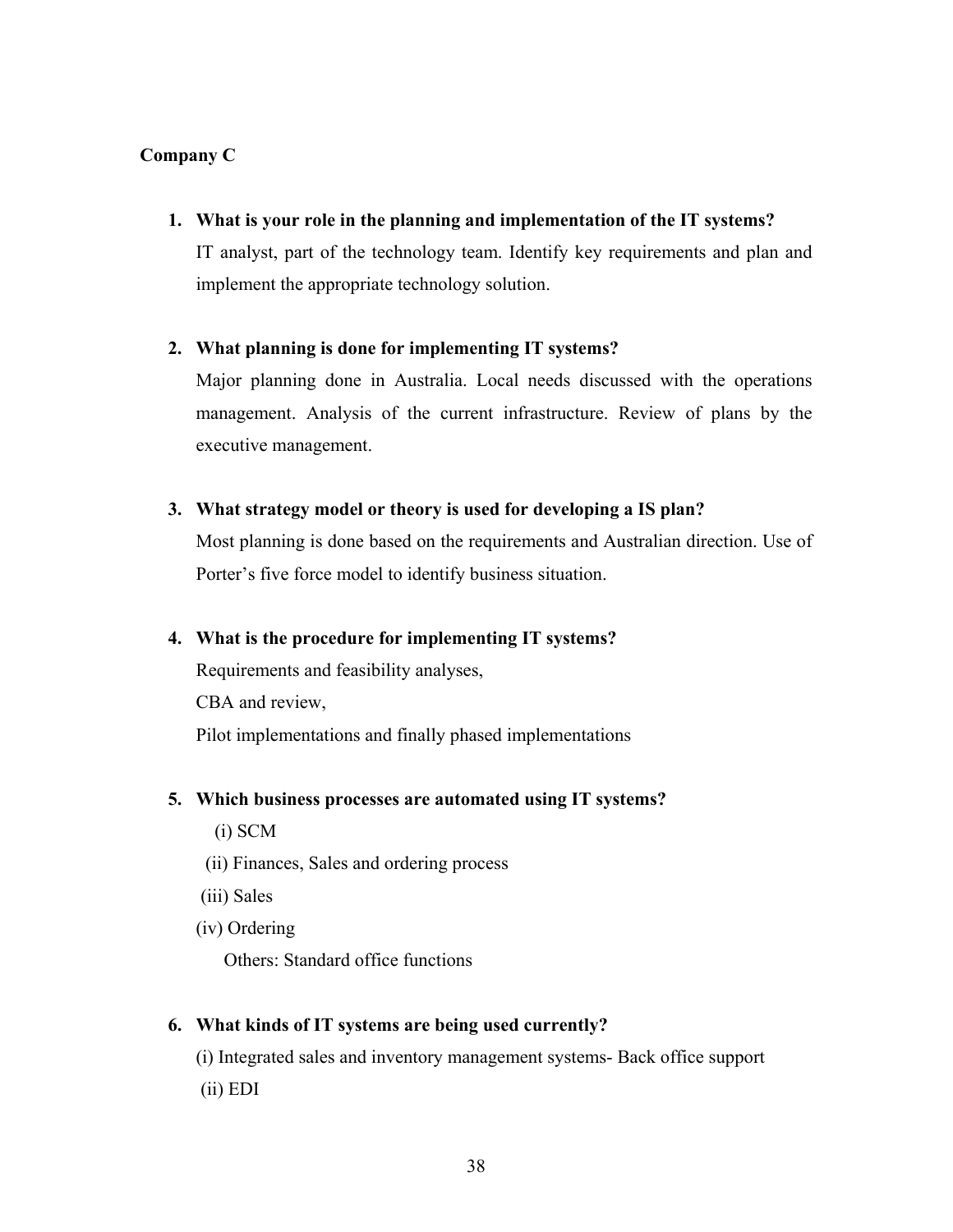(iii) Mail exchange

Others: Reporting- Word and Excel

# **7. How long have they been used?**

2 years, old system lasting for 10 years

**8. Were the systems implementation in-house or outsourced?**  Both in-house and external support

### **9. Are the implemented systems upgradeable?**

Yes-with continued up gradation

#### **10. What of the business plan are reflected in the IS/IT plan?**

Business goals and objectives, environmental factors both internal and external, and the business and the customer requirements

#### **11. What are the effects by implementing a new IT system?**

- (i) Increase in efficiency of staff
- (ii) High cost of training
- (iii) Change in business processes
- (iv) Resistance to change
- Others: increase in speed and accuracy

Rise in effective communication

# **12. How do you adjust for these effects?**

Invests heavily in training of its staff, and providing complete documentation for future support. Major tasks are outsourced.

# **13. How does the alignment affect the business?**

Helps achieving business goals and providing quality service to staff and customers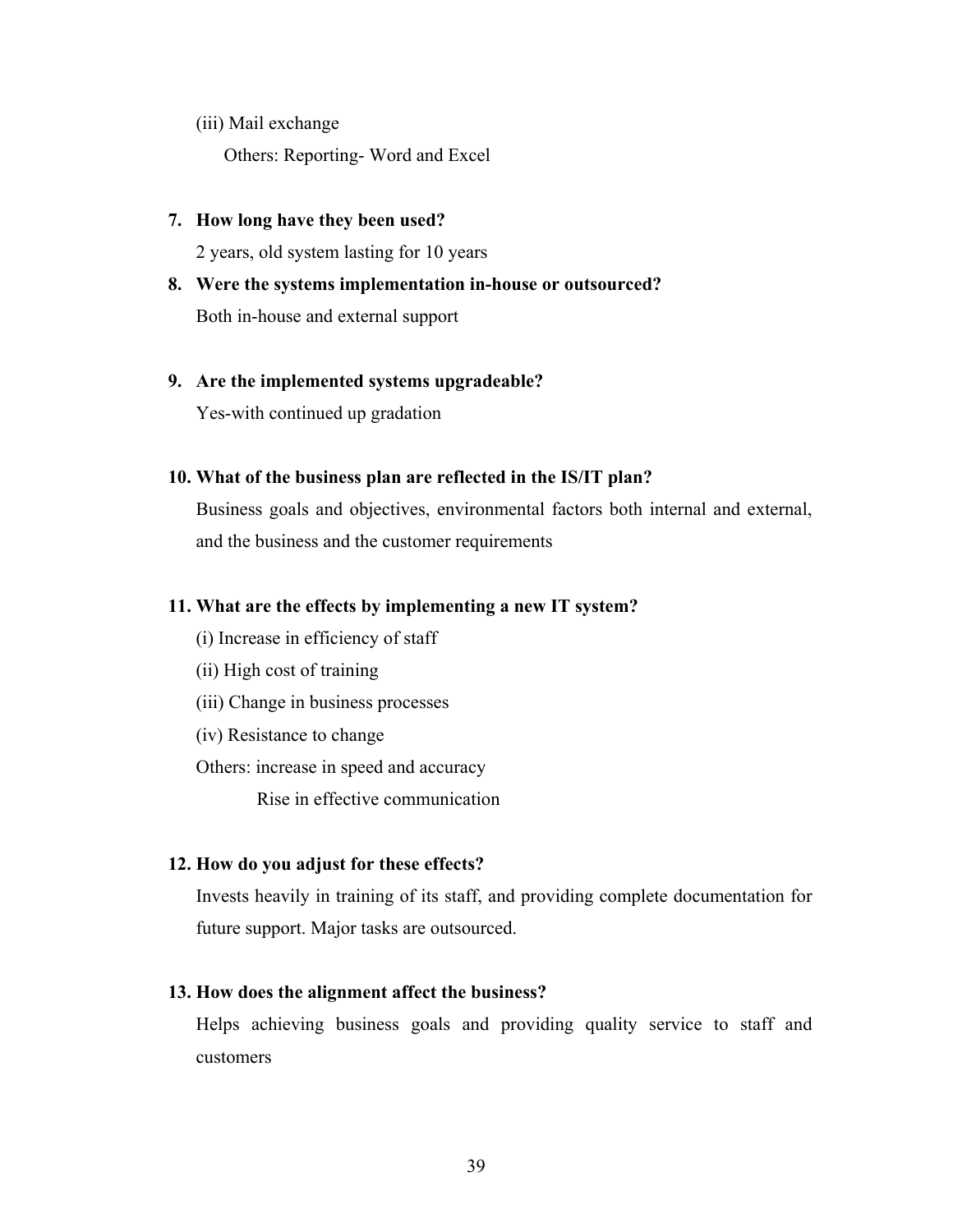#### **14. Do the IT staff realise the expectations of the business?**

Yes, along with the technology partners

#### **15. Describe the overall effect of IT systems implementation in the business?**

The overall effect has helped us streamline our supply chain and the use of IS and IT at all levels we enjoy improved communication, integration of business activities. It allows transparency, fast and effective service, improved monitoring and most important efficiency in business management.

**16. What other business processes could be improved by IT proposals?** 

No plans, continue improving current processes

#### 3.2.2 Views by the business managers

In order to perceive IT-business alignment, it is important to know the business perspective. Thus, the focus is now on the business view from the three companies. This section presents the responses by the business managers from the three companies. The business managers were asked on their views about the planning and design of business processes and how the IS/IT systems provided support to the processes. The questionnaire comprised of 12 questions, starting from the role and planning involved in business processes to the effects of implementing the IS/IT.

#### **Company A**

**1. What is your role in the planning and implementation of the IT systems?** 

Overall responsibility for planning and implementation of IT infrastructure and applications**.** 

- **2. What are the business processes in the organization?** 
	- (i) Manufacturing including S&OP
	- (ii) Procurement including domestic and import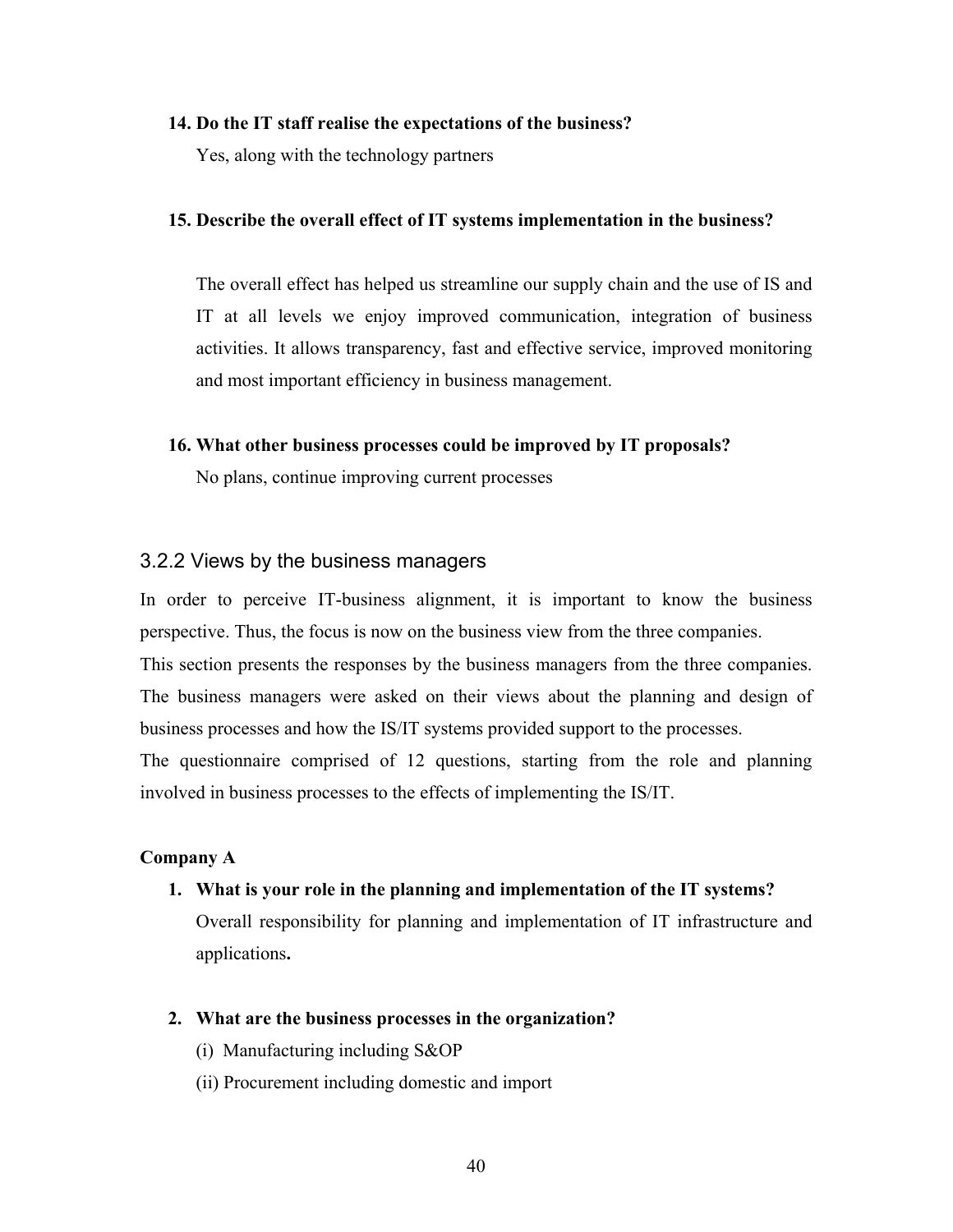(iii) Order fulfilment and logistics (domestic and export)

(iv) Financials – AP, AR, GL, Cash, Fixed Assets

Others: Marketing/Product Management, IS&T, Bathroom/Kitchen Design, Plant Maintenance

# **3. What planning is done for designing business processes?**

- a) Study processes used in Australia to ensure compatibility.
- b) Study requirements for New Zealand to ensure efficiency and customer satisfaction.
- c) Study capability of ERP systems to minimise modification and ensure upgradeability.

# **4. What is the contribution of Business planning function in the implementation of IT systems?**

To ensure efficiency and customer satisfaction; however it must be reconciled with Australasian compatibility, and minimisation of modifications**.**

#### **5. Which IT systems automate business processes?**

- (i) BPCS used in manufacturing
- (ii) Quanta used in distribution and order fulfilment
- (iii) MPAC used for plant maintenance
- (iv) Promix used for manufacturing  $\&$  order fulfilment (separate division)

 Others: Small databases using Access, SQL or Notes for non-ERP functions. Visual Elk, used for CRM.

# **6. What is the effect on business processes by the implementation of new IT systems?**

(i) May become more or less efficient

(ii) Can affect customer perceptions – try to minimise this

(iii) Existing processes may suffer during implementation because resources are drawn away from everyday operations.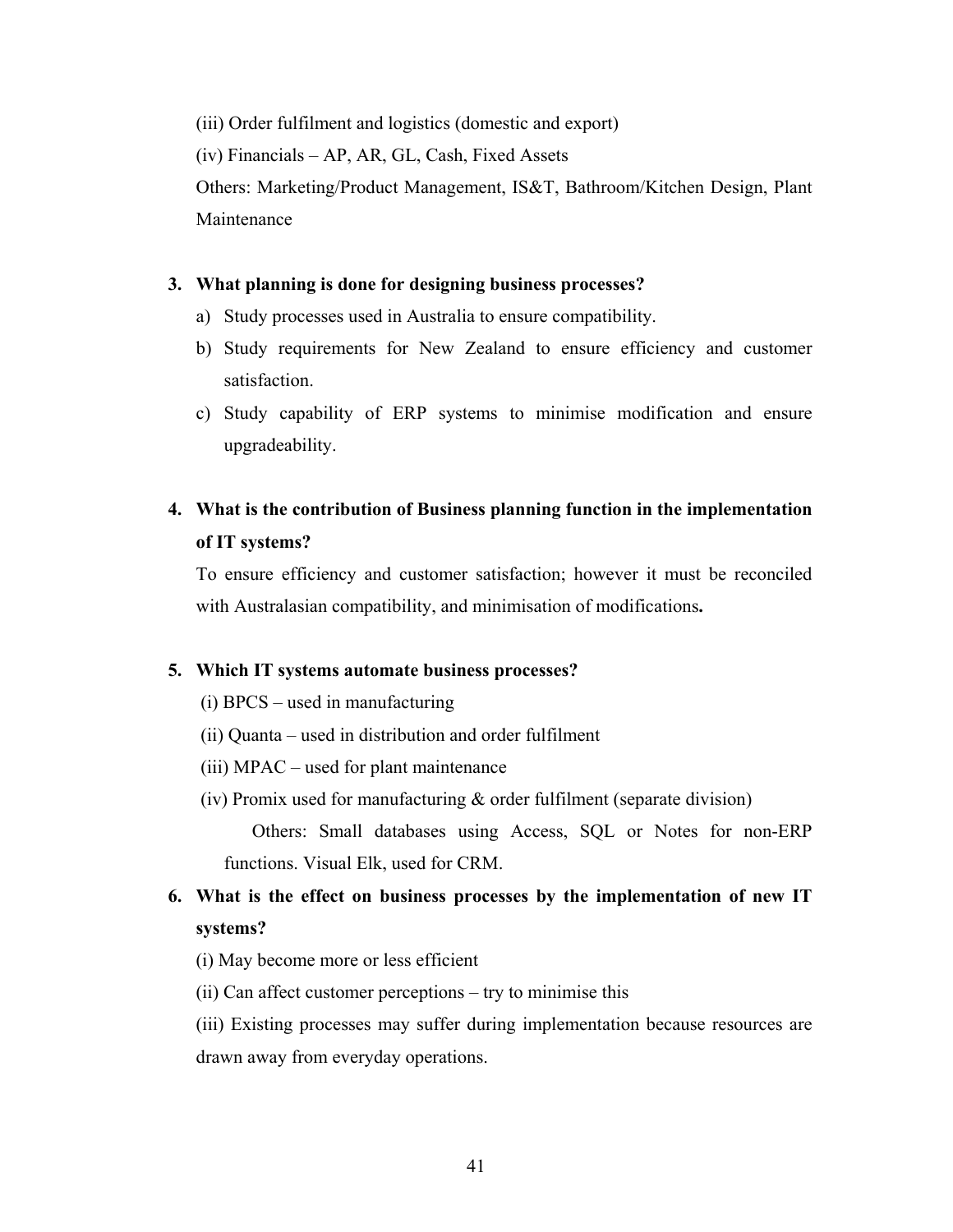#### **7. How do you adjust for these effects?**

- a) Employ more staff, or move staff around
- b) Communication and expectation setting
- c) Use of contractors

#### **8. What of the IS/IT plan reflected in the Business Plan?**

Not a lot – it tends to be the other way around. In this industry, IT is an enabler more than a transformer. Possible exceptions to this are data warehousing and electronic commerce, but the effect is slight.

#### **9. What is the effect of alignment on business?**

Helps to standardise on processes and procedures, but may also make some operations less efficient.

#### **10. What expectations do the business planners have from the IS/IT?**

(i) Infrastructure should work perfectly and keep up with organisational changes.

(ii) Application implementation/support should keep the business up to speed and compensate for loss of staff knowledge through attrition of key users.

(iii) IS/IT running costs should not be more than around 1.5-2% of revenue.

#### **11. Describe the overall effect of IT systems implementation in the business?**

IS/IT is a primary determinant of how efficiently the business can operate, and acts to lock in many business processes through the way in which applications work.

To a large extent IS/IT (particularly IT) is invisible – like the power socket it is just there, and only becomes noticeable when it is missing.

#### **12. What new IT developments could help improve the business processes?**

(i) Fewer systems requiring fewer interfaces and greater visibility between manufacturing and distribution.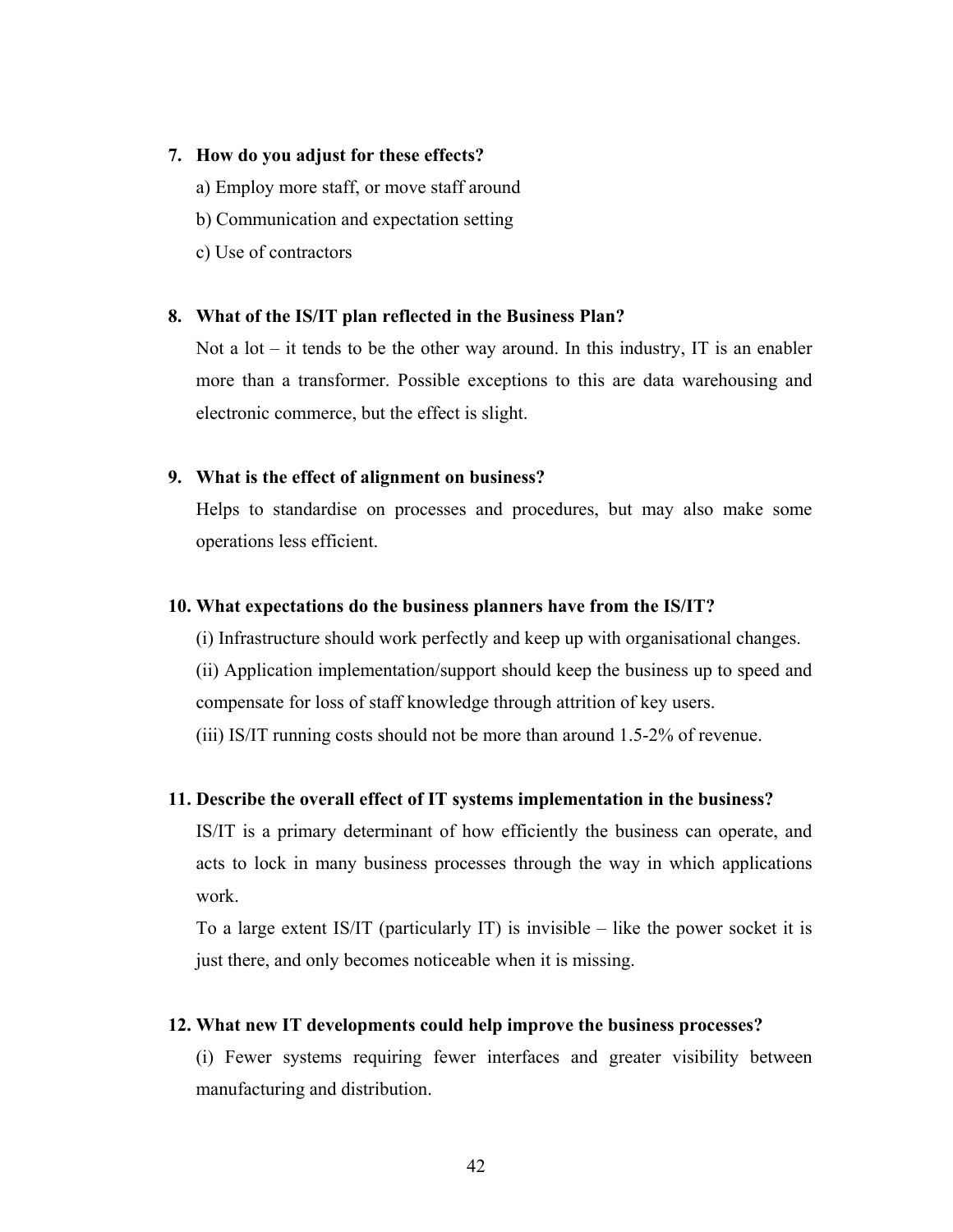(ii) Better communications between businesses (i.e. EC)

(iii) Faster and cheaper bandwidth (including wireless), and connectivity between devices, to extend the availability of company IT solutions further outside the offices.

#### **Company B**

# **1) What is your role in the planning and implementation of the IT systems?**  Managing Director, Identifying key business requirements and providing details and supervision during the planning and implementation.

#### **2) What are the business processes in the organization?**

- (i) Production Management
- (ii) Accounting
- (iii) Purchasing
- (iv) Ordering

#### **3) What planning is done for designing business processes?**

Study the business requirements, Analysis of current and future business goals and objectives, Study of market trends. In addition, analysis of current infrastructure and customer requirements is done**.** 

**4) What is the contribution of Business Planning function in the implementation of IT systems?** 

Provide guidelines to ensure efficiency in product quality and customer satisfaction.

#### **5) Which IT systems automate business processes?**

(i) Custom built in-house production management system

- (ii) SQL based data base management system
- (iii) MYOB for accounting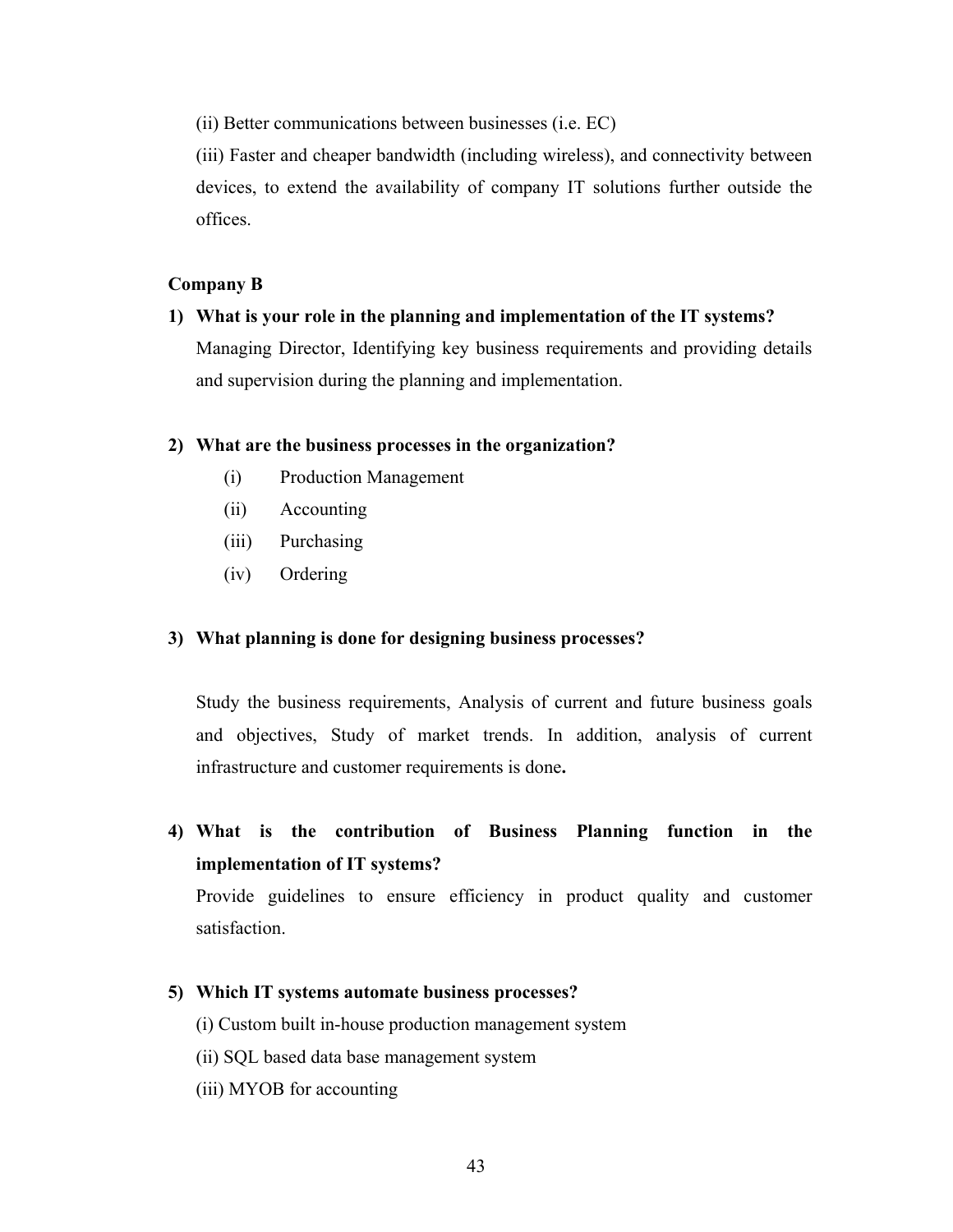# **6) What is the effect on business processes by the implementation of new IT systems?**

- (i) Improved monitoring and transparency
- (ii) Improved customer satisfaction
- (iii) May result in reduction of employee efficiency

#### **7) How do you adjust for these effects?**

Employ more staff and in some cases out-source the implementation. Try to solve issues internally.

**8) What of the Information systems (IS)/IT plan reflected in the Business Plan?** 

There is only one plan and it includes the business requirements and objectives, policies. IS/IT budget allocation is done based on the project requirements.

#### **9) What is the effect of alignment on business?**

Cost reduction, Consistency, Evolving quick decisions, Streamlining the process and improved administration

#### **10) What expectations do the business planners have from the IS/IT?**

- (i) Fast and accurate systems
- (ii) Reliability
- (iii) Support business requirements

#### **11) Describe the overall effect of IT systems implementation in the business?**

Speed and accuracy in work, Provides support to the business and helps in improvement and expansion of the business

# **12) What new IT developments could help improve the business processes?**

- (i) Integration of ordering and production line
- (ii) Use of CRM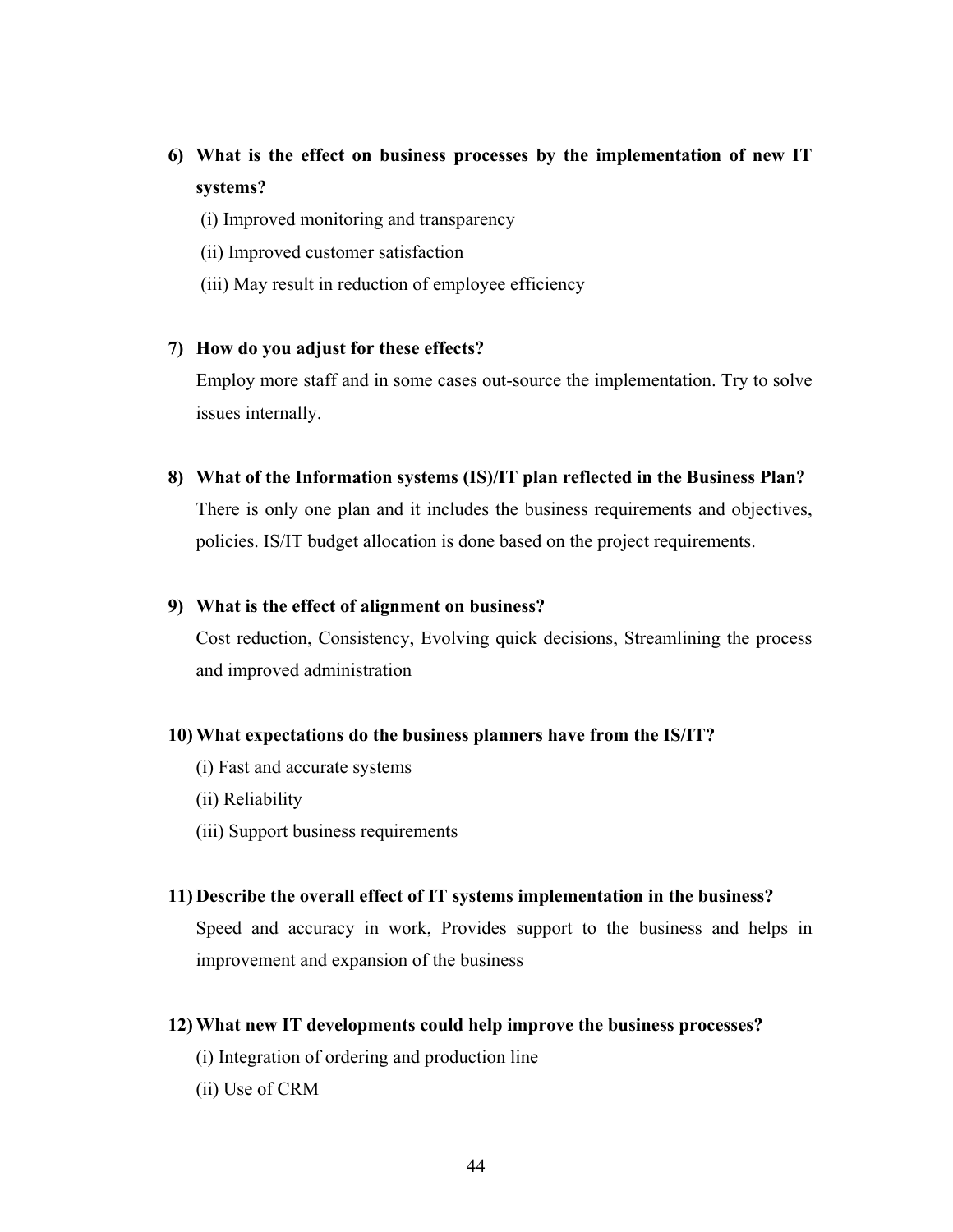(iii) Cheaper Network technologies for future expansion

# **Company C**

### **1. What is your role in the planning and implementation of the IT systems?**

Business operations manager, responsible for business activities around the stores. Provide business direction and requirements to the IT team. Plan for training.

# **2. What are the business processes in the organization?**

- (i) Supply chain
- (ii) Human resource
- (iii) Sales and inventory
- (iv) Accounting

Others: marketing

# **3. What planning is done for designing business processes?**

Most of the business decisions are made in Australia. The business processes are adopted from the parent body and local decisions are made pertaining to the business requirements.

Past reports are analysed, SWOT analysis, financial status of the business.

# **4. What is the contribution of Business Planning function in the implementation of IT systems?**

Outline requirements, goal and objectives. Help select appropriate solution to improve functioning capabilities.

# **5. Which IT systems automate business processes?**

- (i) e-BOS Custom built integrated SCM and sales and ordering IS
- (ii) Online HRM
- (iii) Outlook mail exchange
- (iv)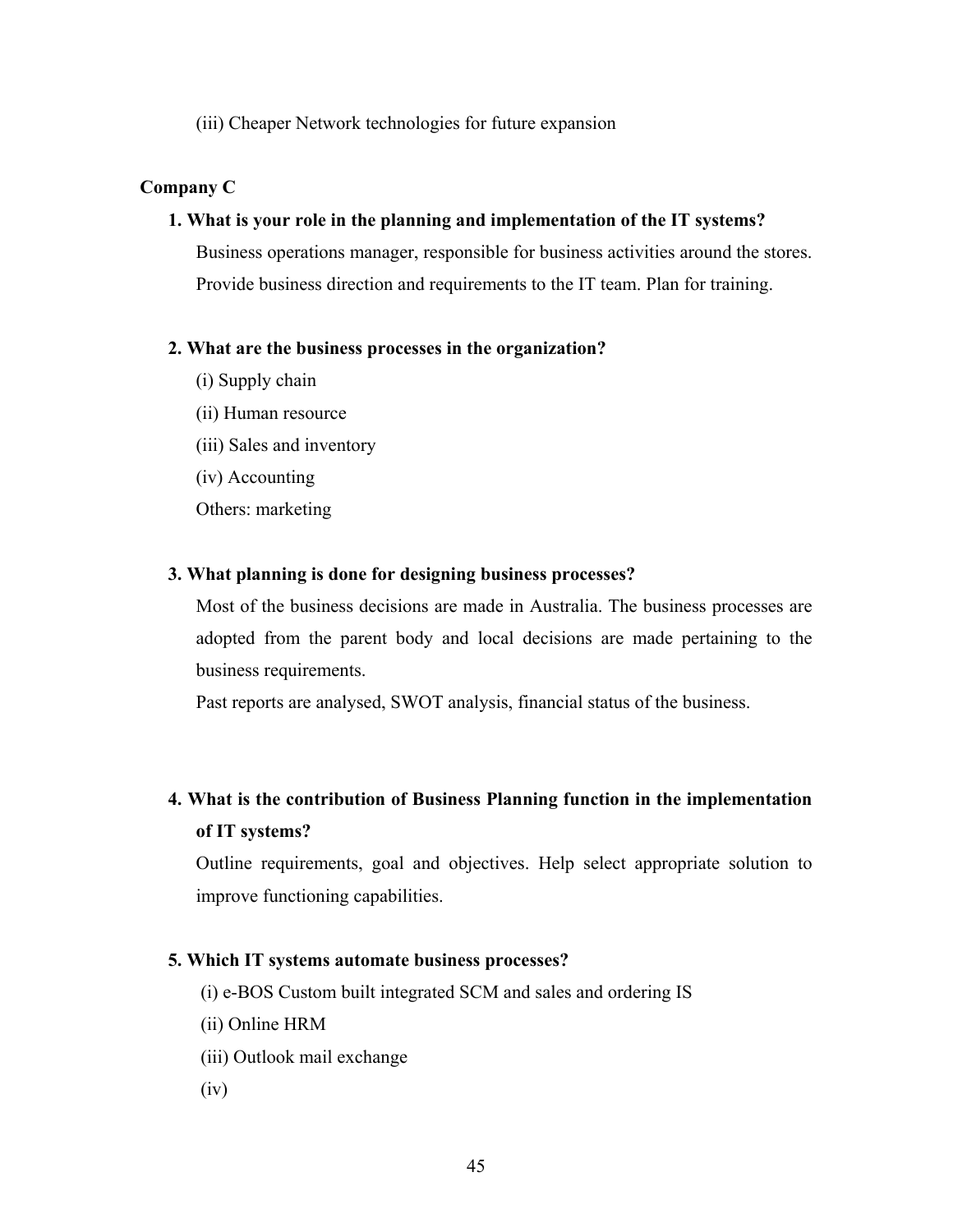Others: Webapps (Intranet), Word, excel

# **6. What is the effect on business processes by the implementation of new IT systems?**

(i) Streamline Supply chain

(ii) Accuracy in data

(iii)Improve customer service

Others: Effective communication, resistance to change, increased costs

#### **7. How do you adjust for these effects?**

Focus on documentation and training. Even distribution of costs over the years. Re-allocate staff sometimes, Use of contractors

#### **8. What of the Information systems (IS)/IT plan reflected in the Business Plan?**

Not much mainly the Costs involved in maintenance.

#### **9. What is the effect of alignment on business?**

No great deal of alignment, however, close relationship of business and IT helps in better understanding of the IT and business functions. With the use of technology we can aim to achieve our standards and goals.

#### **10. What expectations do the business planners have from the IS/IT?**

(i) Provide support to business activities

(ii) bring in current and effective technology

#### **11. Describe the overall effect of IT systems implementation in the business?**

IT to continue support business activities; just act as a facilitator to improve the working of the staff. It helps improve the business relationship.

#### **12. What new IT developments could help improve the business processes?**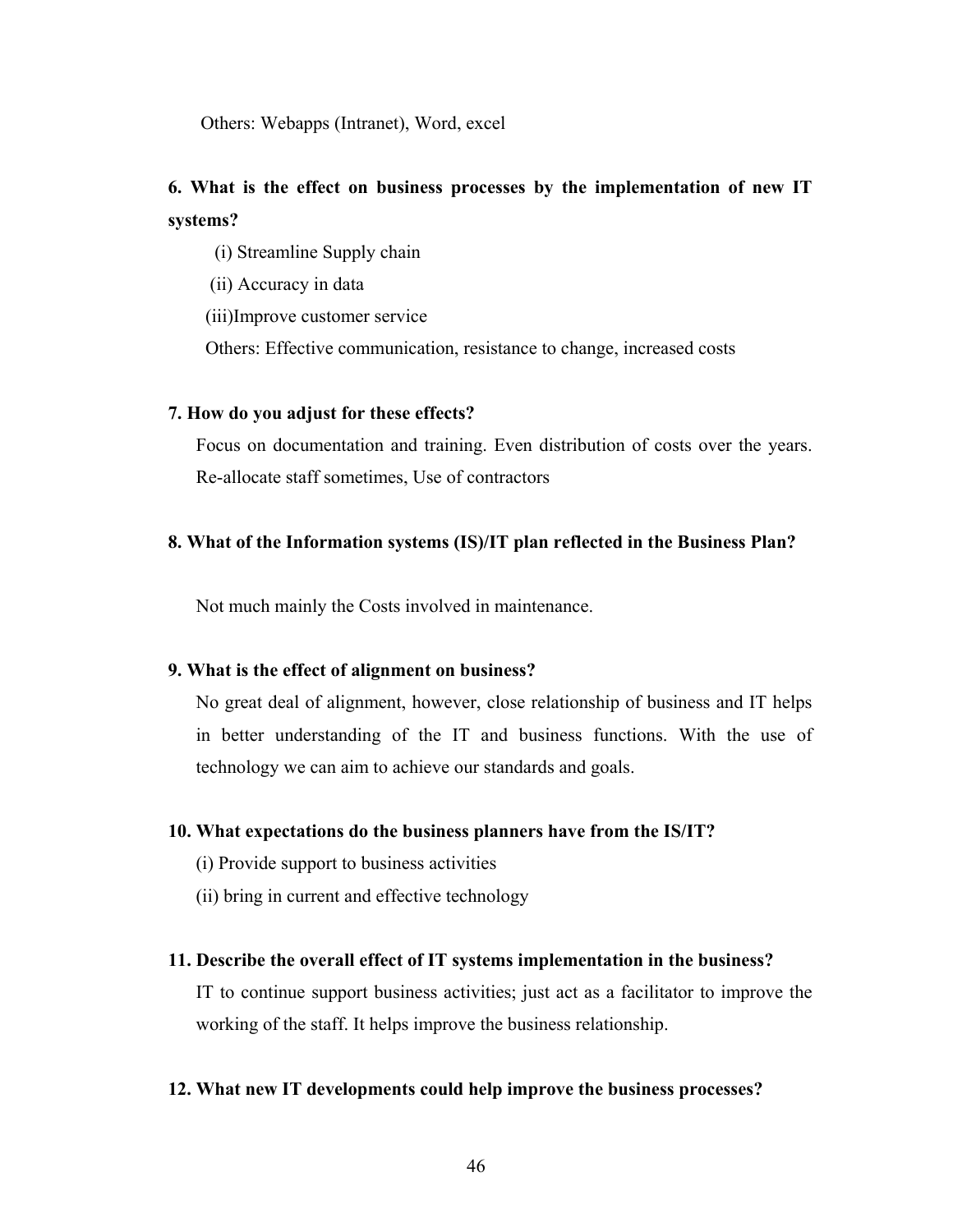(i) Use of ERP systems

(ii) Cheaper network technologies deployed for increased connectivity and communication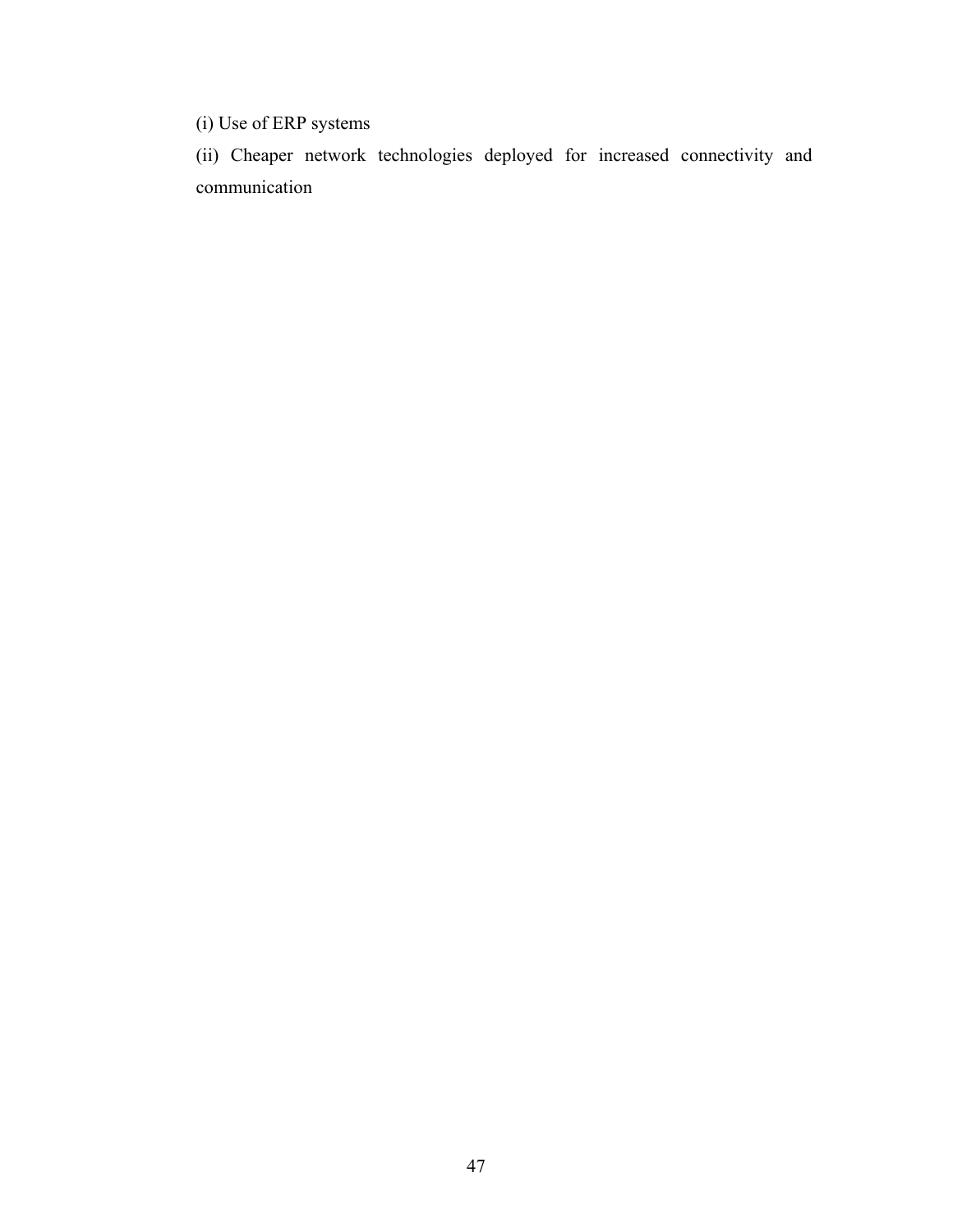# **4 Analysis**

The third chapter presented the results of the data collected from the public sources and the questionnaire sent to the IT and business managers of three companies.

Once the data had been collected, there was a question of consistency and inconsistency amongst the people from companies. This chapter analyzes the literature, published company documents and the questionnaire themes and compares the results from individual companies. In the comparison, the chapter deals with five aspects.

Firstly, the chapter will present the analyses of business planning, secondly the business process. Thirdly, the planning and implementation of IS/IT systems, fourthly the effects of the implementation and finally the use of SISP.

The chapter begins by analyzing the business planning and the business processes in the three companies.

# *4.1 Analysis of business planning and business processes*

A business plan is a definition of the business. It identifies the goals and objectives of the company. It allows allocation of resources and helps in making decisions. A business plan helps in making the strategies that provide direction to the business (see section 1.1.1.7).

According to Scherr (1993), business processes are the means by which an enterprise conducts its business. The purpose of business process is to assure predictability and consistency.

Looking at the company strategies of the three companies, it is clear that all of them have a clear vision and have definite goals and objectives (see section 3.1).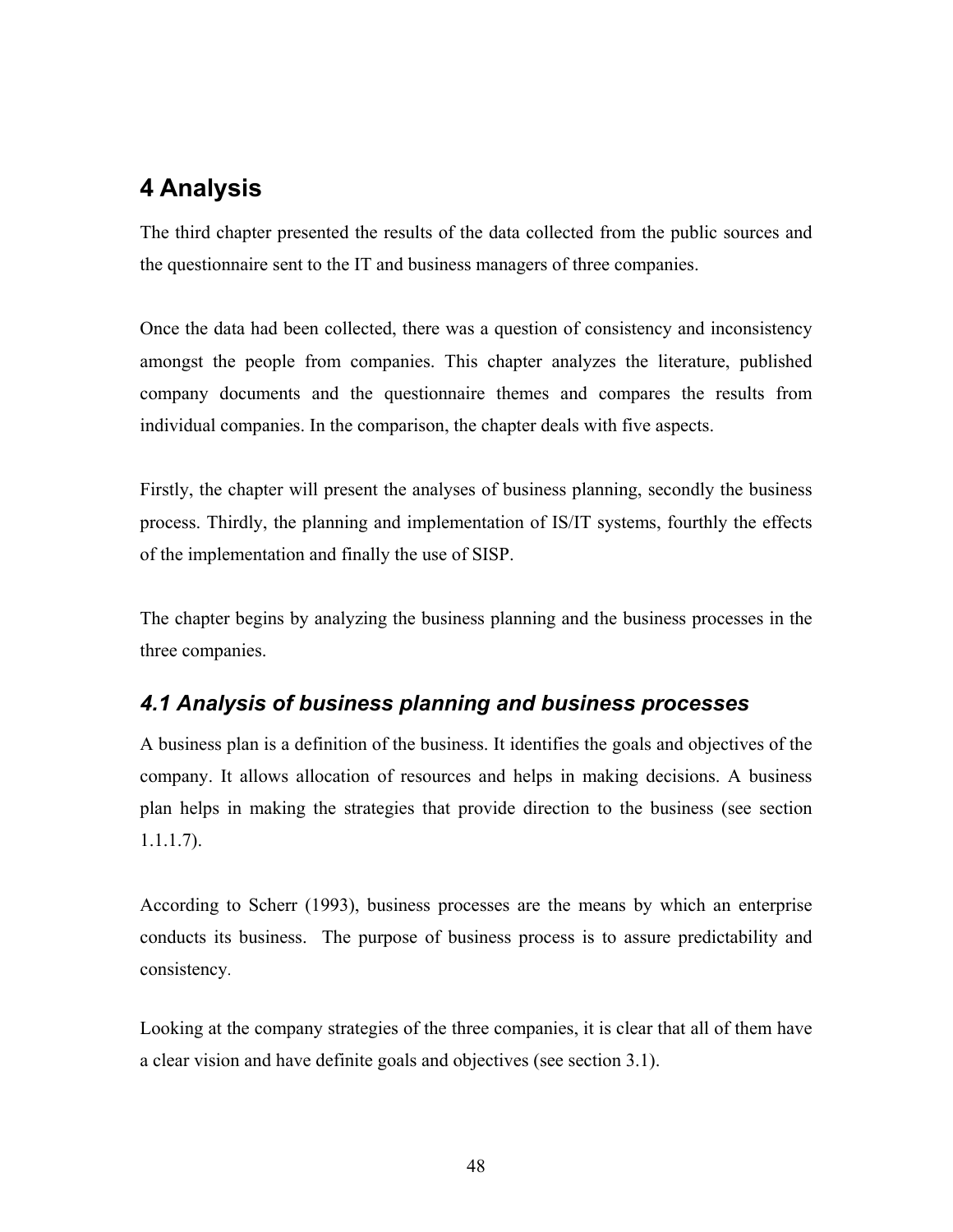An overview (see section 3.1) of the objectives of the three companies indicates that customer satisfaction is the most important aspect of the business. In order to meet their objectives, the two large companies aim to innovative. Both, the small manufacturing concern and the fast food chain aims to use technology to provide customer satisfaction. To fulfil their business goals and objectives, the three companies have different business processes.

Although, the selected companies belong to two different industry sectors, there are some common business processes identified from the results. The major business processes in the manufacturing concerns are manufacturing, production, procurement, purchasing, accounting and ordering and order fulfilment. Where as in the business organization in the food industry, the business processes range from supply chain, HR, Sales and inventory, accounting and marketing. It is evident that accounting is a major business process in both industry sectors.

The senior management conducts the business planning. The two participating large companies study the business processes in the parent organization. All three companies study the NZ business requirements, review the business direction to ensure efficiency and customer satisfaction. SWOT analysis is also conducted in the fast food company to review its position in the market (see section 3.2.2 Company C). In all three of the companies, the Business Planning function provides support to ensure efficiency and customer satisfaction and functioning capabilities of the business.

Scherr (1993) further stated that, business processes "provide context for the deployment of computer technology". The IT managers were asked to identify the automated business processes. Looking at the type of business processes being automated from the questionnaire responses by the implementation of IS/IT systems, there is a similarity in the use for certain processes such as financing and sales, whereas, manufacturing and production being specific to the type of business.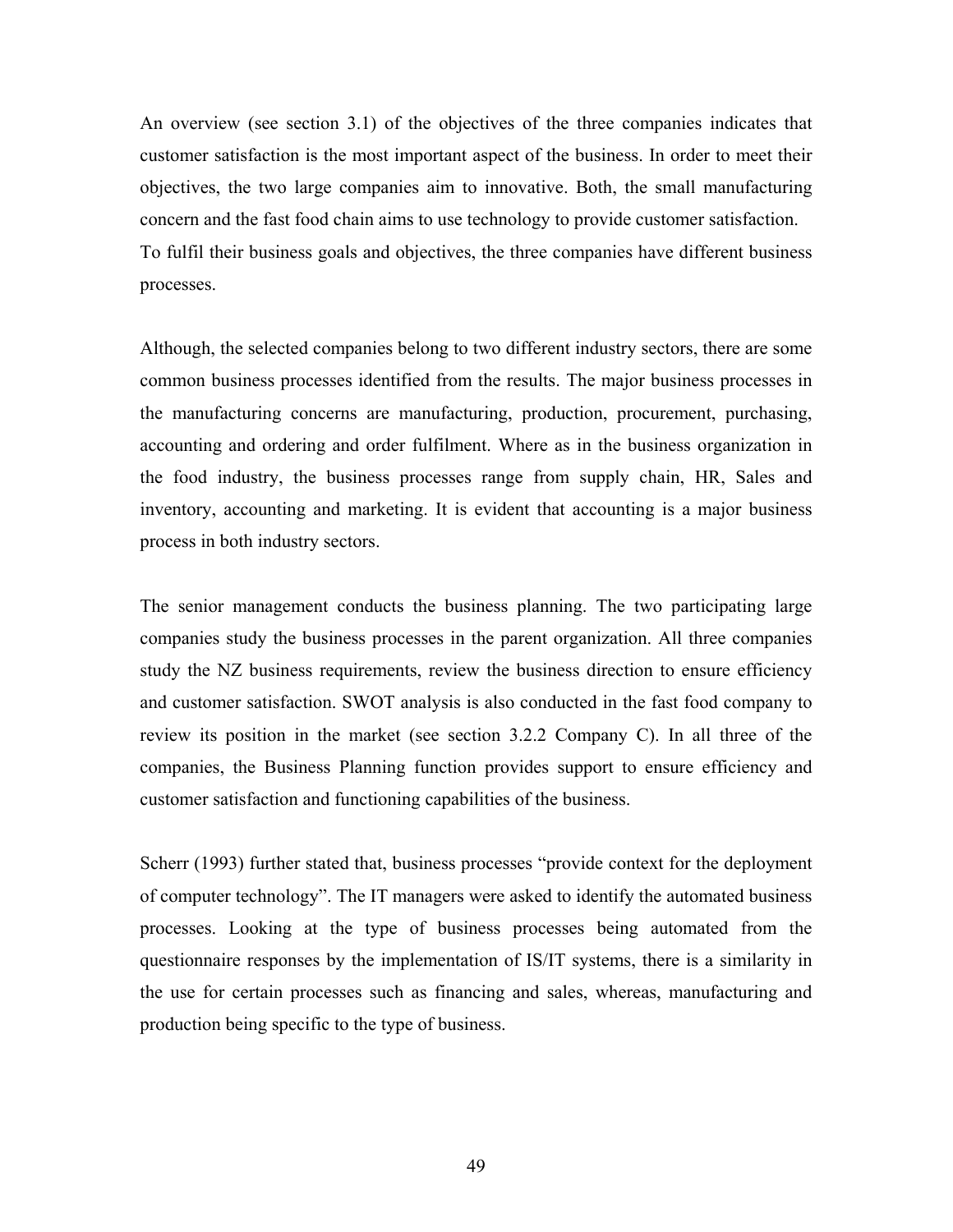All three companies have their order entry and fulfilment system automated. This business process strategy indicates that the companies rely heavily on supplies from their business partners as well as providing their customers with relevant information on their products. For the manufacturing concerns, the manufacturing and the production processes form the core of their business. Standard desktop applications are an integral part of the business activities. There is however, variation in the combination of processes such as integrated sales, inventory and ordering (see section 3.2.2 Company C) in the fast food company depending on the nature of the business.

On the other hand, the business managers were asked to identify the information systems that automated the business processes. There are different kinds of IS/IT systems automating the business processes in the companies. Company A, uses ERP systems for manufacturing, Quanta Ordering system for distribution and order fulfilment (see section 3.2.2 Company A). The company also uses a plant maintenance application; there is also use of standard MS office desktop applications for reporting purposes. The company also uses CRM software. Company B uses a production management information system and a Data management system along with office applications. Company C uses SCM, web based HR management system, mail exchange for written communication, and a custom built sales, inventory and order management system.

After analyzing the business planning and business process, the following section relates to the planning and implementation of IS/IT in the three NZ companies.

# *4.2 Analysis of the planning and implementation of IS/IT*

There are some basic components of an IS/IT plan just like the business process plan. The plan consists of identifying the current situation of the business and the IS/IT infrastructure, a description of strategy identifying the future direction, and the implementation of the strategy of how to get to the future. (Cassidy, 1998)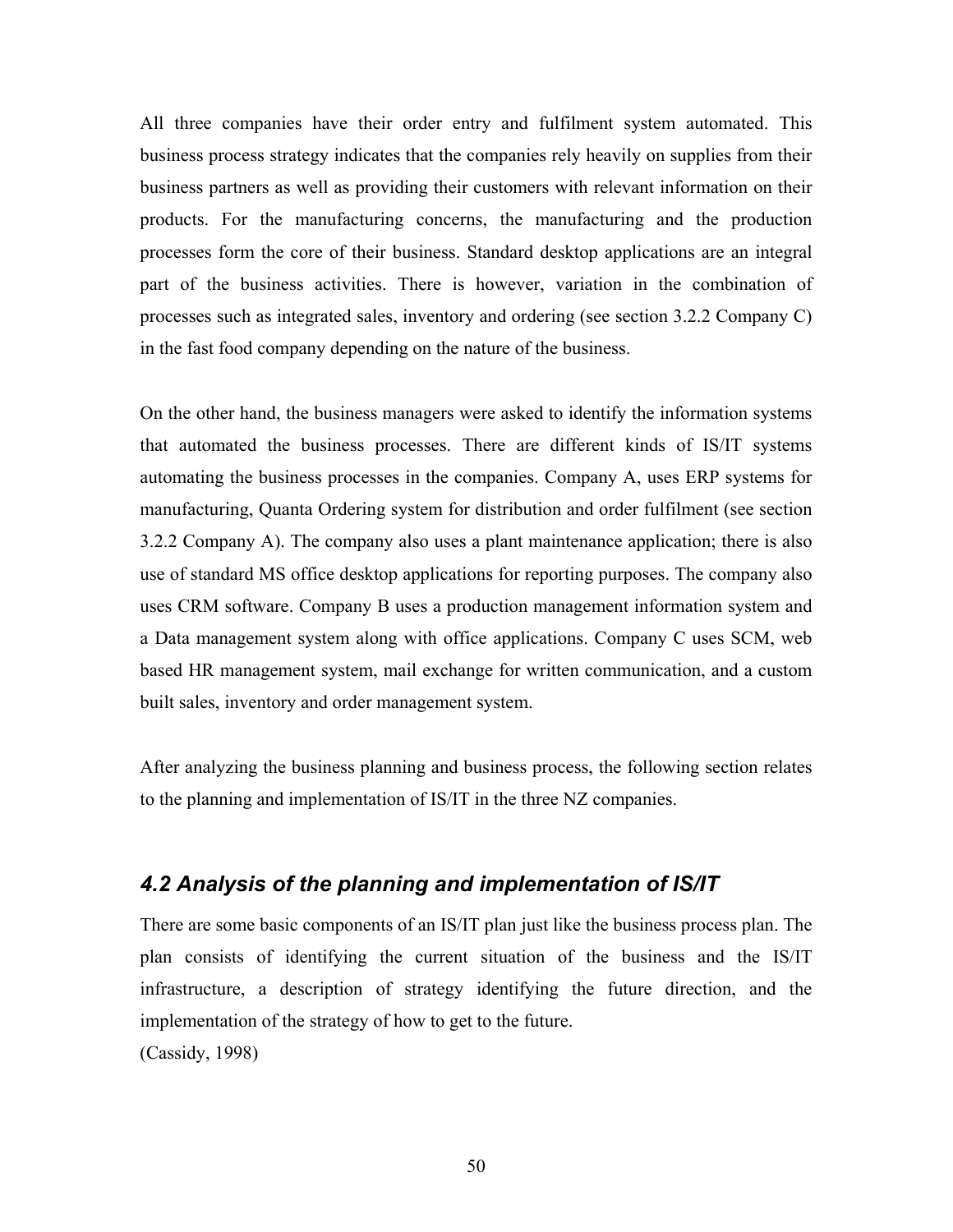The IT managers and the Technical analyst provided the questionnaire responses from the three companies. Looking at their role in the planning and implementation of the IS/IT systems in their organizations, the IT managers from the two companies suggested that they had the overall responsibility for the planning and implementation of the systems. The Technical analyst from the third company is a member of the technical team that identifies key requirements working closely with the operations team to provide the solution to the business processes. For both company A and C, majority of strategic decisions are made by the Australian concerns. In contrast, the IT manager from company B has the sole responsibility of providing IT based solutions to their business. The business operations managers and the top management play an important role in the planning and implementation of the IS/IT. They provide the business direction, and provide the IT people with the budget and goals and objectives of the business. They help the IT people to provide the essential support required by the business processes.

With respect to the use of planning and use of strategy for IS/IT implementation, there were some generalizations as well as contrasting views from the IT personal from the three companies. There is no particular strategy or theory being used for the development of IS/IT plans in the companies, except for the fact that company C uses the Porter's 5 force model (see section 3.2.1 Company C) to identify the new entrants, competitors, substitutes, buyers and suppliers. Rackoff, Wiseman and Ullrich (1985) said, "Porter's model is helpful in thinking about the firm's competitive environment and the generic strategies it may follow". Thus, it is evident that the company understands the nature of the environment and is working towards achieving their business goals. In addition to that, the similarity found in relation to the planning process, all companies are working in close relationship with the business consultants to identify the business direction. Leaving the Small Enterprise, which is an independent organization, the two large companies decide their strategies and conduct their planning in relation to what is done in the Australian head office operations. They are under direct control of the Australian operations, with planning of strategies modified by the local market. For example, different personal and cultural designs and menus reflect local preferences.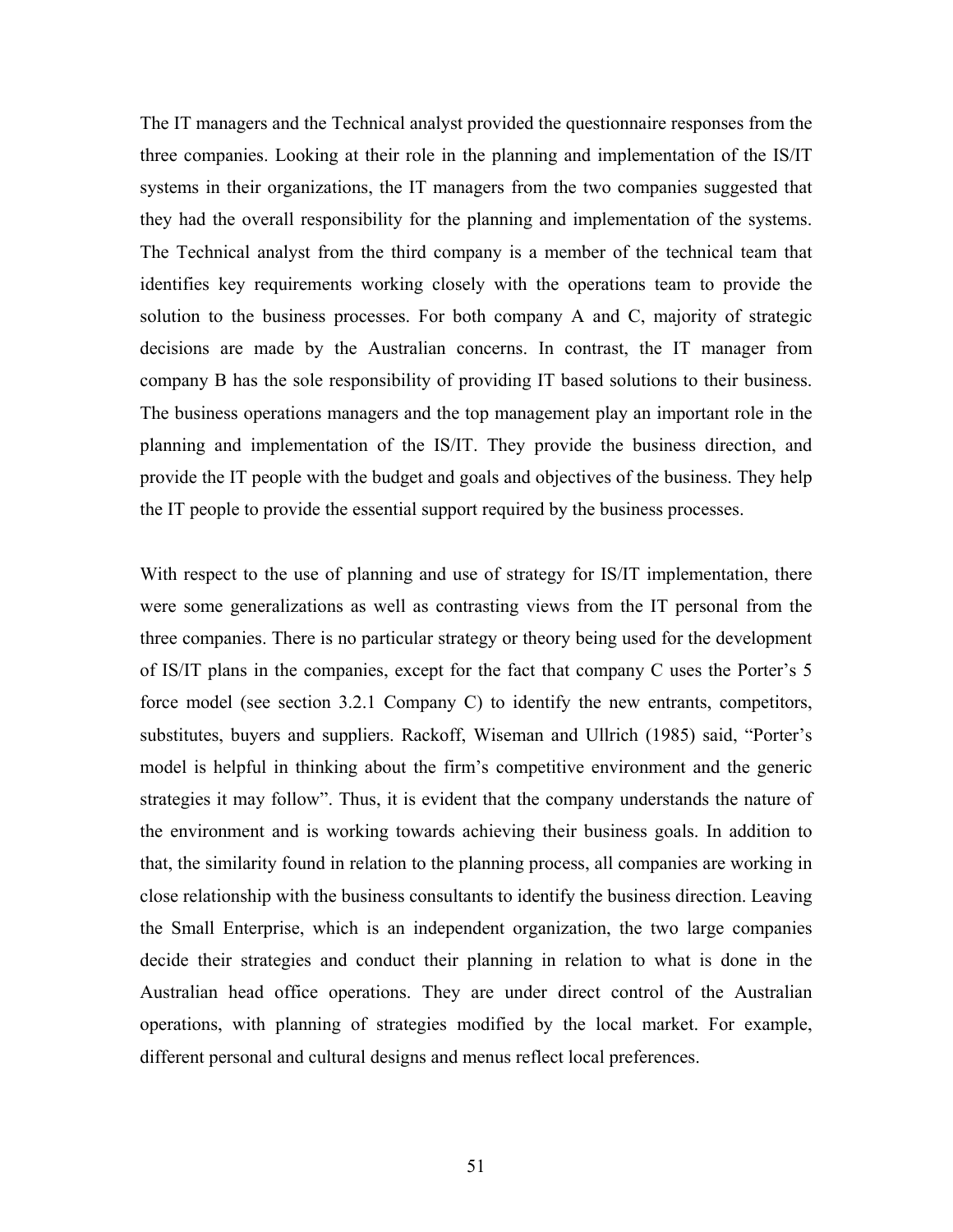Irrespective of the size and the type of business of the companies, there is a great deal of similarity in implementing the IS/IT systems. Large companies taking a bit more detailed path as compared to the small company by conducting capability and requirements study, also analyzing past results, where all companies performing the requirement analyses and developing a business case and then getting the approval of the plans. For the infrastructure they are mainly following the acquisition and trial out and rollout procedure for implementation and for applications standard development life cycle (SDLC), rollout and only in one case post implementation review. Even though there is no standard hierarchy of implementation being followed, the companies do plan after conducting the requirement and technical analyses (see section 3.2.1).

With regards to the kind of systems being used, there are different types of systems being used to support the business processes in the selected companies. There is use of ERP systems, database systems based on SQL, order fulfilment systems, SCM system, remote access systems, and offices automation packages. The companies are also using custombuilt information systems to support the business activities e.g., e-BOS as an integrated package for back-office support (see 3.2.2 Company C).

According to Kumar (2001), SCM has become a total approach for managing the entire supply chain. Turban, Mclean and Wetherbe (2004) suggest that the benefit of having a SCM is to positively affect the inventory controls, business processes and customer service. Thus, the use of SCM in the companies seems to be justified, as the main objective is customer satisfaction and building a relationship.

In relation to the implementation of ERP systems, Stratman and Roth (2002) view that ERP's are used to integrate all departments and functions across the organization, thus serving the entire enterprise needs. Davenport (1998) suggested that ERP is the "most important development in technology in 90's". As ERP's require a huge investment and the success rate of the ERP systems has been very low, Turban Mclean and Wetherbe (2004) suggest that those organizations that want to use ERP, should develop an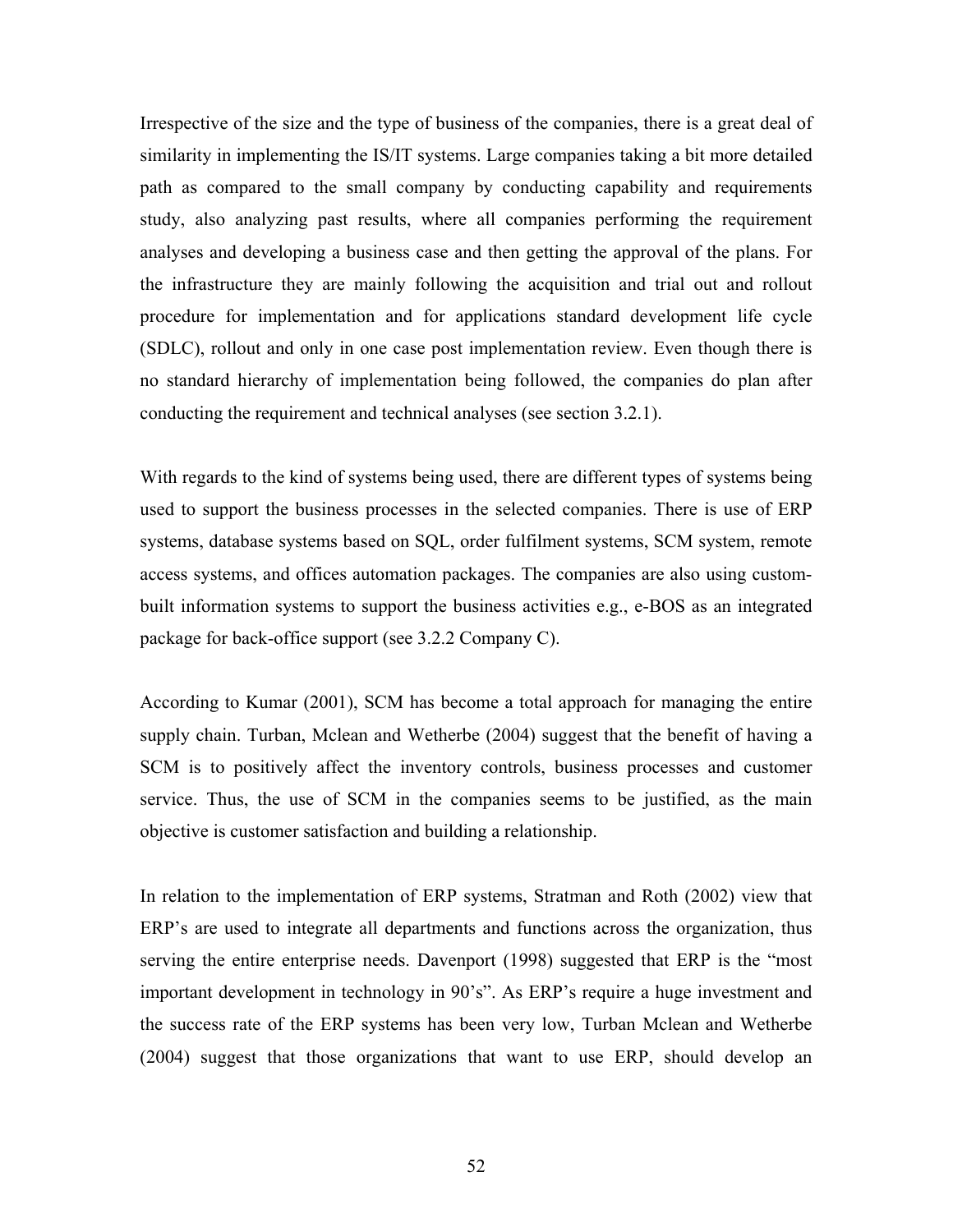integrated system combining the existing functions or programming a new system (custom- built).

There is an interesting pattern in relation to the implementation of the systems. The large companies have an external vendor for the design and coding of the systems and internal implementation. In case of Small enterprise there is no information about the development of the production system, it is more likely to be outsourced, but with the restriction of funds, the development could be in-house as is the case with the implementation. The small company is looking for suitable IS/IT people as well as others to provide their skills for the company. All systems implemented in the companies have been designed for future upgrading.

During and after the implementation of IS/IT, the companies experience some effects due to the changes in the business. The next section analyses the effects of the implementation of IS/IT.

# *4.3 Analysis of the effects of implementation*

With the implementation of IS/IT systems to support the business processes, there are certain effects experienced by the people working in those processes. There is a mixture of views obtained from the results from the companies. The use of IS/IT systems in the small organization could prove to be highly beneficial as it will help in increasing efficiency and accuracy in the working and as Yetten (1994) in Levy, Powell and Yetten (2001) advocate, IS and information technology (IT) in a SME could play a critical role in innovation.

The two large companies indicating a business process change, which would be obvious as introduction of a computer-based system, would bring changes in the functioning of the business. Company A identifying resistance, redeployment, and skill shortage during the implementation process (see section 3.2.1 Company A). However, the other two companies suggesting positive results indicating having unified systems, increased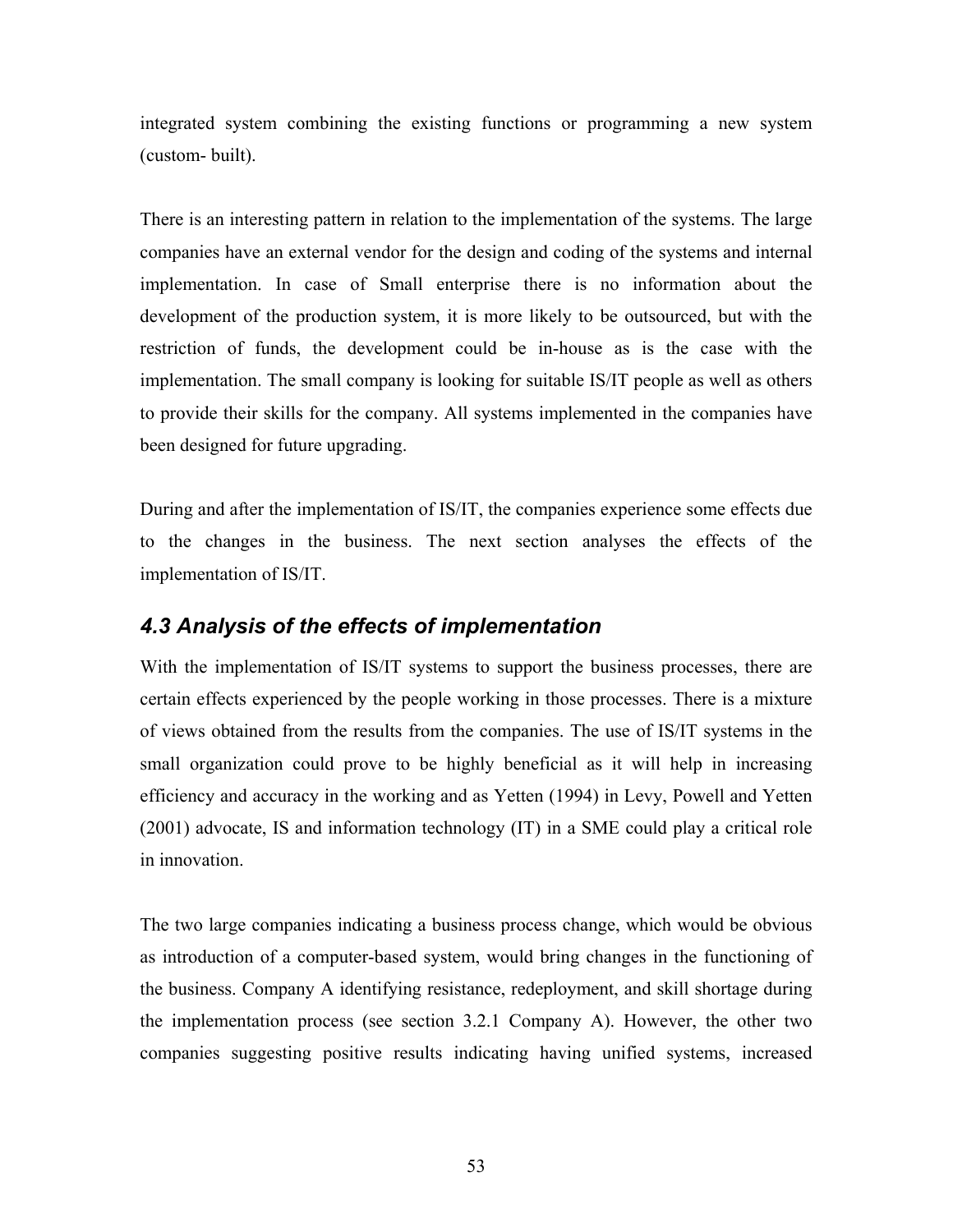accuracy, efficiency, and transparency in the business processes. They also suggest improvement in the customer relationships.

However, irrespective of the difference in the effects, there is a similarity in the means of adjusting to the effects. The large companies use effective communication, training and documentation. Where as, the small enterprise opting for the employment of more staff, so that the existing staff could concentrate on the other aspects of the business. The large manufacturing concern also adopting the method of redeployment and replacement of staff during the implementation of the IS/IT systems.

Comparing the effects of the implementation of IS/IT systems on the business processes, there are contrasting views from the business perspective. The effects experienced range from improved visibility and monitoring to no or reduced efficiency. The effect of the implementation in the fast food chain has been on the supply chain; the company respondent reported a streamlined SCM and improved communication process. The company has also been able to integrate its sales, ordering and inventory management processes.

The business managers view that the effects of the implementation can be minimized by employing more staff and providing appropriate training and use of contractors, so that the internal staff base in the existing business processes is not affected.

IT is still viewed as an enabler and not a transformer in the companies and the IS/IT investments are a part of the overall costs in the infrastructure and there is no monetary value assigned to the benefits from the IS/IT investments. Even though, the IT is being viewed as an enabler, the business planners expect that the investments in the IS/IT should provide them with stability and reliability in the business activities.

Overall, the companies expect that the IS/IT systems provide efficiency to the business. The business managers believe, with their input and collaboration, the IS/IT infrastructure would act as a backbone to the business functioning.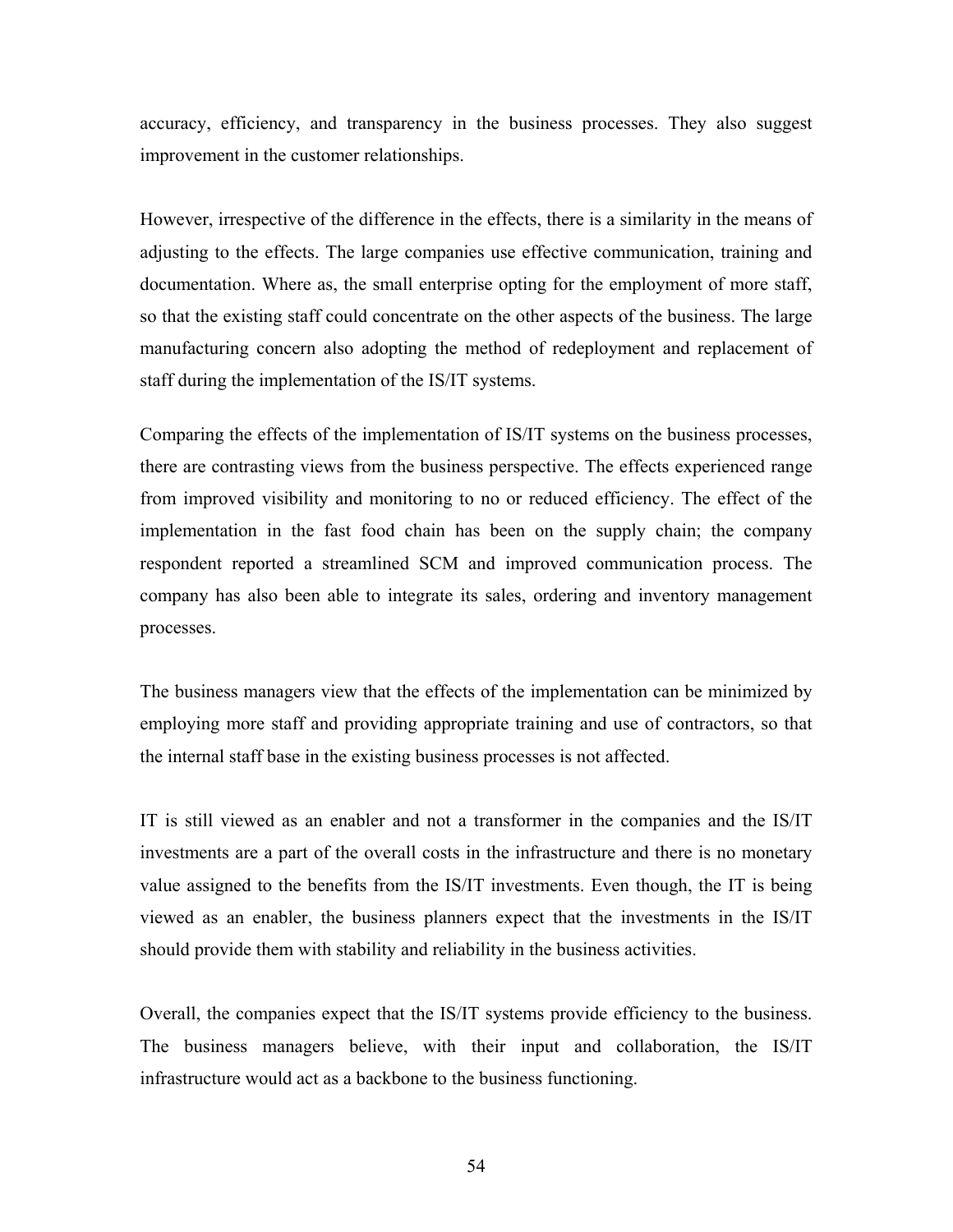# *4.4 Analysis of use of SISP*

According to Lederer and Sethi (1988), "SISP is the process of deciding the objectives of organizational computing and identifying potential computer applications which the organizations should implement". Effective SISP can help achieve business objectives and goals, however, failure in carrying out the planning may result in loss of opportunities and resources. As discussed in the literature review, organizations can follow any of the methodologies. The three companies do not follow any particular strategy for the planning of the IS/IT. None of the three NZ companies suggests the use of SISP, however for the two large companies, where the strategic direction is provided by the Australian operations, SISP may be used.

McBride (2004) suggested that, the correct approach to SISP is to develop a plan that can respond to rapid business changes. In relation to this, the companies develop there IS/IT plan relating to the company strategies and business direction and the future requirements.

Another major use of SISP is the alignment of business planning and information systems planning.

A main questionnaire theme is concerned with the main research question of this study, the IT persons were asked to reflect the business plans in the IS/IT plans. As discussed above the companies are not using any formal strategy to develop the plans, there is nothing major specified in the results. All IS/IT project plans for the companies are focused on the business plans and specify the business requirements. The technology selection is based on the market trends. Earl (1989) in Sabherwal and Chan (2001) suggested that, the IS strategy is concerned with providing applications to cater the business needs and the IT strategy is concerned with the architecture and standards in the company.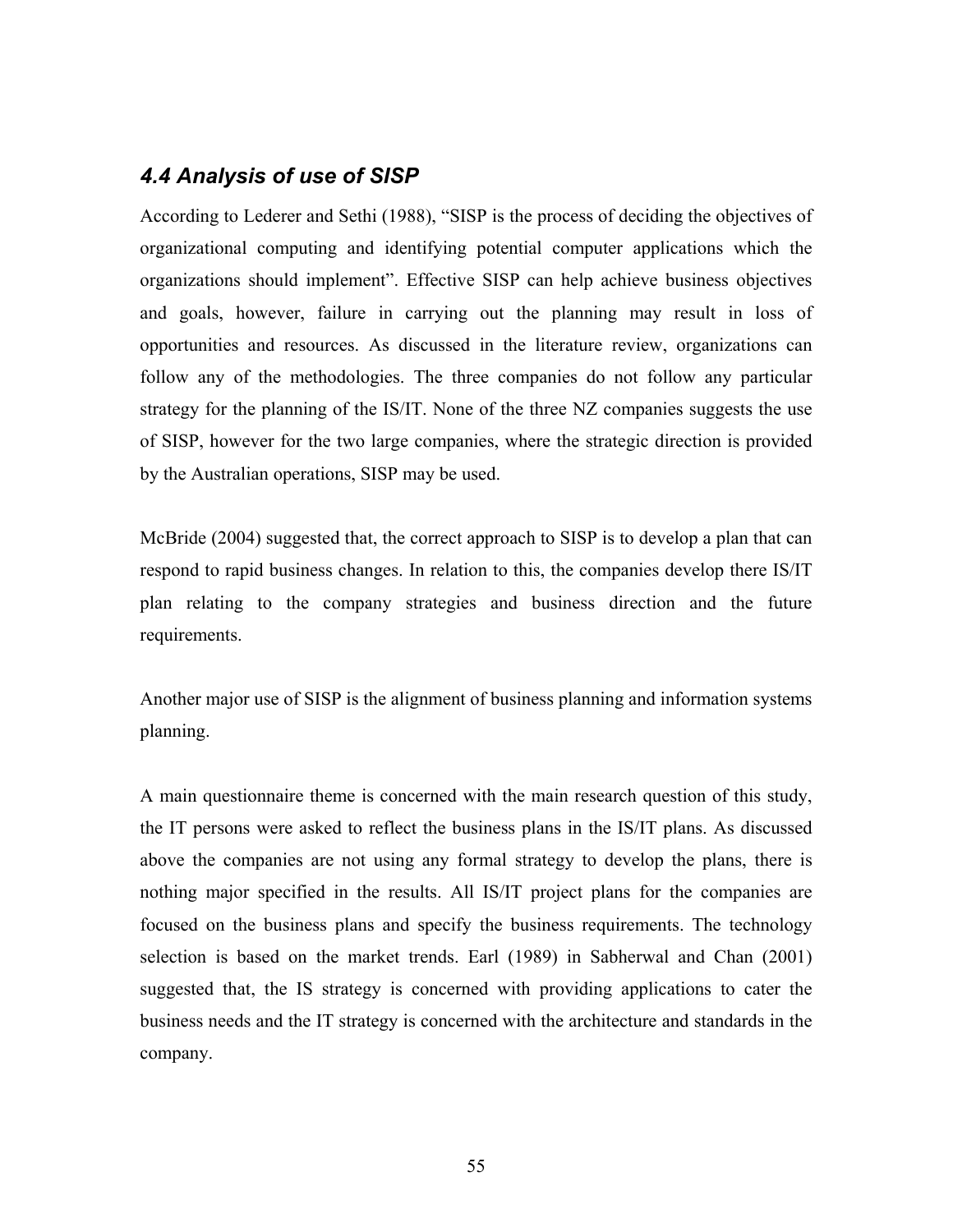On the other side, the business managers reported that not much of the business plans are reported in the IS/IT plan, the plan mainly constitutes the budget allocated for the projects.

On the matter of alignment, there is no conclusive answer such as one company suggesting general productivity. The other IT managers indicate that the alignment of IT and business result in well-aligned systems and improved business operations. This helps in achieving business goals and providing quality, service and value to its staff and customers.

The business managers suggest IT is still viewed as an enabler and not a transformer in the companies and the IS/IT investments are a part of the overall costs in the infrastructure and there is no monetary value assigned to the benefits from the IS/IT investments. Even though, the IT is being viewed as an enabler, the business planners expect that the investments in the IS/IT should provide them with stability and reliability in the business activities.

Goldsmith (1991), emphasized that ISP should be integrated with business planning. Planning at the same time would result in co-ordination and better understanding of the issues, problems and thus can lead to improved and effective management. Goldsmith (1991) further suggested that to have competitive advantage, the IS/IT strategies should be developed in the same process and at same time as business strategies. Thus, resulting in the alignment and leading to improved business performance.

The above comparison of the literature, published documents and the questionnaire results of the three NZ companies' shows that the companies use IS/IT to support the business processes and the overall strategies. However, there is no formal planning and integration of the IS/IT and business plans. The IS/IT continue to support the business and the business continue to regard IT as a support operation rather including it as another business process. There is an approach to achieve SISP and the results provide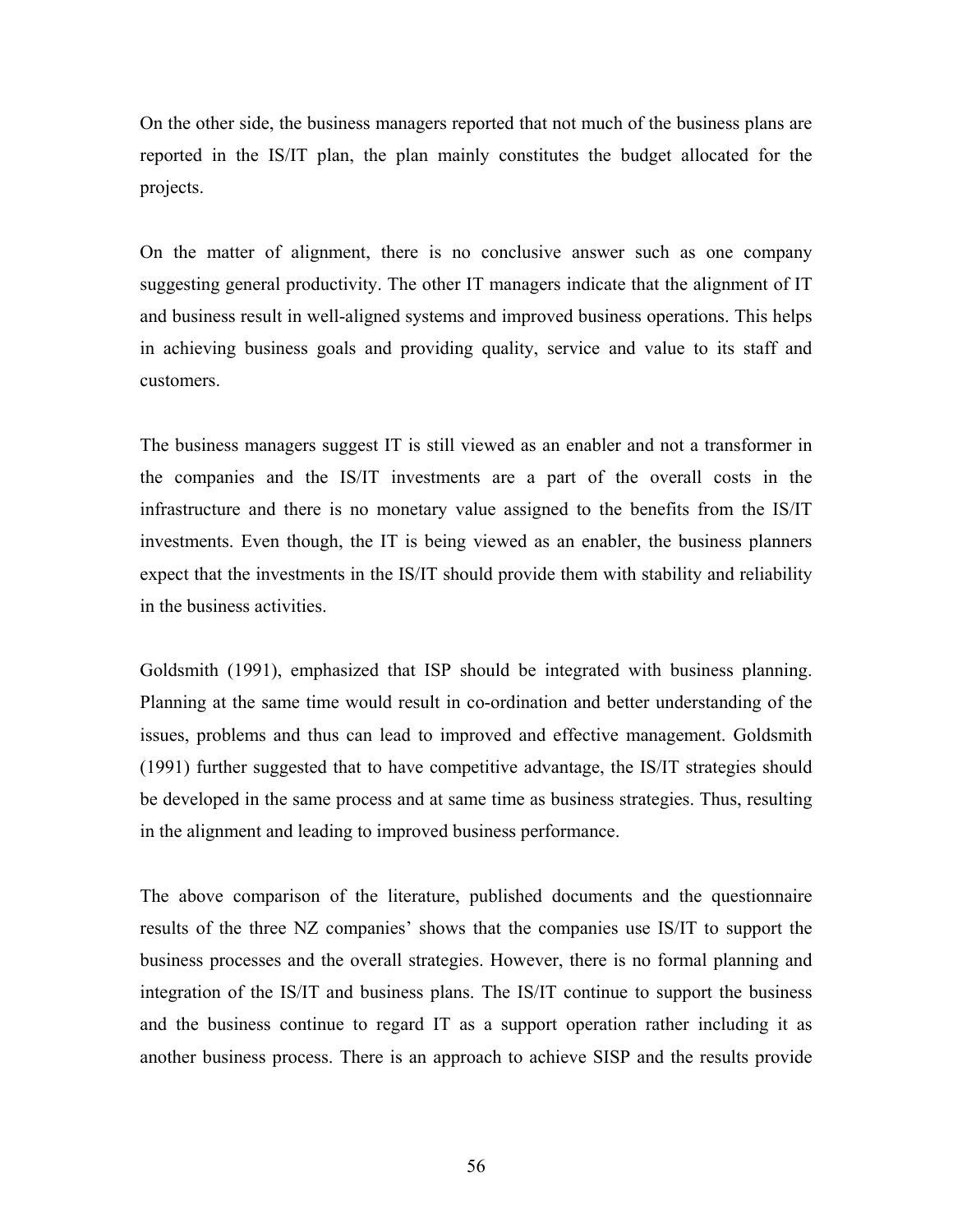and insight of the direction, however, there is still a long path to travel to achieve complete SISP and strategic alignment.

From the analysis of the results, the following chapter presents a discussion on the summary of findings.

# **5 Discussion**

The analysis chapter of the research compared the findings from the data collected from the companies. This chapter introduces the discussion about the summary of findings produced from the results of the questionnaires, published descriptions and the literature and the analysis of the results.

An important point to note in this study is that the views are totally based on the selected three companies. The companies do not represent the industry overall, thus it would be improper to compare the results between the companies and their industry sector.

Even though, the three companies belong to different industry sectors, certain similarities among them can be observed.

# *5.1 Summary of findings*

### **5.1.1 Role in planning and implementation of IS/IT systems**

It was seen in all the three companies, the executive management was responsible for planning and the implementation of the information systems. The IT managers had the overall responsibility for the planning and implementation of the IS/IT and the senior business operation managers who formed the executive committee provided them with the business directions and the opportunities.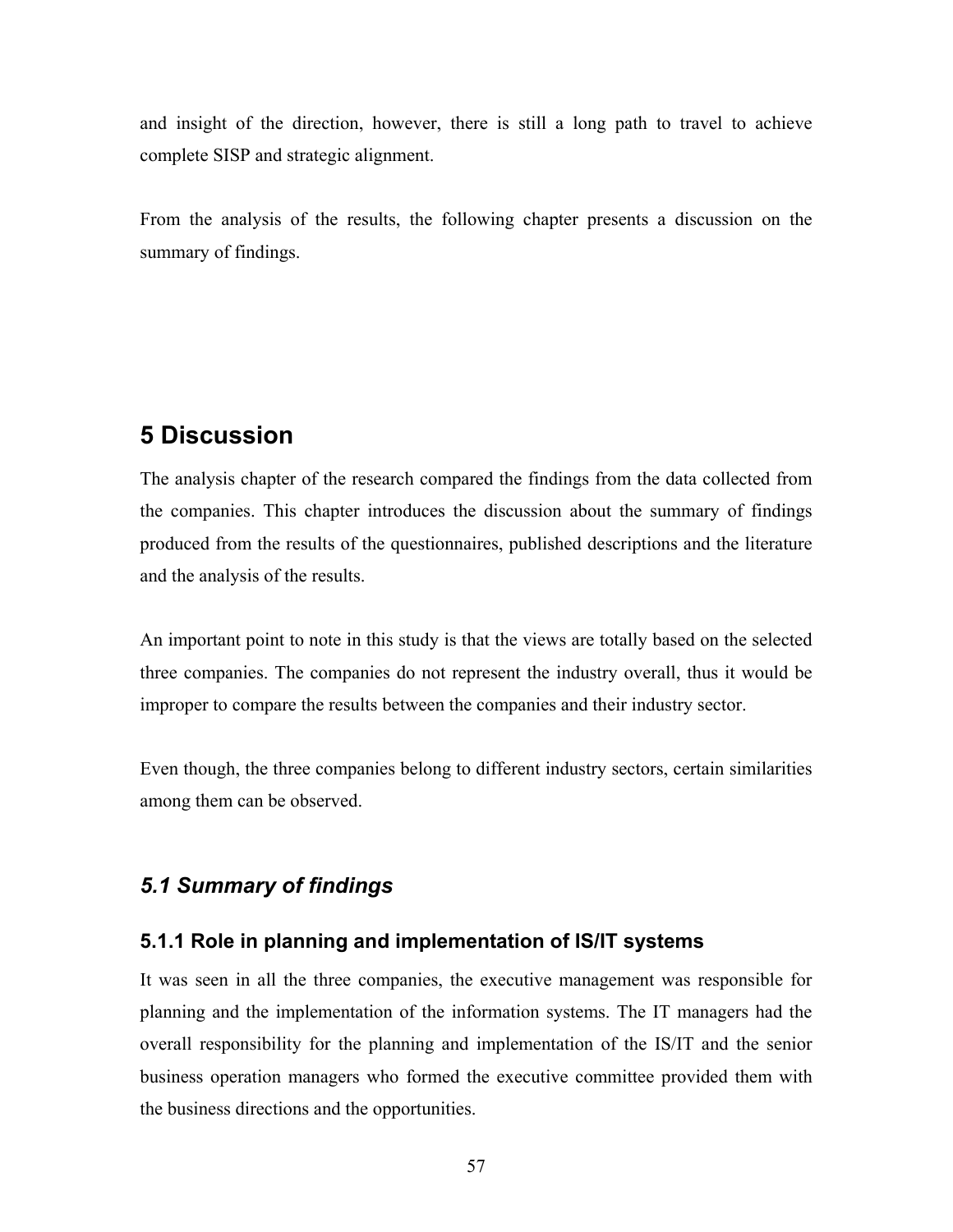"The role of the Executive Committee in the planning process is to provide Information systems with the strategic direction and priorities" (Cassidy, 1998, p14).

Even though, the planning and implementation was carried out at the senior and middle management level, the executive management from the Australian operations of the two large companies provided the strategic direction. In case of the selected small enterprise, the top management was working directly with the IT manager for the development and growth of the company.

### **5.1.2 Business processes**

There are certain processes that are common to all businesses, with some being industry specific. For the manufacturing concerns, production and order entry and fulfilment are the main processes. Whereas, sales and inventory management being a focus of the food service company. Financial and Office automation processes being common to all three companies.

# **5.1.3 IS/IT systems**

It is important to focus on one target rather than aiming at all at once. There is a need to prioritize the solutions. When providing a solution the three companies need to identify the key business processes that affect the functioning of the business function. In the study, the companies have ERP, SCM, financial processing systems in place to support the business activities. The companies are using vendor based ERP and CRM solutions. For all three companies, customer satisfaction is a key to the business strategy, thus the use of CRM software is among the high potential applications to support the business objectives.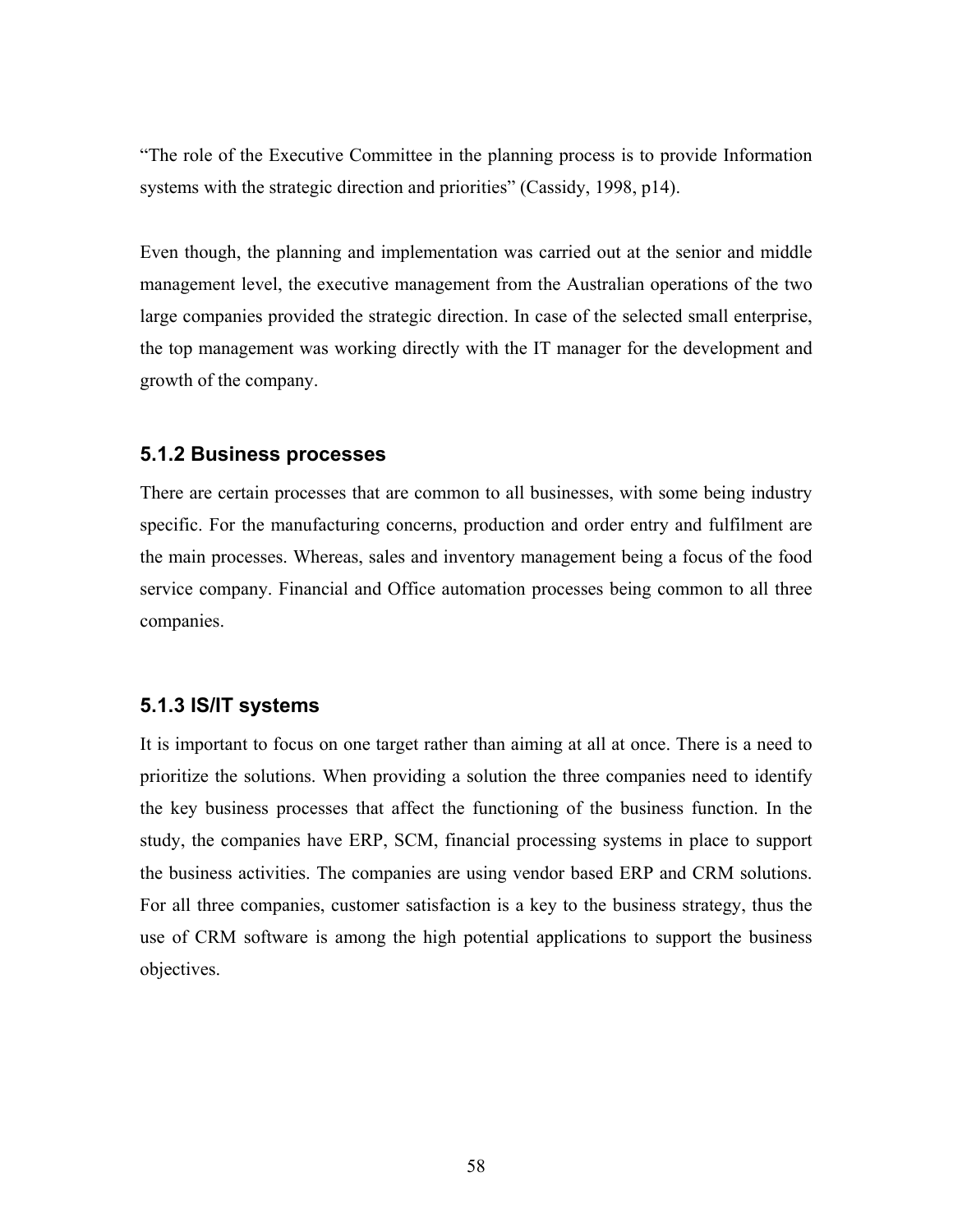

Figure 9: Evolution of Integrated systems and Position of companies on the use of systems

Source: Extended from Turban, Mclean and Wetherbe (2004, p367)

# **5.1.4 Effects of implementation of IS/IT systems**

When automating a business process, a change in the functioning is bound to happen. The change could be positive, negative, or mixed. The planning for implementation and implementing the IS/IT system for the business process may be beneficial or may not be. According to Turban, McLean and Wetherbe (2004), there are certain drivers for the process of change. The drivers range from streamlining the supply chain, improving customer service, reducing costs and most important cost savings.

The three companies also experience the effects of IS/IT implementation. Most of the effects are positive and help companies achieve their business goals. The companies have improved their efficiency and effectiveness by the means of implementation. However, some of the effects are not so beneficial. The questionnaire responses from the IT and business managers from the two manufacturing concerns suggest (see section 3.2.1, 3.2.2 Company A and B), they redeploy or hire more staff during the implementation which takes resources out of the business processes. The two large companies also experience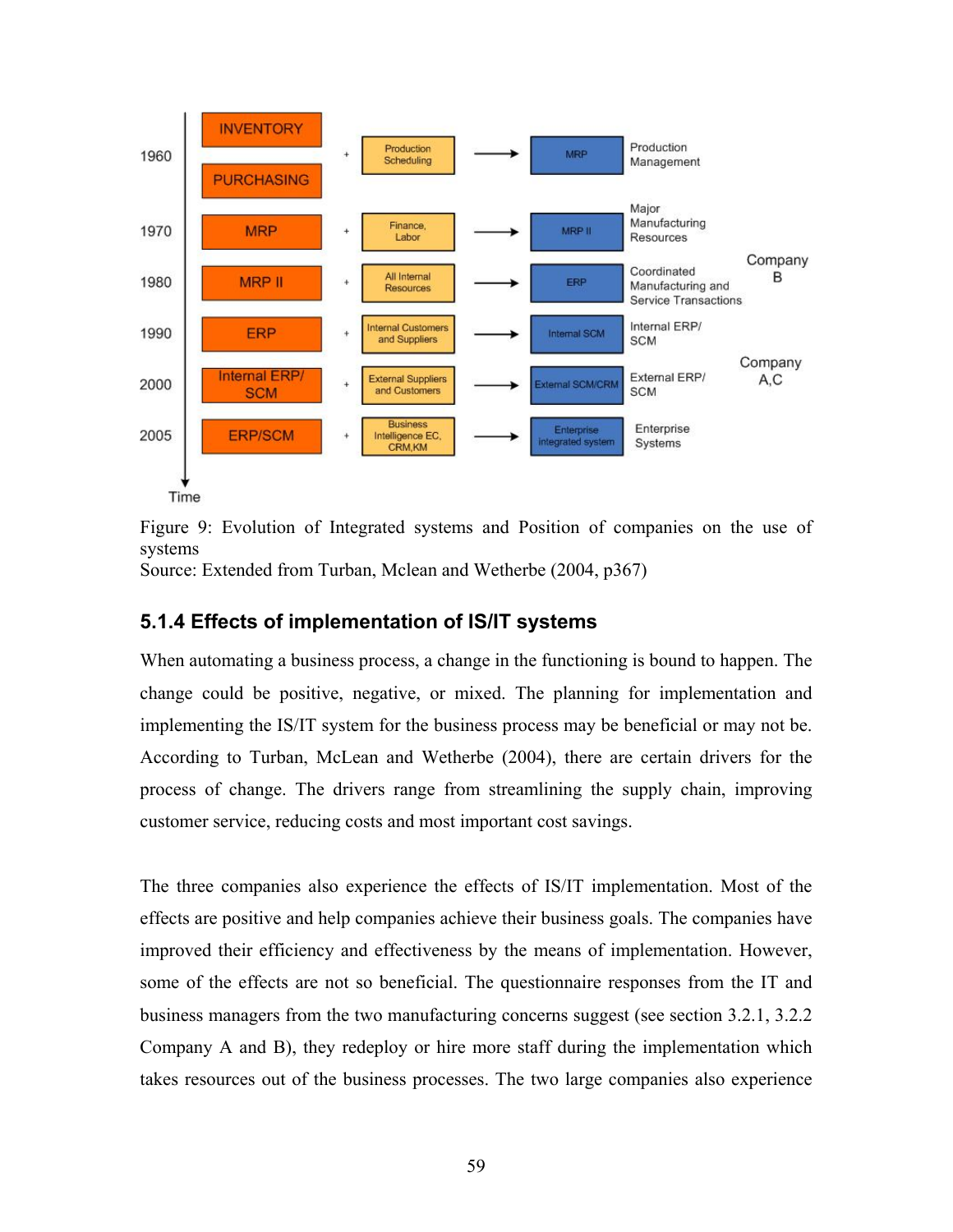resistance to change. With effective communication and training, they overcome this effect.

### **5.1.6 Alignment of IS/IT plan and Business plan**

Teo and King (1997) suggested that Information systems planning is becoming important as the "organizations attempt to leverage IS applications to improve efficiency, reengineer business processes, gain competitive advantage, and compete more effectively".

It was interesting to know that there was no particular strategy being used for the development of plans. Even though all three companies had different plans but the process they followed were similar. The business managers were consulted for IS/IT planning. It is an interesting fact that there was an alignment between the IT and business managers, in relation to the development and implementation of IS/IT systems in all three companies.

There exist two types of strategic alignment- IS plan and business plan (ISP-BP) and BP-ISP (Kearns & Lederer, 2000). For the three companies it was seen that there is an existence of ISP-BP alignment as the IS/IT resources support the business objectives. According to Premkumar and King (1991), the alignment of IS plan and business plan results in information resources supporting the business objectives and taking advantage of the opportunities arising from the use of IS. Kearns and Lederer (2000) also state that, "the alignment of the IS plan with the business plan, is the direct reference in the IS plan to the business plan's mission, objectives and strategies".

# **5.1.7 IS/IT growth model**

Nolan (1979) gave this model. He suggested that the organizations go through the six stages of the IS/IT growth. Each stage has four active processes- application portfolio, user's role and awareness, IT resources and management planning. The growth rate is compared with the expenditure.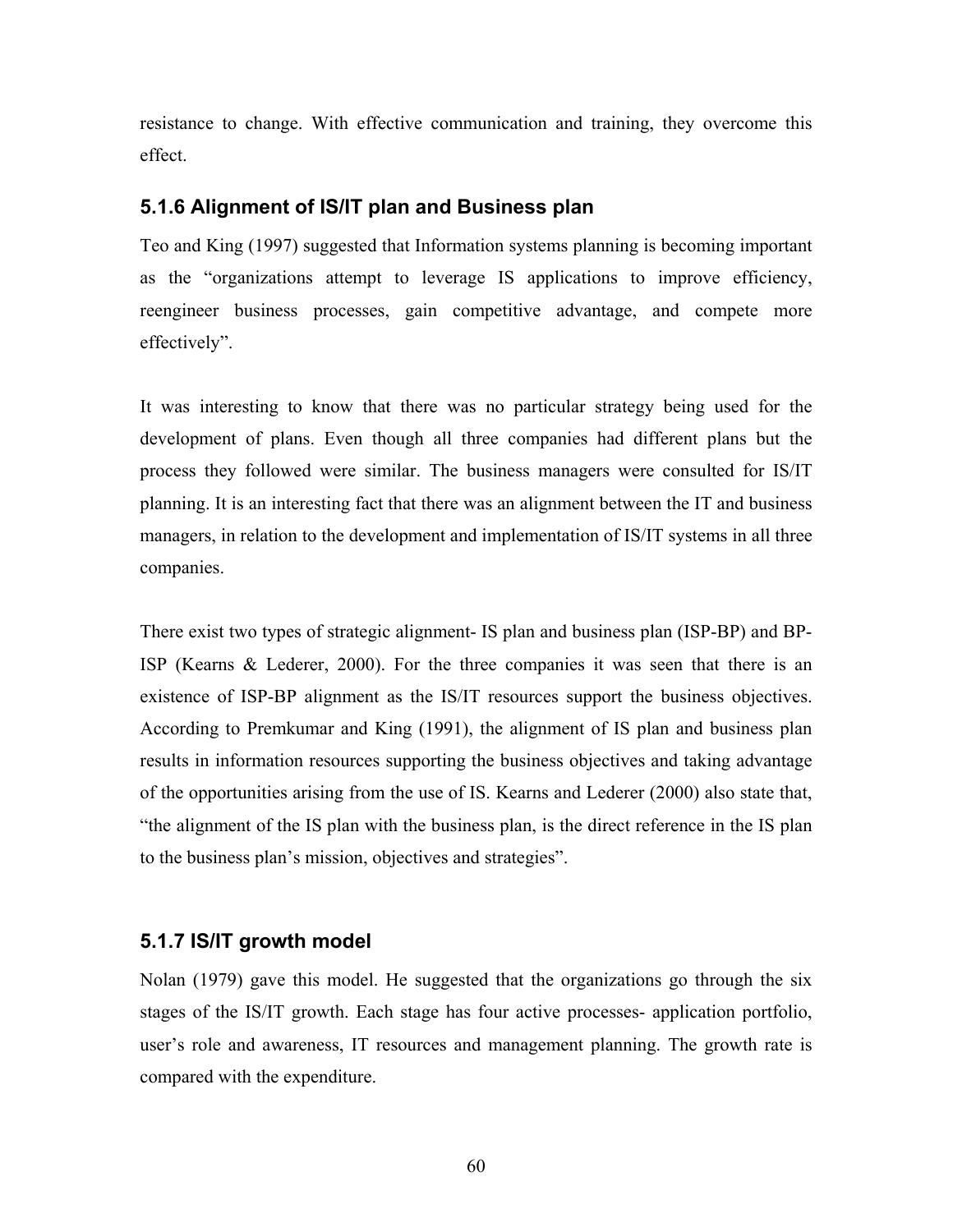

Figure 10: Nolan's six stages IT growth model

Source: (Turban, Mclean & Wetherbe, 2004, p 405)



Figure 11: Position of companies in relation to the use of IS/IT

(Adapted from Nolan's six stages IT growth model)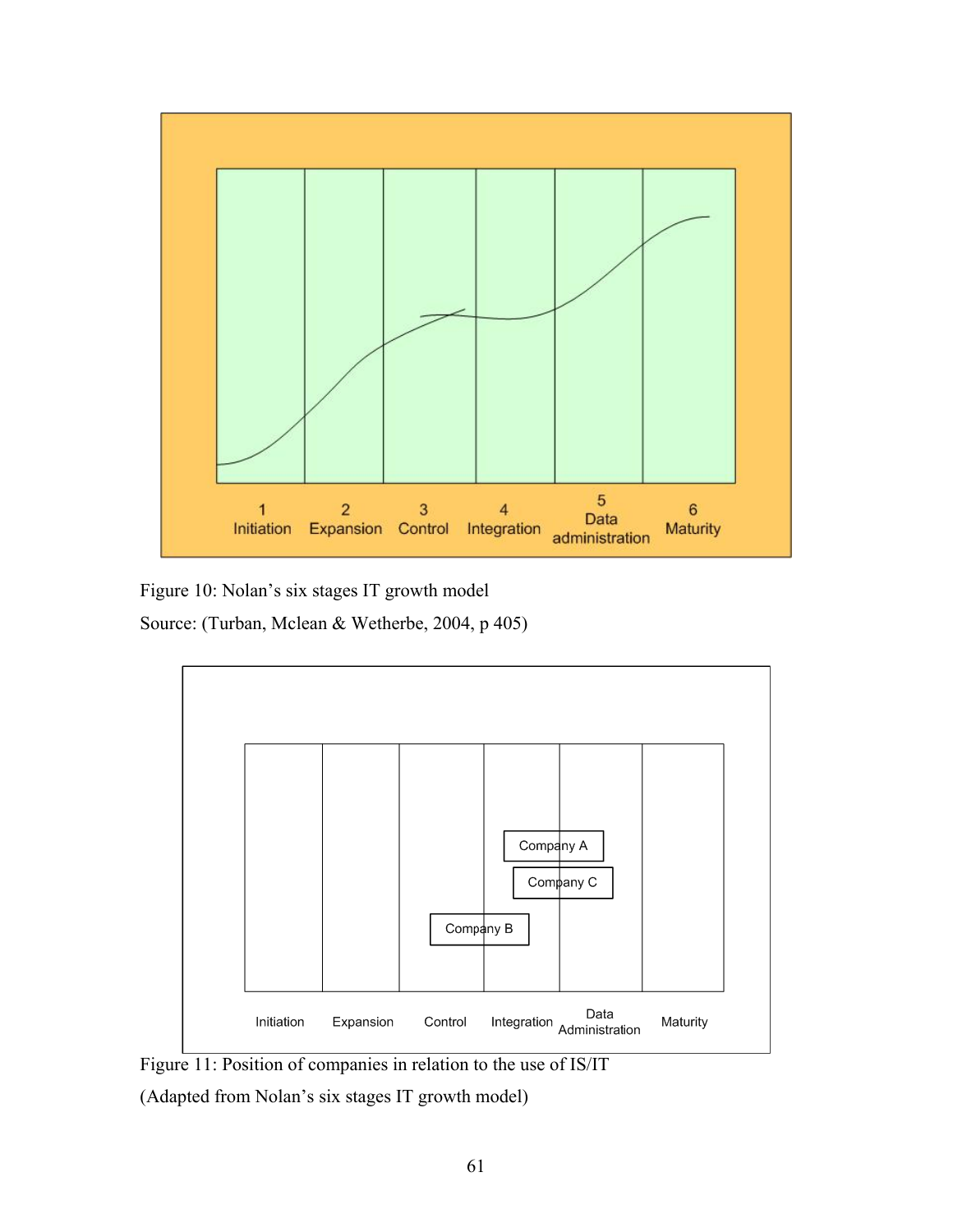The above figure 5.2 also indicates NZ companies' progress towards using SISP and the alignment of IS/IT plan and business plan.

# *5.2 Further research*

Even though there has a lot of research in the field of information systems, there is still scope to investigate other sub-areas under the field. The literature suggests that there is a need to align the IS/IT and business planning processes and vice-versa. This study focused on the extent of alignment of the plans to support the business process in three companies. Further studies have great potential to investigate the impacts and the extent of alignment across the industry sectors. A comparison of the use of SISP and the alignment of IT and business in different industries could also be done.

The research focused on the views of the Internal planners, what are their views on the alignment of IS/IT plan and the business plan. The research could be extended to include the IS/IT and business consultants and look at how they perceive the whole process.

Another area of research could be on the use of the integrated information systems and their purpose in the companies.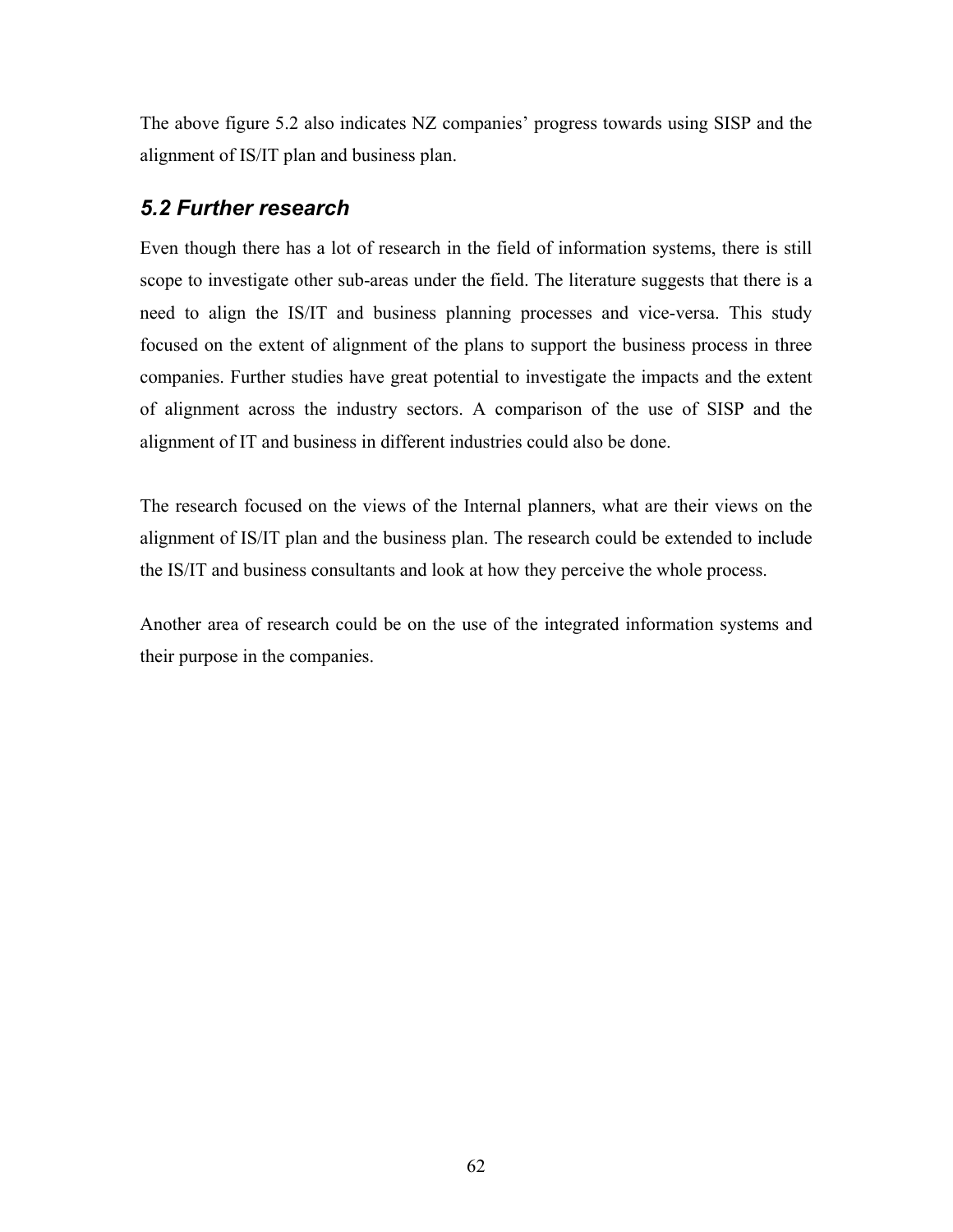# **6 Conclusion**

The analysis of the questionnaires sent to the IT and business managers of the three NZ companies and the review of available company documents have shown interesting aspects to the process of IS/IT and business planning.

From the questionnaire responses, it was interesting to note that irrespective of the size and the type of business, there were similar pattern of planning between the companies.

The review of the strategies, of the three companies highlighted the point of customer satisfaction as a major business objective. All The companies also have an objective to grow. However, the manufacturing organizations, want to be innovative and use state-of the art technology to provide customer satisfaction. According to Tyre and Orlikowski (1993), innovation is a strategic decision and it is important to be competitive, "it reopens or exploits the window of opportunity".

None of the companies are using any particular theory for the development of IS/IT plans, and a study of the business requirements is done before planning. The IT managers consult with the business executives to identify the business process needs and direction for the planning and implementation of IS/IT plans.

The results of the IT related questionnaire viewed that IT is still an enabler to the business, rather than a transformer. IS/IT systems still act as support systems instead of being the business processes. On the other hand, the business managers, understand the importance of IS/IT systems, however, the review of company documents does not indicate direct influence of the use of IS/IT systems. The company documents such as the annual reports do not indicate the actual amount of expenses and the benefits realised from the investment in information technology.

The overall benefits that the companies could get are the improved business processes, increased efficiency, accuracy and transparency of the business processes and increased customer satisfaction. However, to realise the benefits, the business processes need to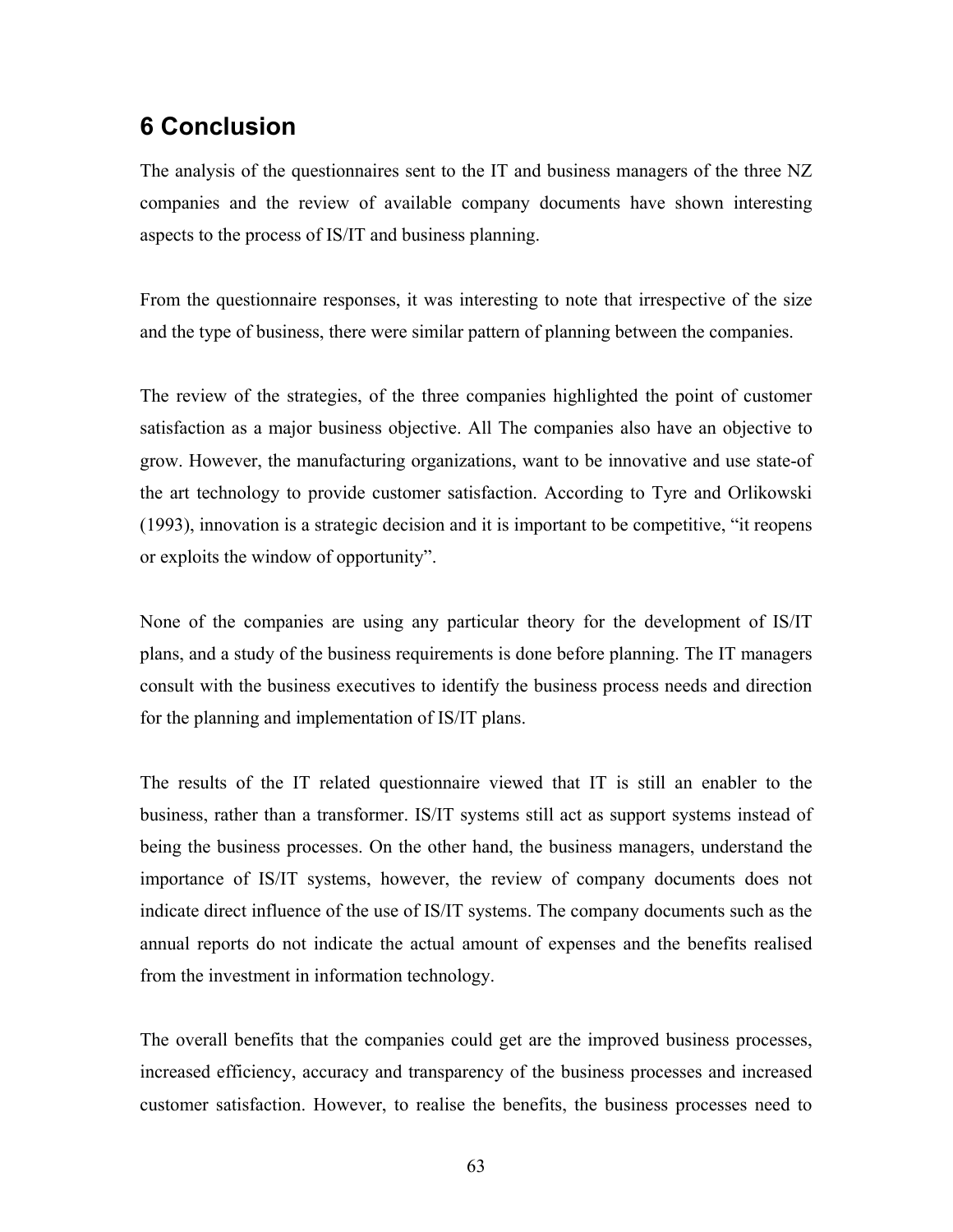undergo certain changes and there have to be ways to adjust to the effects of the implementation process.

It can be rightly said that, the IS/IT systems are being used to automate the business processes and companies are using the systems to improve the efficiency and effectiveness of the business activities.

Below are the research questions with the answers, to conclude the study.

#### Main research question:

*What evidence is there that the IS/IT plan and business plan are aligned in three NZ companies?* 

The analysis of the results from the three companies shows that, the management is working together to identify the business requirements and provide a solution to improve the business processes. There is lack of alignment between the plans. The companies have to formalize the planning process. The planning process needs to be aligned and then utilize the integrated plans to support business processes and improve the business performance.

There is no conclusive result that shows the evidence of the alignment between the IS/IT plan and business plan, however there is an approach towards alignment and the companies are progressing towards achieving the goal of aligning the plans.

#### Research Sub-questions:

#### *How do the IT people report about current IS/IT planning within each business?*

The companies do not have a formal planning process. The two large companies, plan for the systems, based on the strategic direction provided by the Australian operations and then link the local strategies for consistency.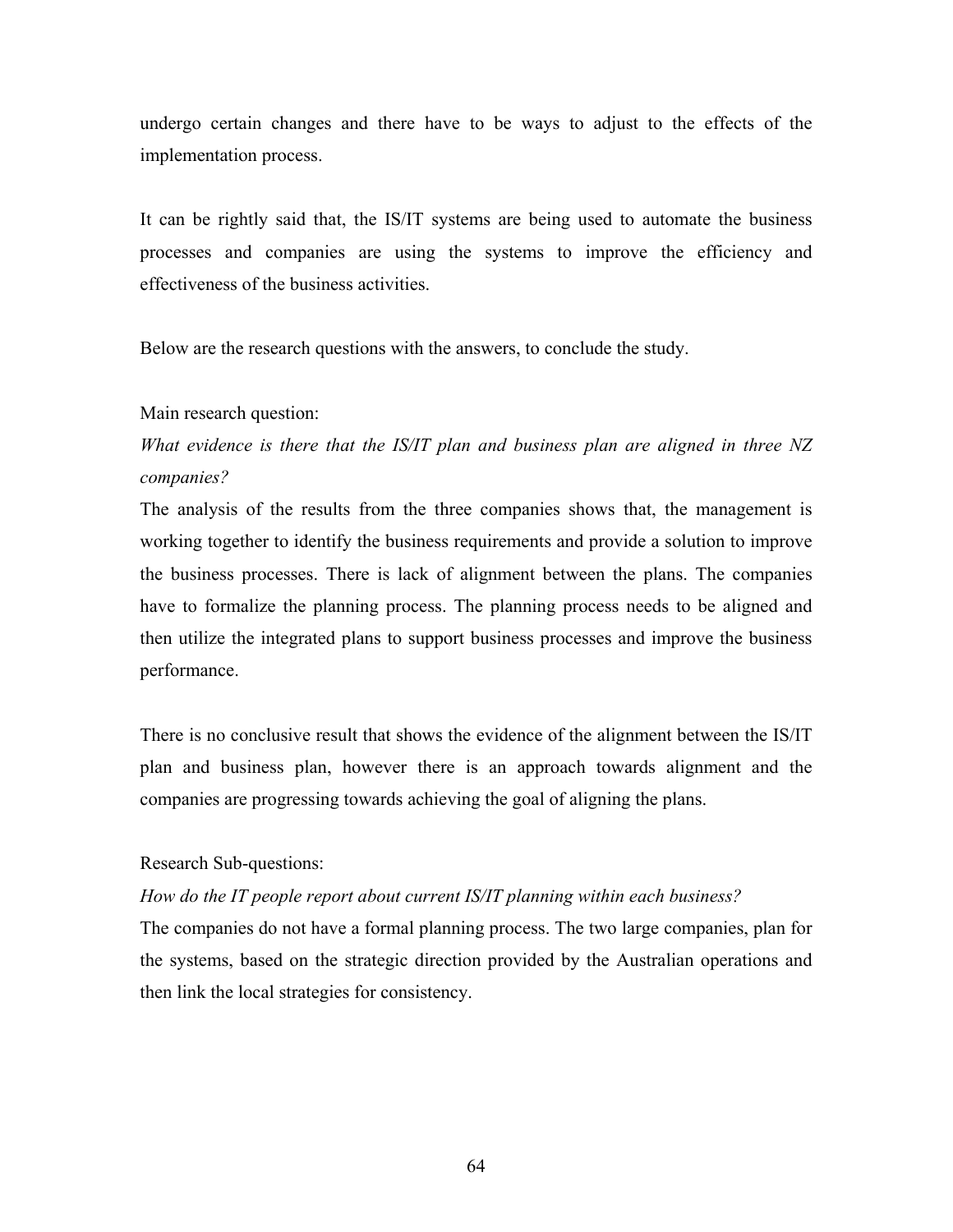# *How do business planners report about the current business planning within each business?*

In the study, the companies review the business direction, requirements and after analyzing the market, situation and trends lay out the appropriate plan for the business processes. The company also look at the capability of the systems that would be implemented in the business processes.

### *How do IT people report about IS/IT systems?*

In this research, the main systems implemented are ERP, SCM, CRM and financial systems.

All the companies have emphasized on the use of CRM and develop a long-term relationship with their customers. In addition, the need to improve the communication and value chain is a key agenda.

### *How do business planners report about current business processes?*

Many of the business processes are specific to the industry and are being used by all three companies, however, the automation and utilization depends on individual companies. The key processes depend on the type of industry of the companies. All the companies report that the key business processes are automated and the companies have plans to use IS/IT to develop other business processes in future.

# *What is the effect of the implementation of IS/IT systems on the business?*

The findings of the research suggest that the most of the effects of implementing IS/IT systems have been positive and helped business achieve business goals. The companies have experienced improvement in the effectiveness and efficiency of the staff and business processes.

Contrary to the positive effects, the manufacturing companies also report about hiring more staff to cater for resource mobilization. The companies spend more efforts and time in training to overcome the effect of resistance.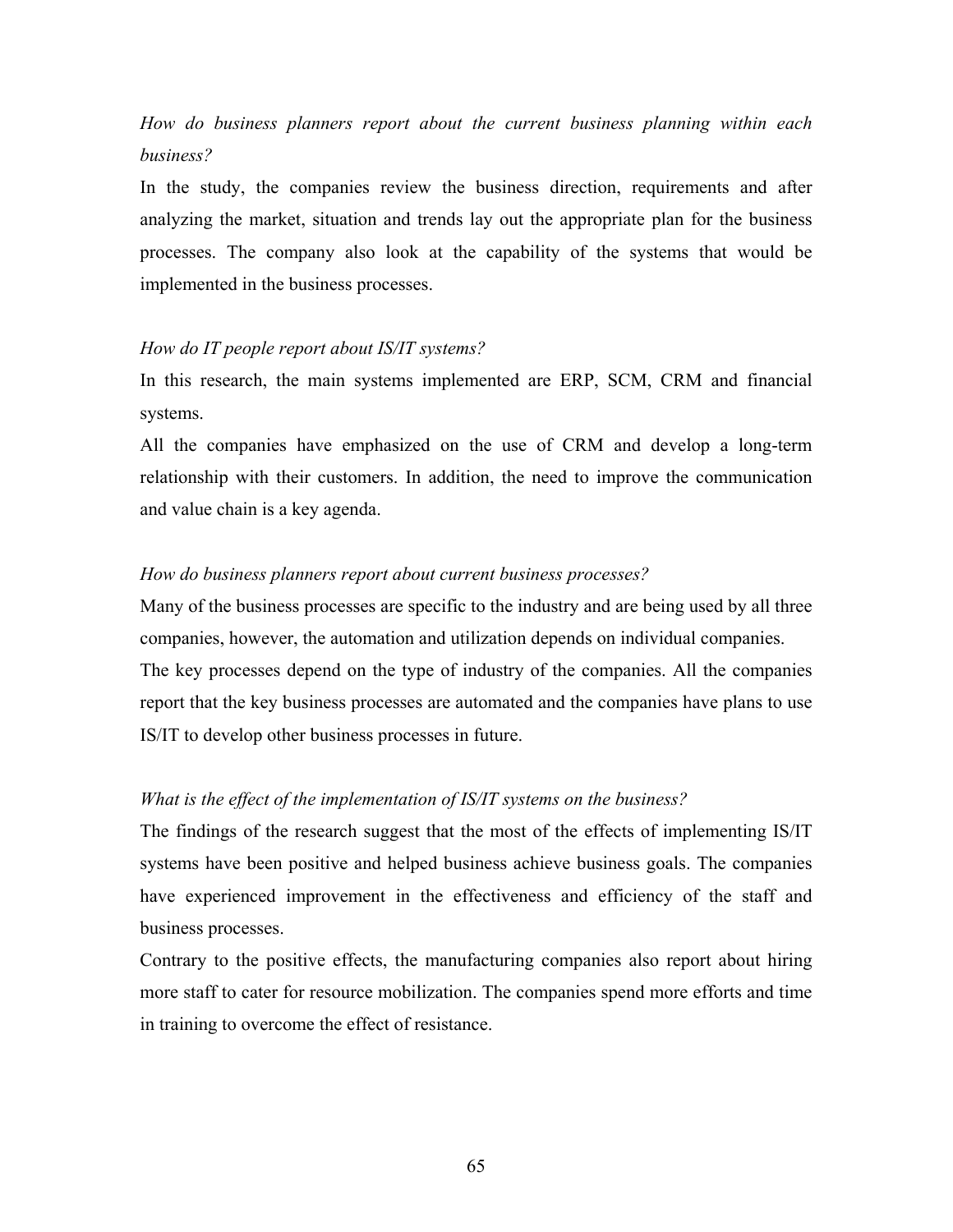In the end, for the companies to realise full potential of the IS/IT systems, they need to understand the importance of planning. Furthermore, IT and business need to understand each other and then it is up to the executive management to align and implement the IS/IT and business planning to improve the business performance and gain competitive advantage.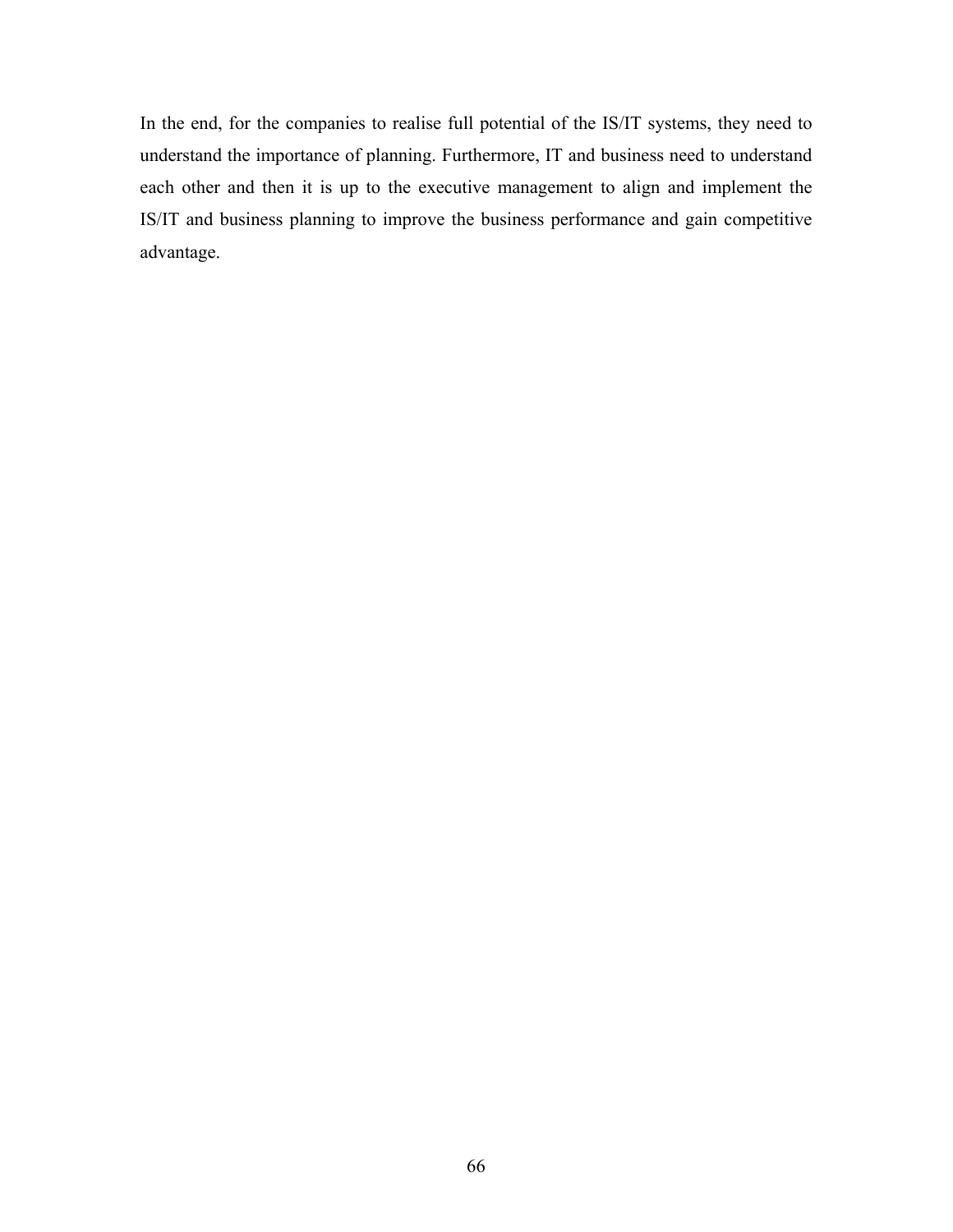# **Appendices**

Appendix 1: Template of IT related questions

| What is your role in the planning and implementation of the IT<br>1.<br>systems?                          |
|-----------------------------------------------------------------------------------------------------------|
| 2. What planning is done for implementing IT systems?                                                     |
| 3. What strategy model or theory is used for developing a IS plan?                                        |
| 4. What is the procedure for implementing IT systems?                                                     |
| Which business processes are automated using IT systems?<br>5.<br>(i)<br>(ii)<br>(iii)<br>(iv)<br>Others: |
| What kinds of IT systems are being used currently?<br>6.<br>(i)<br>(ii)<br>(iii)<br>Others:               |
| 7. How long have they been used?                                                                          |
| 8. Were the systems implementation in-house or outsourced?                                                |
| 9. Are the implemented systems upgradeable?                                                               |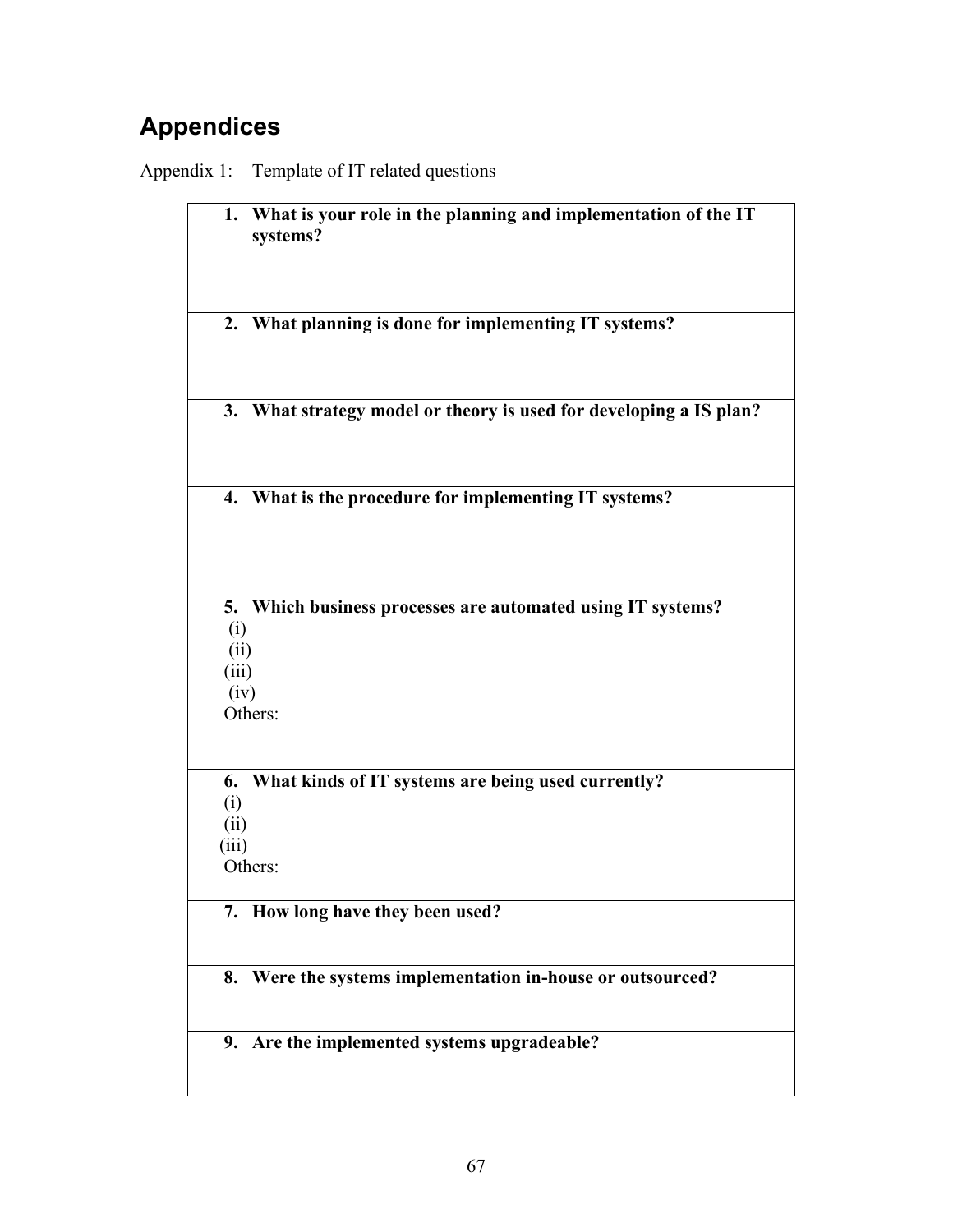**10. What of the business plan are reflected in the IS/IT plan?** 

**11. What are the effects by implementing a new IT system?**  (i) (ii) (iii)  $(iv)$ Others:

**12. How do you adjust for these effects?** 

**13. How does the alignment affect the business?** 

**14. Do the IT staff realise the expectations of the business?** 

**15. Describe the overall effect of IT systems implementation in the business?** 

**16. What other business processes could be improved by IT proposals?**  (i) (ii) (iii)

Others: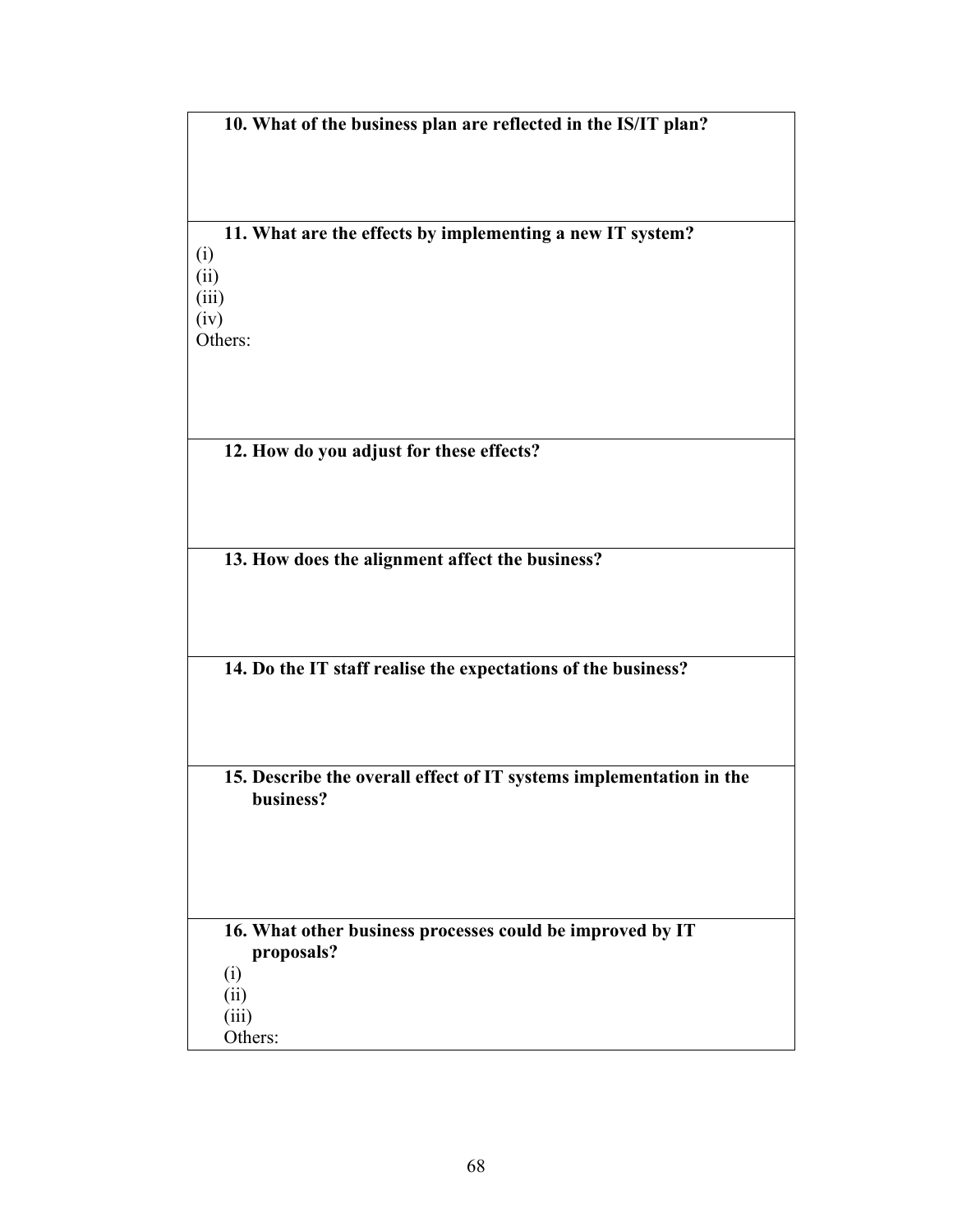Appendix 2: Template of Business related questions

| 1. What is your role in the planning and implementation of the IT<br>systems?                                            |
|--------------------------------------------------------------------------------------------------------------------------|
| 2. What are the business processes in the organization?<br>(i)<br>(ii)<br>(iii)<br>(iv)<br>Others:                       |
| 3. What planning is done for designing business processes?                                                               |
| 4. What is the contribution of Business Planning (BP) function in the<br>implementation of IT systems?                   |
| 5. Which IT systems automate business processes?<br>(i)<br>(ii)<br>(iii)<br>(iv)<br>Others:                              |
| 6. What is the effect on business process by the implementation of new<br>IT systems?<br>(i)<br>(ii)<br>(iii)<br>Others: |
| 7. How do you adjust for these effects?                                                                                  |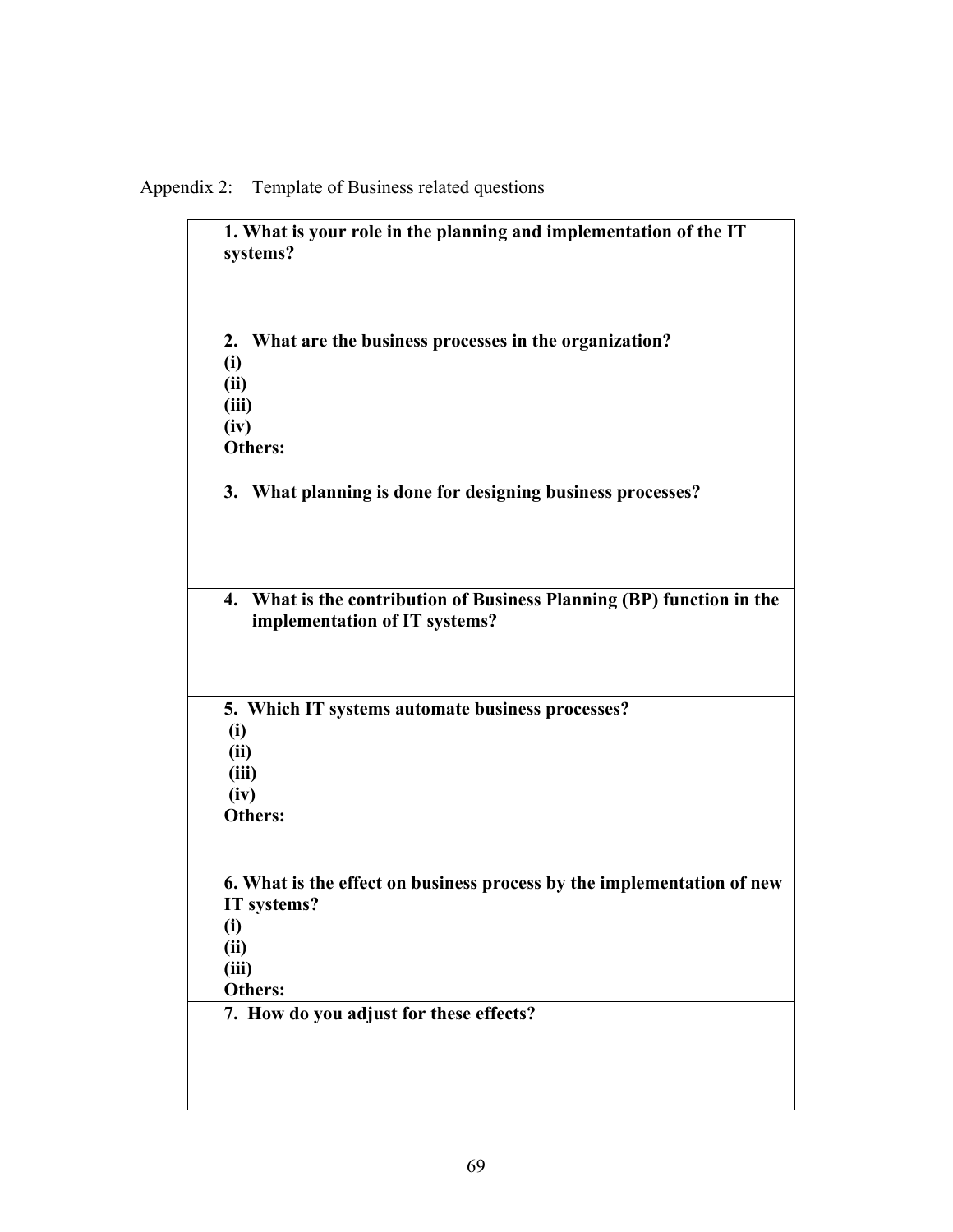| 8.          | What of the Information systems (IS)/IT plan reflected in the<br><b>Business Plan?</b> |
|-------------|----------------------------------------------------------------------------------------|
|             | 9. What is the effect of alignment on business?                                        |
|             | 10. What expectations do the business planners have from the IS/IT?                    |
| (i)<br>(ii) |                                                                                        |
| (iii)       |                                                                                        |
|             | <b>Others:</b>                                                                         |
|             | 11. Describe the overall effect of IT systems implementation in the<br>business?       |
|             |                                                                                        |
|             | 12. What new IT developments could help improve the business                           |
|             | processes?                                                                             |
| (i)         |                                                                                        |
| (ii)        |                                                                                        |
| (iii)       |                                                                                        |
|             | <b>Others:</b>                                                                         |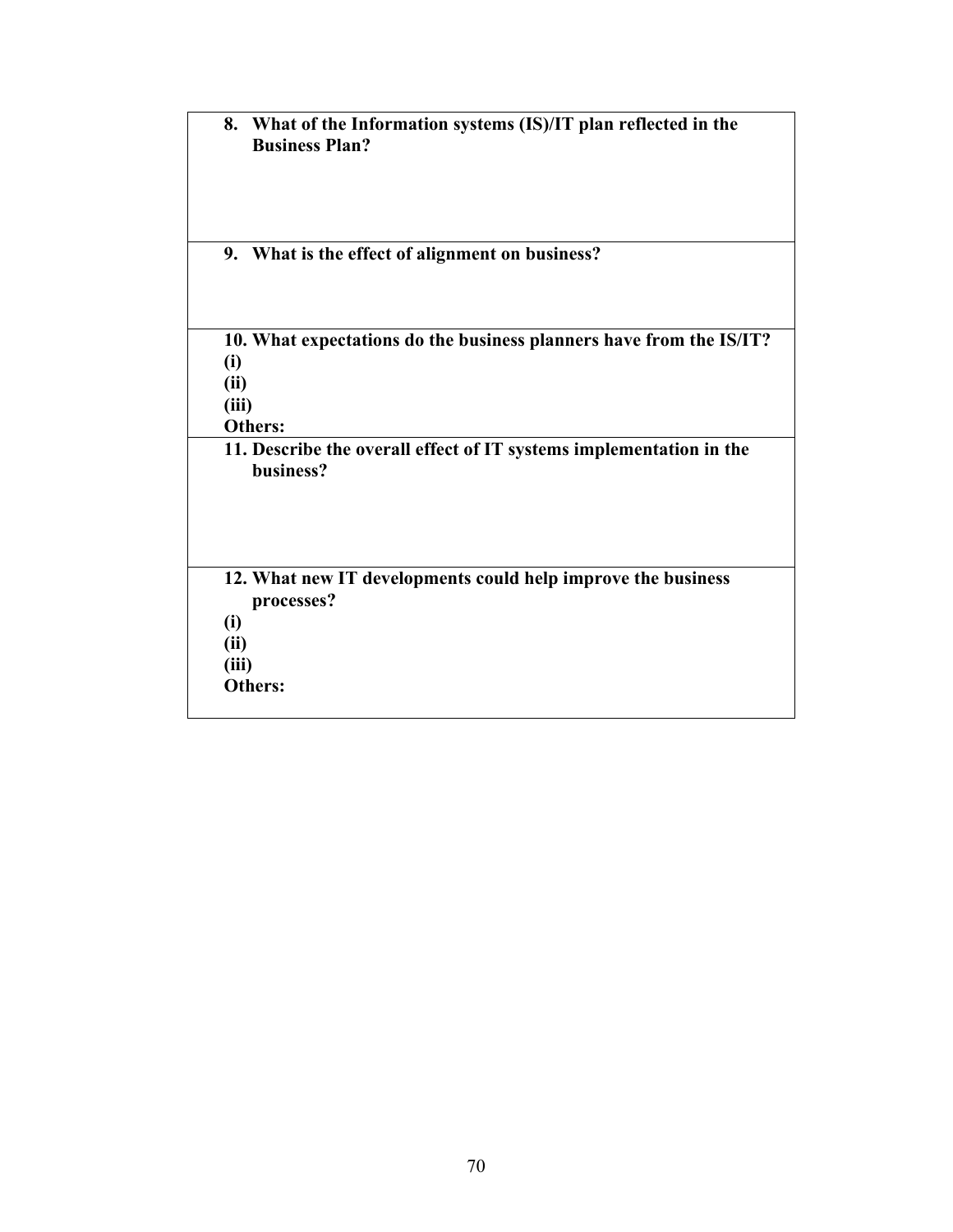## **References**

- Ayers, J. B. (Ed.). (2002). *Making supply chain management work: Design, implementation, partnerships, technology, and profits*: New York: Auerbach.
- Baker, B. (1995). The role of feedback in assessing information systems planning effectiveness. *Journal of Strategic Information Systems, 4*(1), 61-80.
- Bruns Jr., W. J., & McFarlan, F. W. (1987). Information technology puts power in control systems. *Harvard Business Review, 65*(5), 89-94.
- Cano, J. J. (2003). *Critical reflections on information systems: A systemic approach*. Retrieved March 23, 2006, from [http://library.books24x7.com.libproxy.unitec.ac.nz:2048/book/id\\_5297/toc.asp](http://library.books24x7.com.libproxy.unitec.ac.nz:2048/book/id_5297/toc.asp).
- Cassidy, A. (1998). *A practical guide to information systems strategic planning*. Boston: St. Lucie Press.
- Chan, Y. E., & Huff, S. L. (1993). Strategic information systems alignment. *Business Quarterly, 58*(1), 51-55.
- Clarke, R. (2005). *The path of development of strategic information systems theory*. Retrieved July 20, 2005, from <http://www.anu.edu.au/people/Roger.Clarke/SOS/StratISTh.html>
- Construct-IT. (n.d.). *Developing an information strategy plan: Course material ISCG 8023*. Auckland: Unitec.
- Crane, J. (n.d.). *Triangulation*. Retrieved February 27, 2006, from <http://web.isp.cz/jcrane/IB/triangulation.pdf>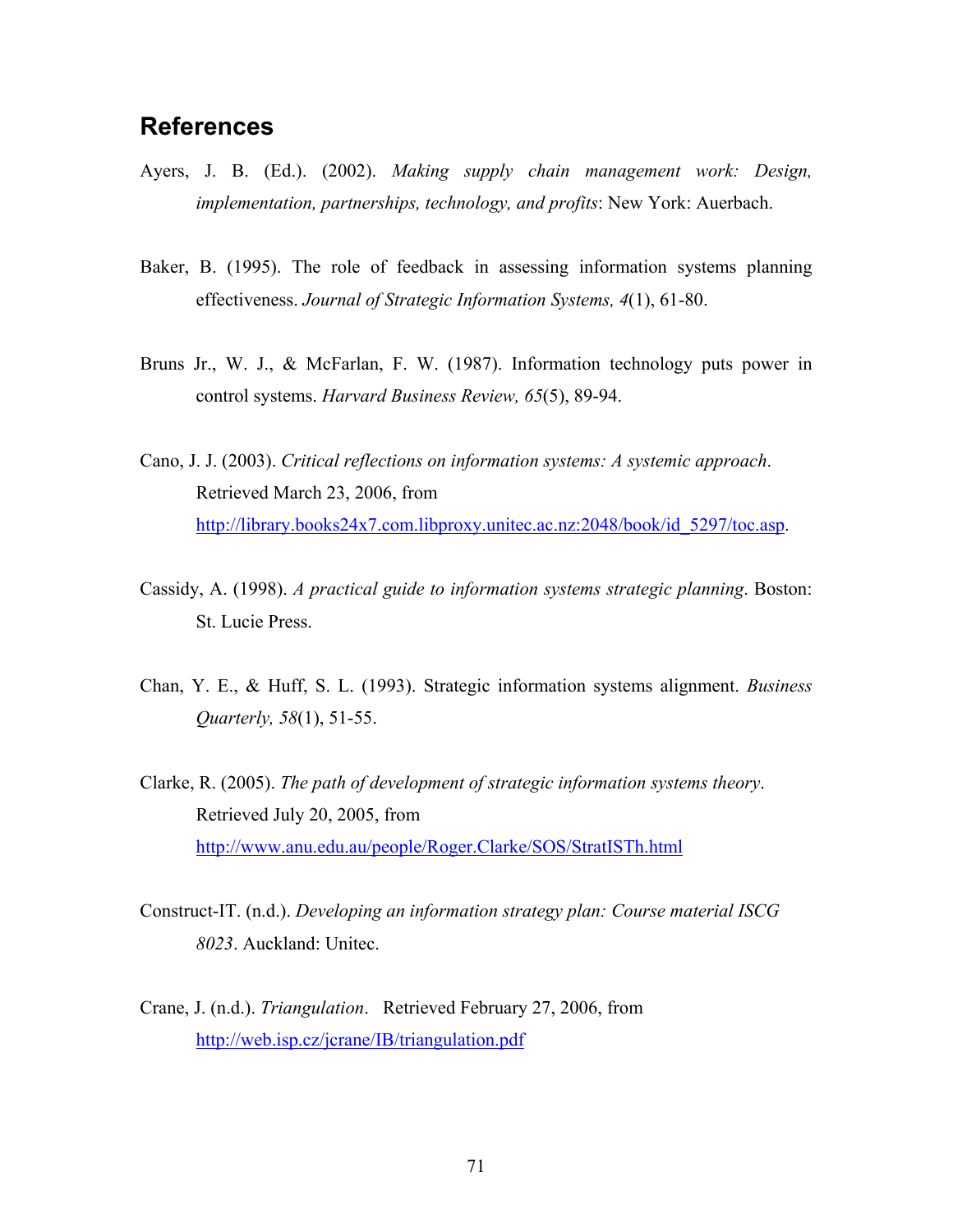Creswell, J. W. (1994). *Research design qualitative & quantitative approaches*. London: Sage.

- Davenport, T. (1998). Putting the enterprise into the enterprise system. *Harvard Business Review, 76*(4), 121-131.
- Edwards, C., Ward, J., & Bytheway, A. (1991). *The essence of information systems*. London: Prentice Hall.
- Georgetown University. (n.d.)*. Data warehouse: Glossary*. Retrieved February 1, 2006, from<http://uis.georgetown.edu/departments/eets/dw/GLOSSARY0816.html>
- Goldsmith, N. (1991). Linking IT planning to business strategy. *Long Range Planning, 24*(6), 67-77.
- Hackney, R., & McBride, N. (2002). Non-implementation of an IS strategy within a UK hospital: Observations from a longitudinal case analysis. *Communications of the AIS, 8(8)*, 130-140.
- Hartono, E., Lederer, A. L., Sethi, V., & Zhuang, Y. (2003). Key predictors of the implementation of strategic information systems plans. *ACM SIGMIS Database, 34*(3), 41-53.
- Ingevaldson, P. (2004). Alignment is a team effort [Electronic Version]. *ComputerWorld*. Retrieved February 15, 2006 from [http://www.computerworld.co.nz/cw.nsf/0/50124B40FF7DA7BECC256EA00017](http://www.computerworld.co.nz/cw.nsf/0/50124B40FF7DA7BECC256EA0001774F1?OpenDocument) [74F1?OpenDocument.](http://www.computerworld.co.nz/cw.nsf/0/50124B40FF7DA7BECC256EA0001774F1?OpenDocument)
- Johnston, H. R., & Carrico, S. R. (1988). Developing capabilities to use information strategically. *MIS Quarterly, 12*(1), 37-47.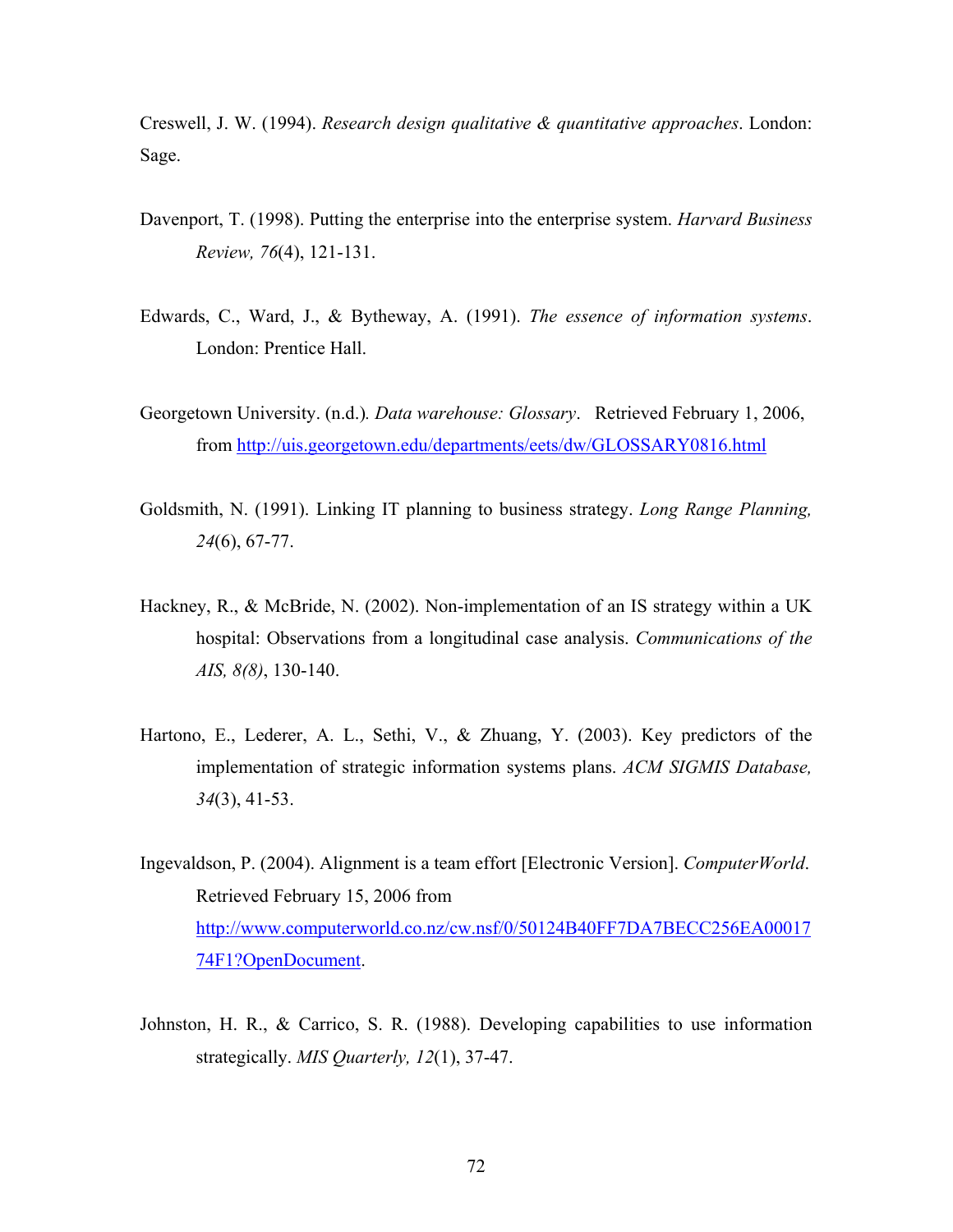- Kansal, V. (2006). Enterprise resource planning implementation: A case study. *The Journal of American Academy of Business, Cambridge, 9*(1), 165-170.
- Kearns, G. S., & Lederer, A. L. (2000). The effect of strategic alignment on the use of ISbased resources for competitive advantage. *Journal of Strategic Information, 9*(4), 265-293.
- Kearns, G. S., & Lederer, A. L. (2003). A resource-based view of strategic IT alignment: How knowledge sharing creates competitive advantage. *Decision Sciences, 34*(1), 1-29.
- Kearns, G. S., & Lederer, A. L. (2004). The impact of industry contextual factors on IT focus and the use of IT for competitive advantage. *Information & Management, 41*(7), 899-919.
- Koch, C. (2006). *The ABCs of ERP*. Retrieved March 9, 2006, from [http://www.cio.com/research/erp/edit/erpbasics.html#erp\\_abc](http://www.cio.com/research/erp/edit/erpbasics.html#erp_abc)
- Kumar, K. (2001). Technology for supply chain management. *Communications of the AIS, 44(6),* 58-61.
- Laudon, K. C., & Laudon, J. P. (1991). *Business information systems: A problem-solving spproach* (International ed.). Chicago: The Dryden Press.
- Lederer, A. L., & Gardiner, V. (1992). The process of strategic information planning. *The Journal of Strategic Information Systems, 1*(2), 76-83.
- Lederer, A. L., & Salmela, H. (1996). Toward a theory of strategic information systems planning. *The Journal of Strategic Information Systems, 5*(3), 237-253.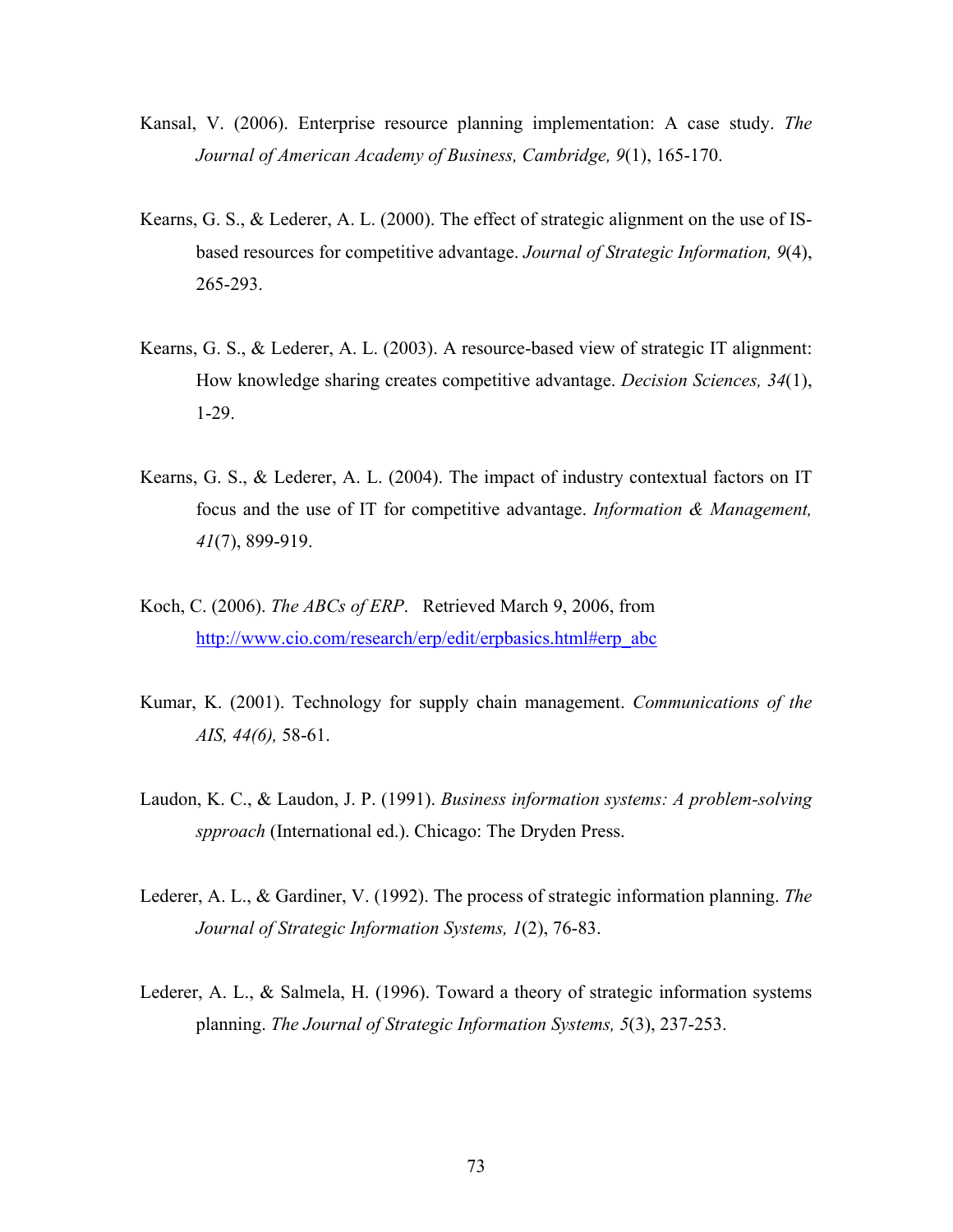- Lederer, A. L., & Sethi, V. (1988). The implementation of strategic information systems planning methodologies. *MIS Quarterly, 12*(3), 444-461.
- Levy, M., Powell, P., & Yetton, P. (2001). SMEs: aligning IS and the strategic context. *Journal of Information Technology, 16*(3), 133-144.
- Lonsdale Systems. (2002). *Information systems planning*. Retrieved March 23, 2006, from [http://members.iinet.net.au/~lonsdale/bm/bm20.htm](http://members.iinet.net.au/%7Elonsdale/bm/bm20.htm)
- Luftman, J. N. (2003). *Competing in the information age align in the sand* (2nd ed.). New York: Oxford University Press.
- Lutchen, M. D. (2004). *Managing IT as a business: a survival guide for CEOs*. Retrieved February 13, 2006, from [http://library.books24x7.com.libproxy.unitec.ac.nz:2048/book/id\\_9541/viewer.as](http://library.books24x7.com.libproxy.unitec.ac.nz:2048/book/id_9541/viewer.asp?chunkid=577772159) [p?chunkid=577772159.](http://library.books24x7.com.libproxy.unitec.ac.nz:2048/book/id_9541/viewer.asp?chunkid=577772159)
- Massey, C. (2004). *Overview*. Retrieved January 15, 2006, from [http://sme](http://sme-centre.massey.ac.nz/)[centre.massey.ac.nz/](http://sme-centre.massey.ac.nz/)
- McBride, N. (2004). Towards a dynamic theory of strategic information systems planning Retrieved September 24, 2004, from [http://www.cse.dmu.ac.uk/~nkm/UKAIS1.html](http://www.cse.dmu.ac.uk/%7Enkm/UKAIS1.html)
- McNamara, C. (1999). *Business planning (for nonprofits or for-profits).* Retrieved March 25, 2006, from [http://www.managementhelp.org/plan\\_dec/bus\\_plan/bus\\_plan.htm](http://www.managementhelp.org/plan_dec/bus_plan/bus_plan.htm)
- Mintzberg, H., & Waters, J. A. (1985). Of strategies, deliberate and emergent. *Strategic Management Journal, 6*(3), 257-272.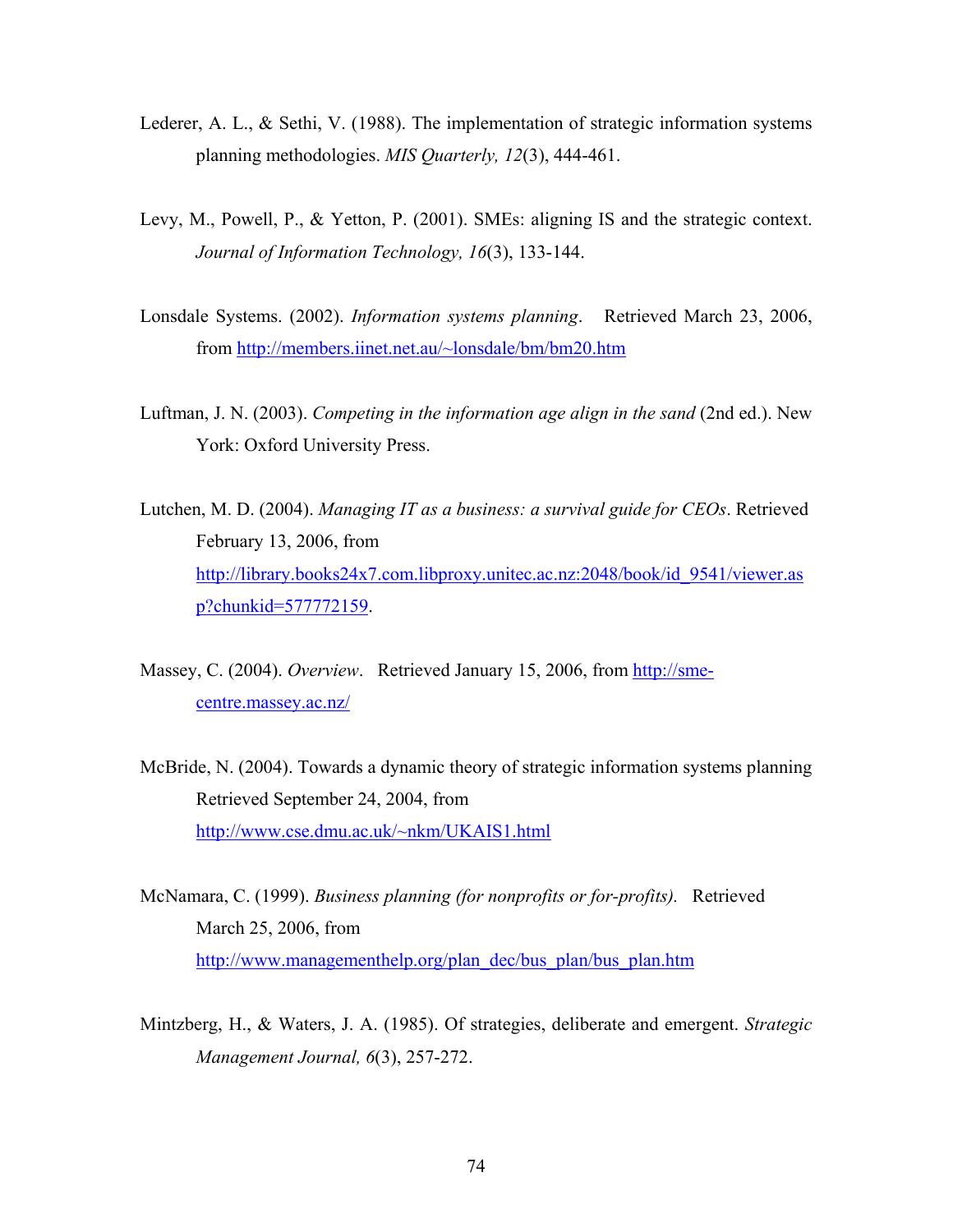Nolan, R. L. (1979). Managing the crisis in data processing. *Harvard Business Review, 57*(2), 115-126.

Norman, D., & Scadden, D. (2005). Is there a place for academic theory in the real world?, *Proceedings of the 18th NACCQ conference*. Hamilton: NACCQ. Retrieved August 1, 2005, from [http://www.naccq.ac.nz/conference05/proceedings\\_04/norman.pdf](http://www.naccq.ac.nz/conference05/proceedings_04/norman.pdf)

- Pearlson, K. E., & Saunders, C. S. (2004). *Managing and using information systems: A strategic approach*. New York: John Wiley.
- Powell, P. (1993). Causality in the alignment of information technology and business strategy. *Journal of Strategic Information Systems, 2*(4), 320-334.
- Premkumar, G., & King, W. R. (1991). Organizational characteristics and information systems planning: an emperical study. *Long Range Planning, 24*(5), 41-58.
- Rackoff, N., Wiseman, C., & Ullrich, W. A. (1985). Information systems for competitive advantage: implementation of a planning process. *MIS Quartery, 9*(4), 285-294.
- Reich, B. H., & Benbasat, I. (1996). Measuring the linkage between business and information technology objectives. *MIS Quarterly, 20*(1), 55-81.
- Rockart, J. (1988). The line takes leadership- IS management in a wired society. *Sloan Management Review, 29*(4), 57-64.
- Sabherwal, R., & Chan, Y. E. (2001). Alignment between business and IS strategies: A study of prospectors, analyzers, and defenders. *Information Systems Research, 12*(1), 11-33.
- SBA. (n.d.). Business plan basics. Retrieved March 23 2006, from [http://www.sba.gov/starting\\_business/planning/basic.html](http://www.sba.gov/starting_business/planning/basic.html)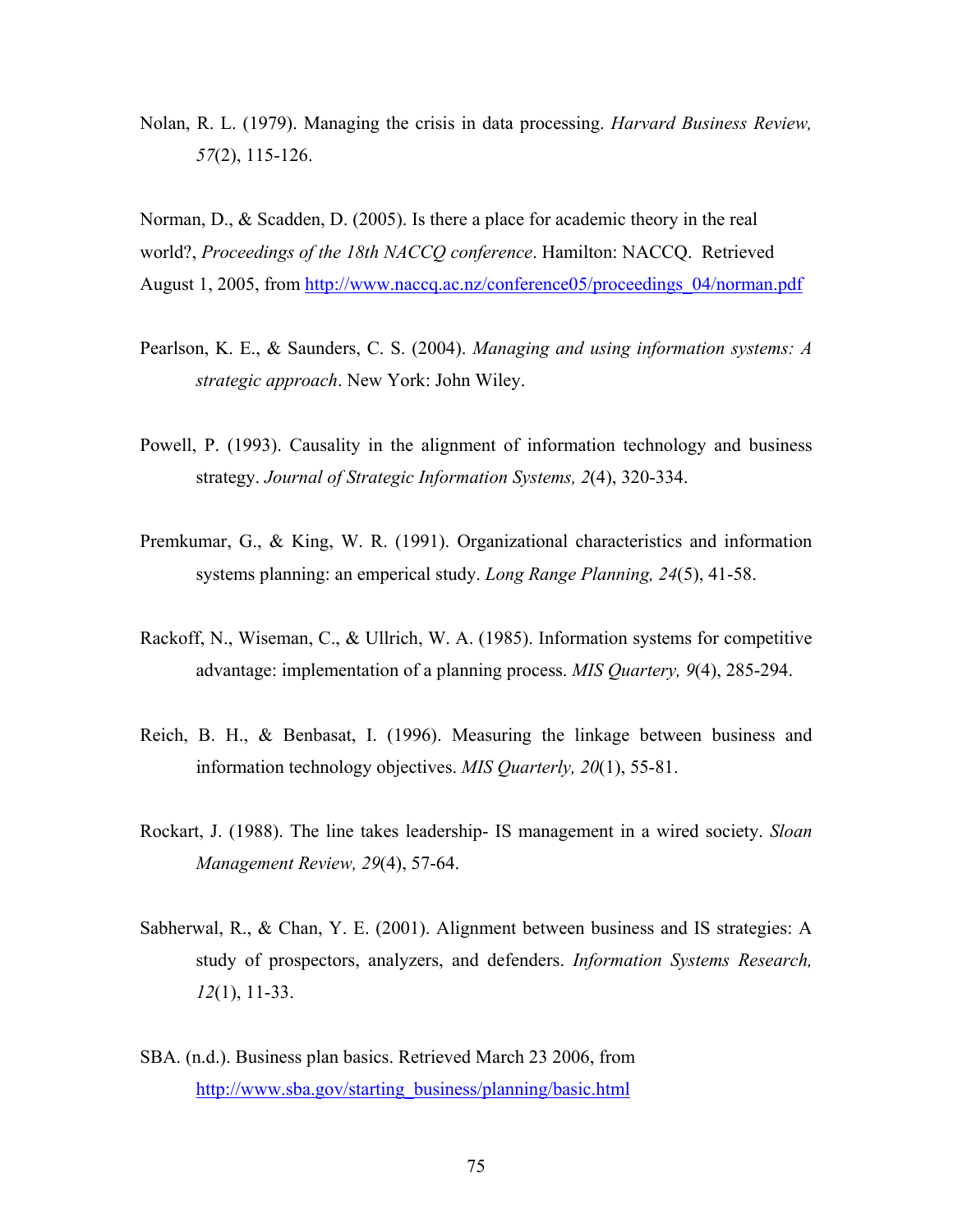- Scherr, A. L. (1993). A new approach to business process. *IBM Systems Journal, 32*(1), 80-98.
- Sharp, D. E. (2003). *Customer relationship management systems handbook* [Electronic Version]. Retrieved March9, 2006 from [http://library.books24x7.com.libproxy.unitec.ac.nz:2048/book/id\\_5437/toc.asp](http://library.books24x7.com.libproxy.unitec.ac.nz:2048/book/id_5437/toc.asp).
- State Service Commission. (2002). *Guidelines for managing and monitoring major IT projects.* Retrieved March 15, 2006. from <http://www.ssc.govt.nz/display/document.asp?docid=2787&pageno=3>.
- Strategic Business Planning. (2004). *Strategic information systems planning* Retrieved March 21, 2006, from<http://www.bizplan.com/sisplanning/index.html>
- Stratman, J. K., & Roth, A. V. (2002). ERP competence constructs [Electronic Version]. *Decision Sciences*, *33(4)*, 601-628. Retrieved March 27, 2006 from [http://www.findarticles.com/p/articles/mi\\_qa3713/is\\_200210/ai\\_n9129352#contin](http://www.findarticles.com/p/articles/mi_qa3713/is_200210/ai_n9129352#continue) [ue](http://www.findarticles.com/p/articles/mi_qa3713/is_200210/ai_n9129352#continue).

Tan, F. B. (1999). *Exploring business-IT alignment using the repertory grid.* Proceedings of the10th Australasian Conference on Information Systems, Retrieved August 1, 2005, from<http://www2.vuw.ac.nz/acis99/Papers/PaperTan-187.pdf>

- Telesca, R. (2001). *IT/Business alignment can't begin until IT understands what business it is in*. Retrieved February 4, 2006, from [http://library.books24x7.com.libproxy.unitec.ac.nz:2048/book/id\\_2588/view](http://library.books24x7.com.libproxy.unitec.ac.nz:2048/book/id_2588/viewer.asp?chunkid=559686925) [er.asp?chunkid=559686925](http://library.books24x7.com.libproxy.unitec.ac.nz:2048/book/id_2588/viewer.asp?chunkid=559686925).
- Teo, T. S. H., & Ang, J. S. K. (2001). An examination of major IS problems. *International Journal of Information Management, 21(6)*, 457-470.